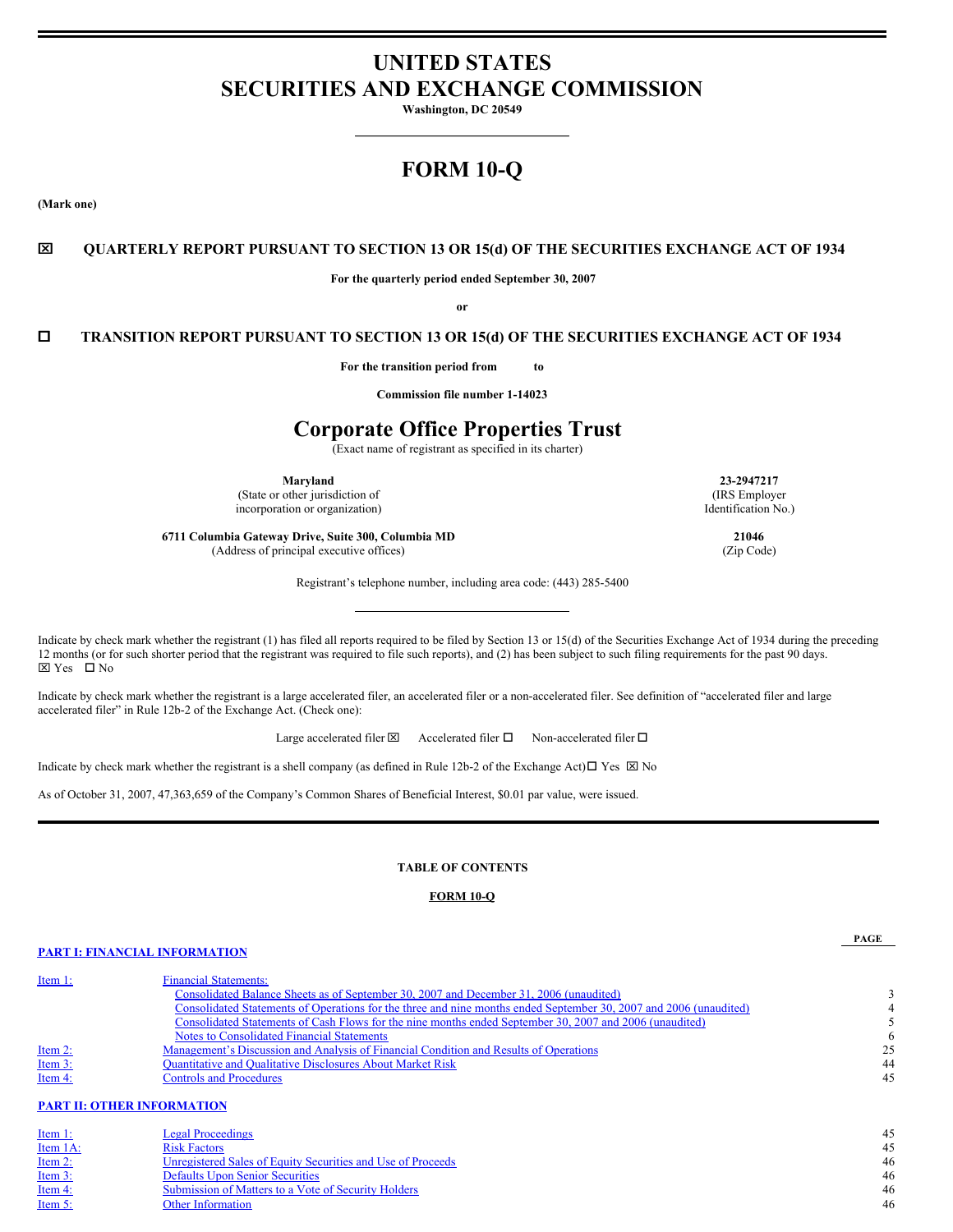**[SIGNATURES](#page-27-8)** 47

<span id="page-1-2"></span>2

**PART I: FINANCIAL INFORMATION**

**ITEM 1. Financial Statements**

#### <span id="page-1-1"></span><span id="page-1-0"></span>**Corporate Office Properties Trust and Subsidiaries Consolidated Balance Sheets (Dollars in thousands) (unaudited)**

|                                                                                                                    |              | September 30,<br>2007 | December 31,<br>2006 |
|--------------------------------------------------------------------------------------------------------------------|--------------|-----------------------|----------------------|
| <b>Assets</b>                                                                                                      |              |                       |                      |
| Investment in real estate:                                                                                         |              |                       |                      |
| Operating properties, net                                                                                          | $\mathbb{S}$ | 2,158,396             | \$<br>1,812,883      |
| Property held for sale, net                                                                                        |              | 14,578                |                      |
| Projects under construction or development                                                                         |              | 411,971               | 298,427              |
| Total commercial real estate properties, net                                                                       |              | 2,584,945             | 2,111,310            |
| Cash and cash equivalents                                                                                          |              | 21,895                | 7,923                |
| Restricted cash                                                                                                    |              | 16,874                | 52,856               |
| Accounts receivable, net                                                                                           |              | 20,680                | 26,367               |
| Deferred rent receivable                                                                                           |              | 50,891                | 41.643               |
| Intangible assets on real estate acquisitions, net                                                                 |              | 116,368               | 87,325               |
| Deferred charges, net                                                                                              |              | 46,019                | 43,710               |
| Prepaid and other assets                                                                                           |              | 58,351                | 48,467               |
| <b>Total assets</b>                                                                                                | \$           | 2,916,023             | \$<br>2,419,601      |
| Liabilities and shareholders' equity                                                                               |              |                       |                      |
| Liabilities:                                                                                                       |              |                       |                      |
| Mortgage and other loans payable                                                                                   | \$           | 1,599,912             | \$<br>1,298,537      |
| 3.5% Exchangeable Senior Notes                                                                                     |              | 200,000               | 200,000              |
| Accounts payable and accrued expenses                                                                              |              | 80,022                | 68,190               |
| Rents received in advance and security deposits                                                                    |              | 24,916                | 20,237               |
| Dividends and distributions payable                                                                                |              | 22,433                | 19,164               |
| Deferred revenue associated with acquired operating leases                                                         |              | 12,475                | 11,120               |
| Distributions in excess of investment in unconsolidated real estate joint venture                                  |              | 4,124                 | 3,614                |
| Other liabilities                                                                                                  |              | 7,766                 | 8,249                |
| <b>Total liabilities</b>                                                                                           |              |                       |                      |
|                                                                                                                    |              | 1,951,648             | 1,629,111            |
| Minority interests:                                                                                                |              |                       |                      |
| Common units in the Operating Partnership                                                                          |              | 115,837               | 104,934              |
| Preferred units in the Operating Partnership                                                                       |              | 8,800                 | 8,800                |
| Other consolidated real estate joint ventures                                                                      |              | 6,970                 | 2.453                |
| Total minority interests                                                                                           |              | 131.607               | 116.187              |
| Commitments and contingencies (Note 20)                                                                            |              |                       |                      |
| Shareholders' equity:                                                                                              |              |                       |                      |
| Preferred Shares of beneficial interest (\$0.01 par value; shares authorized of 15,000,000, issued and outstanding |              |                       |                      |
| of 8,121,667 at September 30, 2007 and 7,590,000 at December 31, 2006 (Note 13))                                   |              | 81                    | 76                   |
| Common Shares of beneficial interest (\$0.01 par value; 75,000,000 shares authorized, shares issued and            |              |                       |                      |
| outstanding of 47,344,984 at September 30, 2007 and 42,897,639 at December 31, 2006)                               |              | 473                   | 429                  |
| Additional paid-in capital                                                                                         |              | 949,392               | 758,032              |
| Cumulative distributions in excess of net income                                                                   |              | (115,963)             | (83, 541)            |
| Accumulated other comprehensive loss                                                                               |              | (1,215)               | (693)                |
| Total shareholders' equity                                                                                         |              | 832,768               | 674,303              |
| Total liabilities and shareholders' equity                                                                         | $\mathbf S$  | 2.916.023             | \$<br>2.419.601      |

See accompanying notes to consolidated financial statements.

3

**Corporate Office Properties Trust and Subsidiaries Consolidated Statements of Operations (Dollars in thousands, except per share data) (unaudited)**

<span id="page-1-3"></span>

| For the Three Months       |      | <b>For the Nine Months</b> |      |  |  |  |
|----------------------------|------|----------------------------|------|--|--|--|
| <b>Ended September 30,</b> |      | <b>Ended September 30.</b> |      |  |  |  |
| 2007                       | 2006 | 2007                       | 2006 |  |  |  |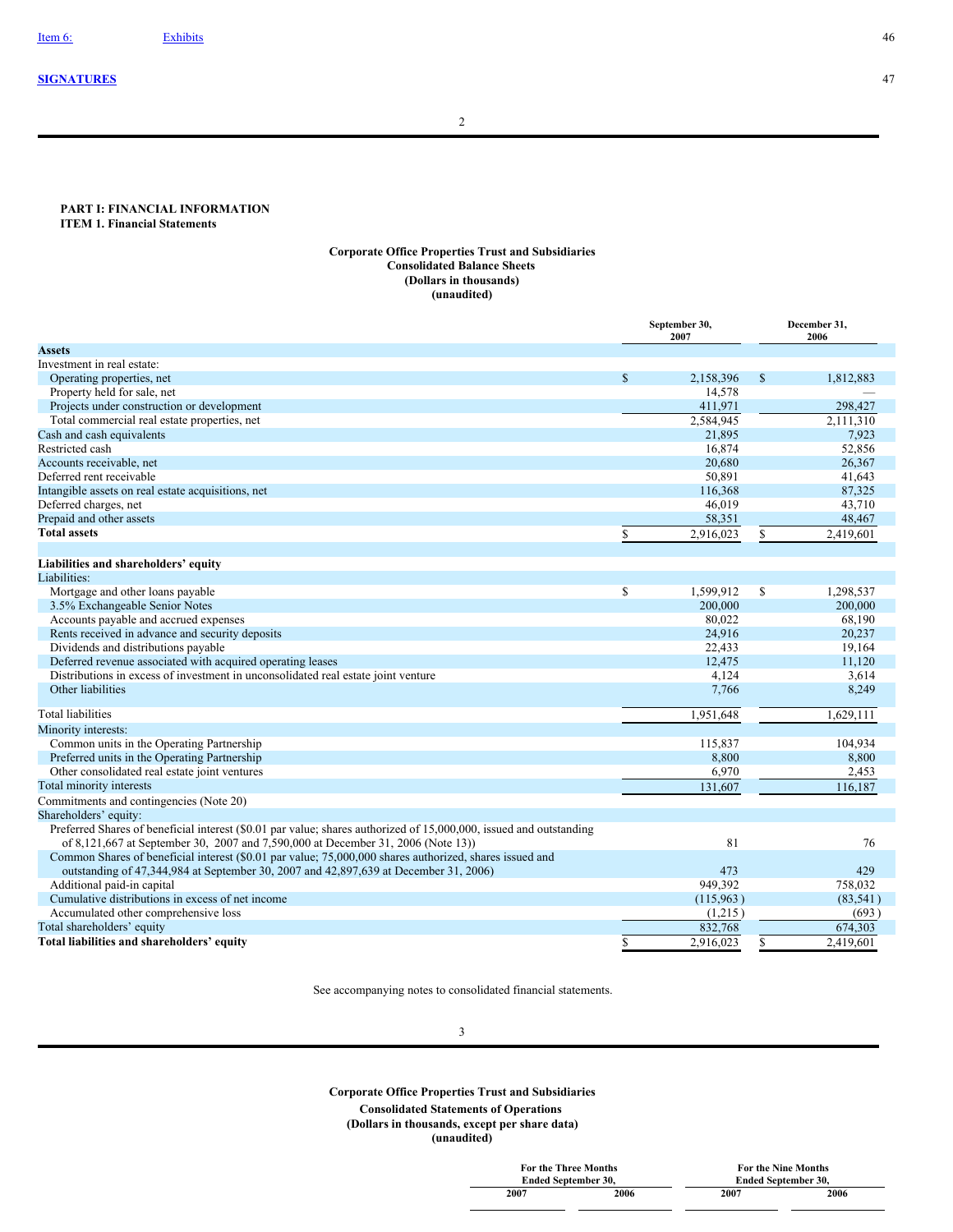| Revenues                                                                           |              |          |              |          |               |                        |                          |
|------------------------------------------------------------------------------------|--------------|----------|--------------|----------|---------------|------------------------|--------------------------|
| Rental revenue                                                                     | \$           | 80,428   | S            | 65,614   | <sup>\$</sup> | 234,807 \$             | 187,299                  |
| Tenant recoveries and other real estate operations revenue                         |              | 14,136   |              | 11,255   |               | 39,895                 | 28,788                   |
| Construction contract revenues                                                     |              | 10,047   |              | 13,219   |               | 29,358                 | 39,919                   |
| Other service operations revenues                                                  |              | 910      |              | 1,572    |               | 3,369                  | 5,321                    |
| Total revenues                                                                     |              | 105,521  |              | 91,660   |               | 307,429                | 261,327                  |
| <b>Expenses</b>                                                                    |              |          |              |          |               |                        |                          |
| Property operating expenses                                                        |              | 31,642   |              | 24,983   |               | 92,222                 | 67,460                   |
| Depreciation and other amortization associated with real estate operations         |              | 26,587   |              | 21,510   |               | 80,487                 | 58,138                   |
| Construction contract expenses                                                     |              | 9,507    |              | 12.465   |               | 28,126                 | 38,134                   |
| Other service operations expenses                                                  |              | 806      |              | 1,495    |               | 3,337                  | 4,991                    |
| General and administrative expenses                                                |              | 5,423    |              | 4,226    |               | 15,122                 | 11,894                   |
| Total operating expenses                                                           |              | 73,965   |              | 64.679   |               | 219,294                | 180,617                  |
| Operating income                                                                   |              | 31,556   |              | 26,981   |               | 88,135                 | 80,710                   |
| Interest expense                                                                   |              | (21,000) |              | (17,678) |               | (61,261)               | (51, 635)                |
| Amortization of deferred financing costs                                           |              | (901)    |              | (736)    |               | (2,706)                | (1,898)                  |
| Gain on sale of non-real estate investment                                         |              |          |              |          |               | 1,033                  | $\overline{\phantom{a}}$ |
| Income from continuing operations before equity in (loss) income of unconsolidated |              |          |              |          |               |                        |                          |
| entities, income taxes and minority interests                                      |              | 9,655    |              | 8,567    |               | 25,201                 | 27,177                   |
| Equity in (loss) income of unconsolidated entities                                 |              | (46)     |              | 15       |               | (197)                  | (40)                     |
| Income tax expense                                                                 |              | (197)    |              | (202)    |               | (480)                  | (623)                    |
| Income from continuing operations before minority interests                        |              | 9,412    |              | 8,380    |               | 24,524                 | 26,514                   |
| Minority interests in income from continuing operations                            |              |          |              |          |               |                        |                          |
| Common units in the Operating Partnership                                          |              | (808)    |              | (746)    |               | (1,936)                | (2,630)                  |
| Preferred units in the Operating Partnership                                       |              | (165)    |              | (165)    |               | (495)                  | (495)                    |
| Other consolidated entities                                                        |              | 12       |              | 38       |               | 90                     | 96                       |
| Income from continuing operations                                                  |              | 8,451    |              | 7,507    |               | 22,183                 | 23,485                   |
| Income from discontinued operations, net of minority interests                     |              | 1,942    |              | 12,483   |               | 1,473                  | 15,423                   |
| Income before gain on sales of real estate                                         |              | 10,393   |              | 19.990   |               | 23,656                 | 38,908                   |
| Gain on sales of real estate, net                                                  |              | 1,038    |              | 597      |               | 1,199                  | 732                      |
| Net income                                                                         |              | 11,431   |              | 20,587   |               | 24,855                 | 39,640                   |
| Preferred share dividends                                                          |              | (4,025)  |              | (4,307)  |               | (12,043)               | (11,614)                 |
| Issuance costs associated with redeemed preferred shares                           |              |          |              | (1,829)  |               |                        | (1,829)                  |
| Net income available to common shareholders                                        | \$           | 7,406    | $\mathbb{S}$ | 14,451   | $\mathbb{S}$  | 12,812<br>$\mathbb{S}$ | 26,197                   |
| Basic earnings per common share                                                    |              |          |              |          |               |                        |                          |
| Income from continuing operations                                                  | $\mathbb{S}$ | 0.12     | $\mathbf{s}$ | 0.05     | $\mathbf S$   | 0.24<br><sup>\$</sup>  | 0.26                     |
| Discontinued operations                                                            |              | 0.04     |              | 0.29     |               | 0.04                   | 0.38                     |
| Net income available to common shareholders                                        | \$           | 0.16     | $\mathbb S$  | 0.34     | $\mathbb S$   | $\mathbb{S}$<br>0.28   | 0.64                     |
| Diluted earnings per common share                                                  |              |          |              |          |               |                        |                          |
| Income from continuing operations                                                  | $\mathbb{S}$ | 0.11     | $\mathbf{s}$ | 0.04     | <sup>\$</sup> | 0.24<br>$\mathbf{s}$   | 0.25                     |
| Discontinued operations                                                            |              | 0.04     |              | 0.29     |               | 0.03                   | 0.36                     |
| Net income available to common shareholders                                        | \$           | 0.15     | $\mathbb{S}$ | 0.33     | $\mathbb{S}$  | 0.27<br>$\mathbb{S}$   | 0.61                     |
|                                                                                    |              |          |              |          |               |                        |                          |

See accompanying notes to consolidated financial statements.

<span id="page-2-0"></span>4

#### **Corporate Office Properties Trust and Subsidiaries Consolidated Statements of Cash Flows (Dollars in thousands) (unaudited)**

|                                                                                   | <b>For the Nine Months Ended</b> |           |    |            |
|-----------------------------------------------------------------------------------|----------------------------------|-----------|----|------------|
|                                                                                   | September 30,                    |           |    |            |
|                                                                                   |                                  | 2007      |    | 2006       |
| Cash flows from operating activities                                              |                                  |           |    |            |
| Net income                                                                        | \$                               | 24,855    | S. | 39,640     |
| Adjustments to reconcile net income to net cash provided by operating activities: |                                  |           |    |            |
| Minority interests                                                                |                                  | 2,829     |    | 6,471      |
| Depreciation and other amortization                                               |                                  | 80,660    |    | 59,993     |
| Amortization of deferred financing costs                                          |                                  | 2,706     |    | 2,032      |
| Amortization of deferred market rental revenue                                    |                                  | (1,569)   |    | (1,326)    |
| Equity in loss of unconsolidated entities                                         |                                  | 197       |    | 40         |
| Gain on sales of real estate                                                      |                                  | (4,199)   |    | (17,990)   |
| Gain on sale of non-real estate investment                                        |                                  | (1,033)   |    |            |
| Share-based compensation                                                          |                                  | 4,969     |    | 2,485      |
| Changes in operating assets and liabilities:                                      |                                  |           |    |            |
| Increase in deferred rent receivable                                              |                                  | (9,248)   |    | (7, 446)   |
| Decrease (increase) in accounts receivable                                        |                                  | 5,687     |    | (11, 172)  |
| Increase in restricted cash and prepaid and other assets                          |                                  | (10,217)  |    | (136)      |
| (Decrease) increase in accounts payable, accrued expenses and other liabilities   |                                  | (3,847)   |    | 9,390      |
| Increase in rents received in advance and security deposits                       |                                  | 4,679     |    | 4,786      |
| Other                                                                             |                                  | (887)     |    | (181)      |
| Net cash provided by operating activities                                         |                                  | 95,582    |    | 86,586     |
| Cash flows from investing activities                                              |                                  |           |    |            |
| Purchases of and additions to commercial real estate properties                   |                                  | (301,065) |    | (227, 592) |
| Proceeds from sales of properties                                                 |                                  | 8,763     |    | 46,708     |
| Proceeds from sale of non-real estate investment                                  |                                  | 2,526     |    |            |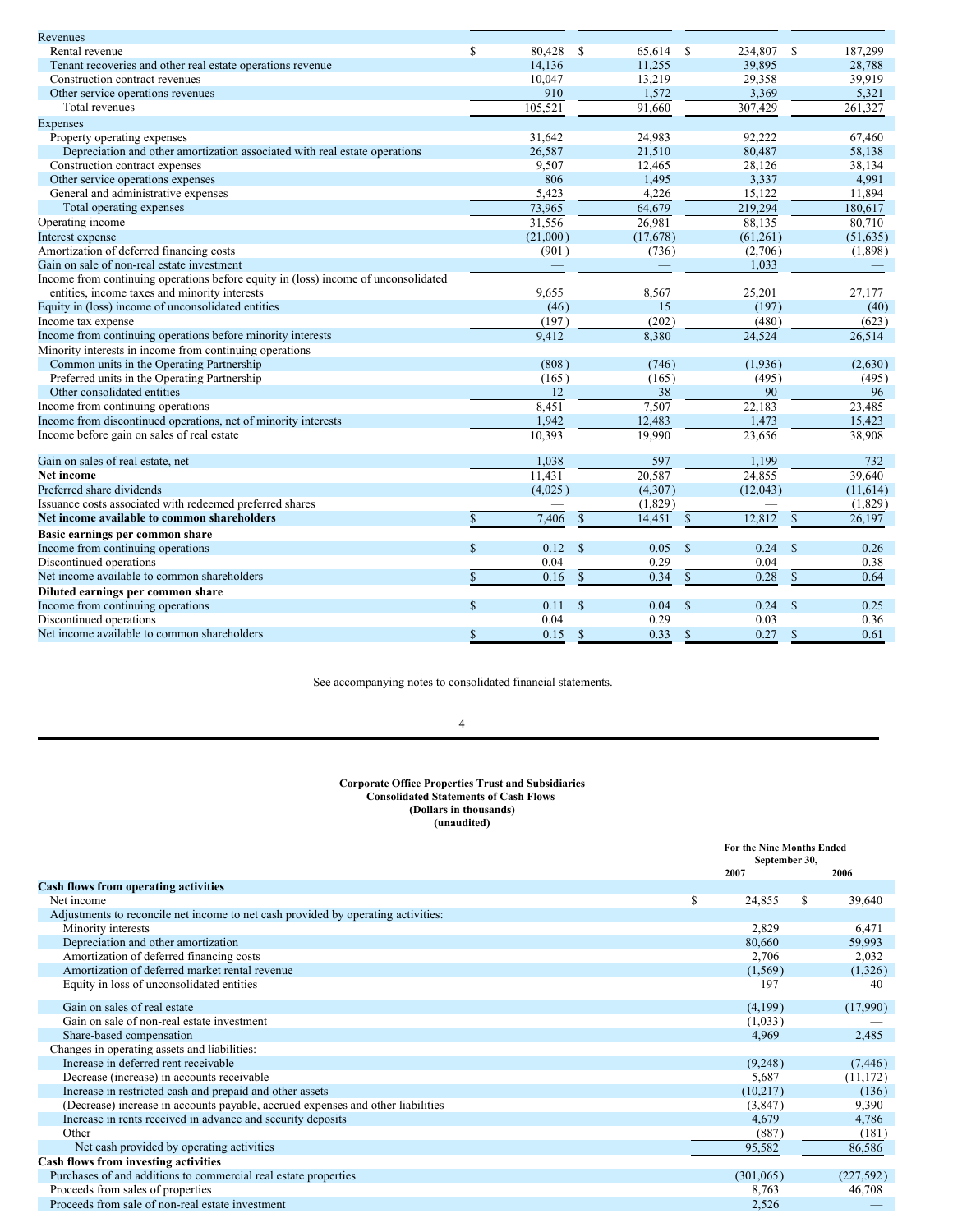| Proceeds from sale of unconsolidated real estate joint venture   |            | 1,524      |
|------------------------------------------------------------------|------------|------------|
| Investments in and advances to unconsolidated entities           |            | 127        |
| Acquisition of partner interests in consolidated joint ventures  | (1,262)    | (3,016)    |
| Distributions from unconsolidated entities                       | 319        | 367        |
| Leasing costs paid                                               | (8,984)    | (6,106)    |
| Decrease in restricted cash associated with investing activities | 14,631     | 5,559      |
| Purchases of furniture, fixtures and equipment                   | (1,318)    | (7, 549)   |
| Other                                                            | (848)      | (182)      |
| Net cash used in investing activities                            | (287, 238) | (190, 160) |
| <b>Cash flows from financing activities</b>                      |            |            |
| Proceeds from mortgage and other loans payable                   | 506,571    | 368,259    |
| Proceeds from 3.5% Exchangeable Senior Notes                     |            |            |
|                                                                  |            | 200,000    |
| Repayments of mortgage and other loans payable                   | (243, 942) | (548,090)  |
| Deferred financing costs paid                                    | (1, 847)   | (5,402)    |
| Distributions paid to partners in consolidated joint ventures    |            | (787)      |
| Net proceeds from issuance of common shares                      | 7,013      | 88,622     |
| Net proceeds from issuance of preferred shares                   |            | 81,863     |
| Redemption of preferred shares                                   |            | (28,750)   |
| Dividends paid                                                   | (54, 163)  | (45, 138)  |
| Distributions paid                                               | (8,245)    | (7,614)    |
| Other                                                            | 241        | 637        |
| Net cash provided by financing activities                        | 205,628    | 103,600    |
| Net increase in cash and cash equivalents                        | 13,972     | 26         |
| Cash and cash equivalents                                        |            |            |
| Beginning of period                                              | 7,923      | 10,784     |
| End of period                                                    | 21,895     | 10,810     |
|                                                                  |            |            |

See accompanying notes to consolidated financial statements.

<span id="page-3-0"></span>5

#### **Corporate Office Properties Trust and Subsidiaries**

#### **Notes to Consolidated Financial Statements (Dollars in thousands, except per share data) (unaudited)**

#### **1. Organization**

Corporate Office Properties Trust ("COPT") and subsidiaries (collectively, the "Company") is a fully-integrated and self-managed real estate investment trust ("REIT") that focuses on the acquisition, development, ownership, management and leasing of primarily Class A suburban office properties in the Greater Washington, D.C. region and other select submarkets. We also have a core customer expansion strategy that is built on meeting, through acquisitions and development, the multi-location requirements of our strategic tenants. As of September 30, 2007, our investments in real estate included the following:

- 229 wholly owned operating properties totaling 17.7 million square feet;
- 19 wholly owned properties under construction or development that we estimate will total approximately 2.0 million square feet upon completion and one wholly owned office property totaling approximately 75,000 square feet that was under redevelopment;
- wholly owned land parcels totaling 1,496 acres that we believe are potentially developable into approximately 12.3 million square feet; and
- partial ownership interests in a number of other real estate projects in operation or under development or redevelopment.

We conduct almost all of our operations through our operating partnership, Corporate Office Properties, L.P. (the "Operating Partnership"), for which we are the managing general partner. The Operating Partnership owns real estate both directly and through subsidiary partnerships and limited liability companies ("LLCs"). A summary of our Operating Partnership's forms of ownership and the percentage of those securities owned by COPT as of September 30, 2007 follows:

| Common Units             | 85%                                       |
|--------------------------|-------------------------------------------|
| Series G Preferred Units | 100%                                      |
| Series H Preferred Units | $100\%$                                   |
| Series I Preferred Units | $0\%$                                     |
| Series J Preferred Units | 100%                                      |
| Series K Preferred Units | $100\%$<br>(issued on January $9, 2007$ ) |

Two of our trustees also controlled, either directly or through ownership by other entities or family members, 13% of the Operating Partnership's common units.

In addition to owning interests in real estate, the Operating Partnership also owns 100% of Corporate Office Management, Inc. ("COMI") and owns, either directly or through COMI, 100% of the consolidated subsidiaries that are set forth below (collectively defined as the "Service Companies"):

| <b>Entity Name</b>                                    | <b>Type of Service Business</b> |
|-------------------------------------------------------|---------------------------------|
| COPT Property Management Services, LLC ("CPM")        | Real Estate Management          |
| COPT Development & Construction Services, LLC ("CDC") | Construction and Development    |
| Corporate Development Services, LLC ("CDS")           | Construction and Development    |
| COPT Environmental Systems, LLC ("CES")               | Heating and Air Conditioning    |

Most of the services that CPM provides are for us. CDC, CDS and CES provide services to us and to third parties.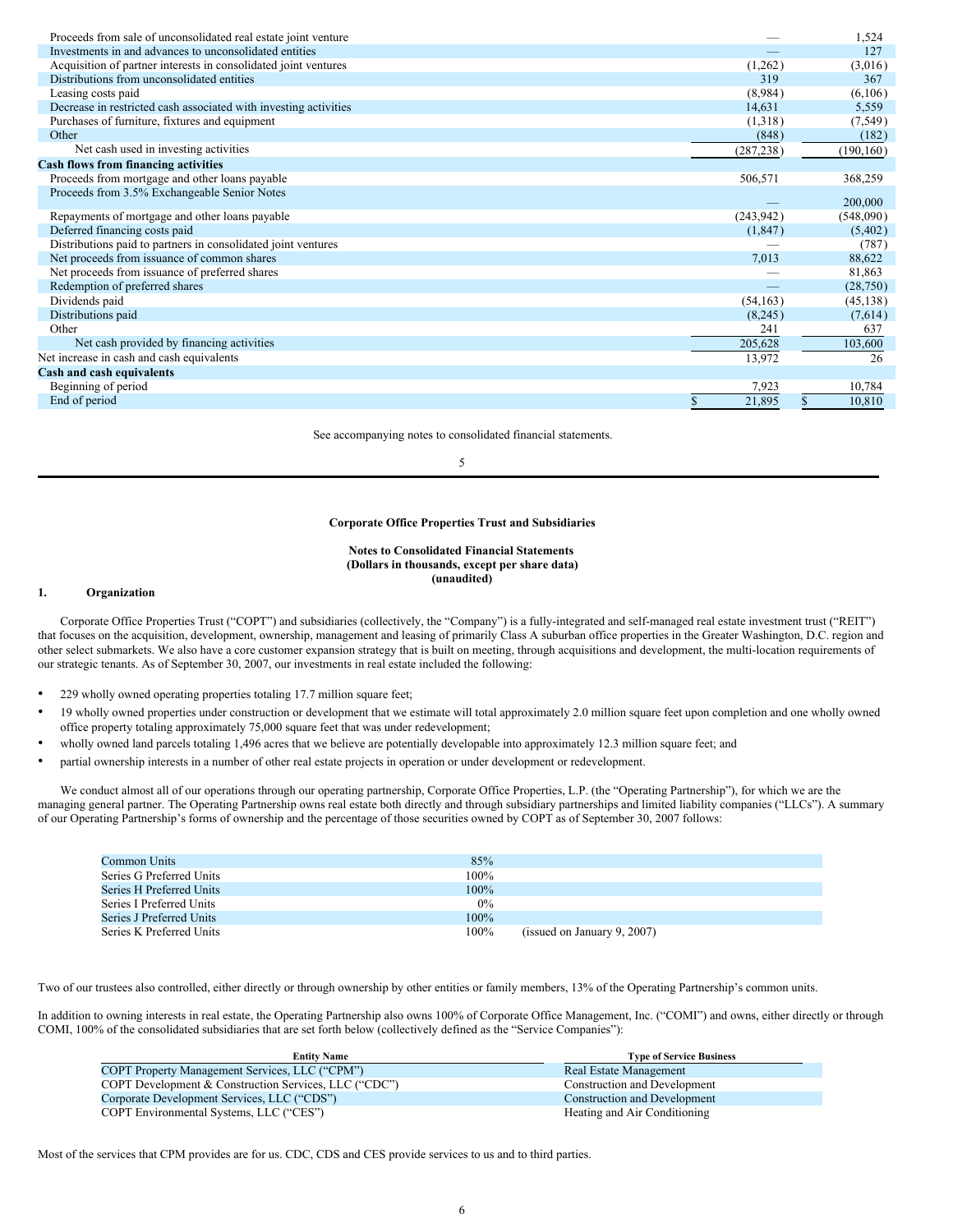## **2. Basis of Presentation**

The accompanying unaudited interim Consolidated Financial Statements have been prepared in accordance with the rules and regulations for reporting on Form 10-Q. Accordingly, certain information and disclosures required by accounting principles generally accepted in the United States for complete Consolidated Financial Statements are not included herein. These interim financial statements should be read together with the financial statements and notes thereto included in our 2006 Annual Report on Form 10-K. The interim financial statements on the previous pages reflect all adjustments that we believe are necessary for the fair statement of our financial position and results of operations for the interim periods presented. These adjustments are of a normal recurring nature. The results of operations for such interim periods are not necessarily indicative of the results for a full year.

#### **3. Earnings Per Share ("EPS")**

We present both basic and diluted EPS. We compute basic EPS by dividing net income available to common shareholders by the weighted average number of common shares of beneficial interest ("common shares") outstanding during the period. Our computation of diluted EPS is similar except that:

- the denominator is increased to include: (1) the weighted average number of potential additional common shares that would have been outstanding if securities that are convertible into our common shares were converted; and (2) the effect of dilutive potential common shares outstanding during the period attributable to share-based compensation using the treasury stock method; and
- the numerator is adjusted to add back any changes in income or loss that would result from the assumed conversion of securities into common shares that were added to the denominator.

Our computation of diluted EPS does not assume conversion of securities into our common shares if conversion of those securities would increase our diluted EPS in a given period. A summary of the numerator and denominator for purposes of basic and diluted EPS calculations is set forth below (dollars and shares in thousands, except per share data):

|                                                                                    | <b>For the Three Months</b><br>Ended September 30, |          |               | <b>For the Nine Months</b><br>Ended September 30, |               |          |          |          |
|------------------------------------------------------------------------------------|----------------------------------------------------|----------|---------------|---------------------------------------------------|---------------|----------|----------|----------|
|                                                                                    |                                                    | 2007     | 2006          |                                                   |               | 2007     |          | 2006     |
| Numerator:                                                                         |                                                    |          |               |                                                   |               |          |          |          |
| Income from continuing operations                                                  | <sup>\$</sup>                                      | 8,451 \$ |               | 7,507                                             | S             | 22,183   | -S       | 23,485   |
| Add: Gain on sales of real estate, net                                             |                                                    | 1,038    |               | 597                                               |               | 1,199    |          | 732      |
| Less: Preferred share dividends                                                    |                                                    | (4,025)  |               | (4,307)                                           |               | (12,043) |          | (11,614) |
| Less: Issuance costs associated with redeemed preferred shares                     |                                                    |          |               | (1,829)                                           |               |          |          | (1,829)  |
| Numerator for basic and diluted EPS from continuing operations                     |                                                    | 5,464    |               | 1,968                                             |               | 11,339   |          | 10,774   |
| Income from discontinued operations, net                                           |                                                    | 1,942    |               | 12,483                                            |               | 1,473    |          | 15,423   |
| Numerator for basic and diluted EPS on net income available to common shareholders |                                                    | 7,406    | -S            | 14,451                                            |               | 12,812   | <b>S</b> | 26,197   |
| Denominator (all weighted averages):                                               |                                                    |          |               |                                                   |               |          |          |          |
| Denominator for basic EPS (common shares)                                          |                                                    | 46,781   |               | 42,197                                            |               | 46,386   |          | 41,134   |
| Dilutive effect of share-based compensation awards                                 |                                                    | 1,005    |               | 1,649                                             |               | 1,180    |          | 1,785    |
| Denominator for diluted EPS                                                        |                                                    | 47,786   |               | 43,846                                            |               | 47,566   |          | 42,919   |
|                                                                                    |                                                    |          |               |                                                   |               |          |          |          |
| Basic EPS:                                                                         |                                                    |          |               |                                                   |               |          |          |          |
| Income from continuing operations                                                  | <sup>\$</sup>                                      | 0.12 S   |               | 0.05                                              | -S            | 0.24     | - \$     | 0.26     |
| Income from discontinued operations                                                |                                                    | 0.04     |               | 0.29                                              |               | 0.04     |          | 0.38     |
| Net income available to common shareholders                                        |                                                    | 0.16     | <sup>S</sup>  | 0.34                                              | \$.           | 0.28     | -S       | 0.64     |
| Diluted EPS:                                                                       |                                                    |          |               |                                                   |               |          |          |          |
| Income from continuing operations                                                  | <sup>\$</sup>                                      | 0.11     | $\mathcal{S}$ | 0.04                                              | $\mathcal{S}$ | 0.24     | -S       | 0.25     |
| Income from discontinued operations                                                |                                                    | 0.04     |               | 0.29                                              |               | 0.03     |          | 0.36     |
| Net income available to common shareholders                                        |                                                    | 0.15     | -S            | 0.33                                              |               | 0.27     |          | 0.61     |

7

Our diluted EPS computations do not include the effects of the following securities since the conversions of such securities would increase diluted EPS for the respective periods:

|                                                             |                                                    | Weighted Average Shares in Denominator |                                                   |                          |  |  |  |
|-------------------------------------------------------------|----------------------------------------------------|----------------------------------------|---------------------------------------------------|--------------------------|--|--|--|
|                                                             | For the Three Months<br><b>Ended September 30.</b> |                                        | For the Nine Months<br><b>Ended September 30.</b> |                          |  |  |  |
|                                                             | 2007                                               | 2006                                   | 2007                                              | 2006                     |  |  |  |
| Conversion of weighted average common units                 | 8,297                                              | 8.562                                  | 8,339                                             | 8,516                    |  |  |  |
| Conversion of weighted average convertible preferred shares | 434                                                | --                                     | 421                                               | $\overline{\phantom{a}}$ |  |  |  |
| Conversion of weighted average convertible preferred units  | 176                                                | 176                                    | 176                                               | '76                      |  |  |  |

The 3.5% Exchangeable Senior Notes did not affect our diluted EPS reported above since the weighted average closing price of our common shares during the period over which the notes were outstanding was less than \$54.30 per share.

## **4. Recent Accounting Pronouncements**

In June 2006, the Financial Accounting Standards Board ("FASB") issued Interpretation No. 48, "Accounting for Uncertainty in Income Taxes - an interpretation of FASB Statement No. 109" ("FIN 48"). FIN 48 clarifies the accounting for uncertainty in income taxes recognized in an enterprise's financial statements in accordance with FASB Statement No. 109, "Accounting for Income Taxes." FIN 48 prescribes a recognition threshold and measurement attribute for the financial statement recognition and measurement of a tax position taken or expected to be taken in a tax return. FIN 48 also provides guidance on de-recognition, classification, interest and penalties, accounting in interim periods, disclosure and transition. FIN 48 is effective for fiscal years beginning after December 15, 2006. Our adoption of FIN 48 did not have a material effect on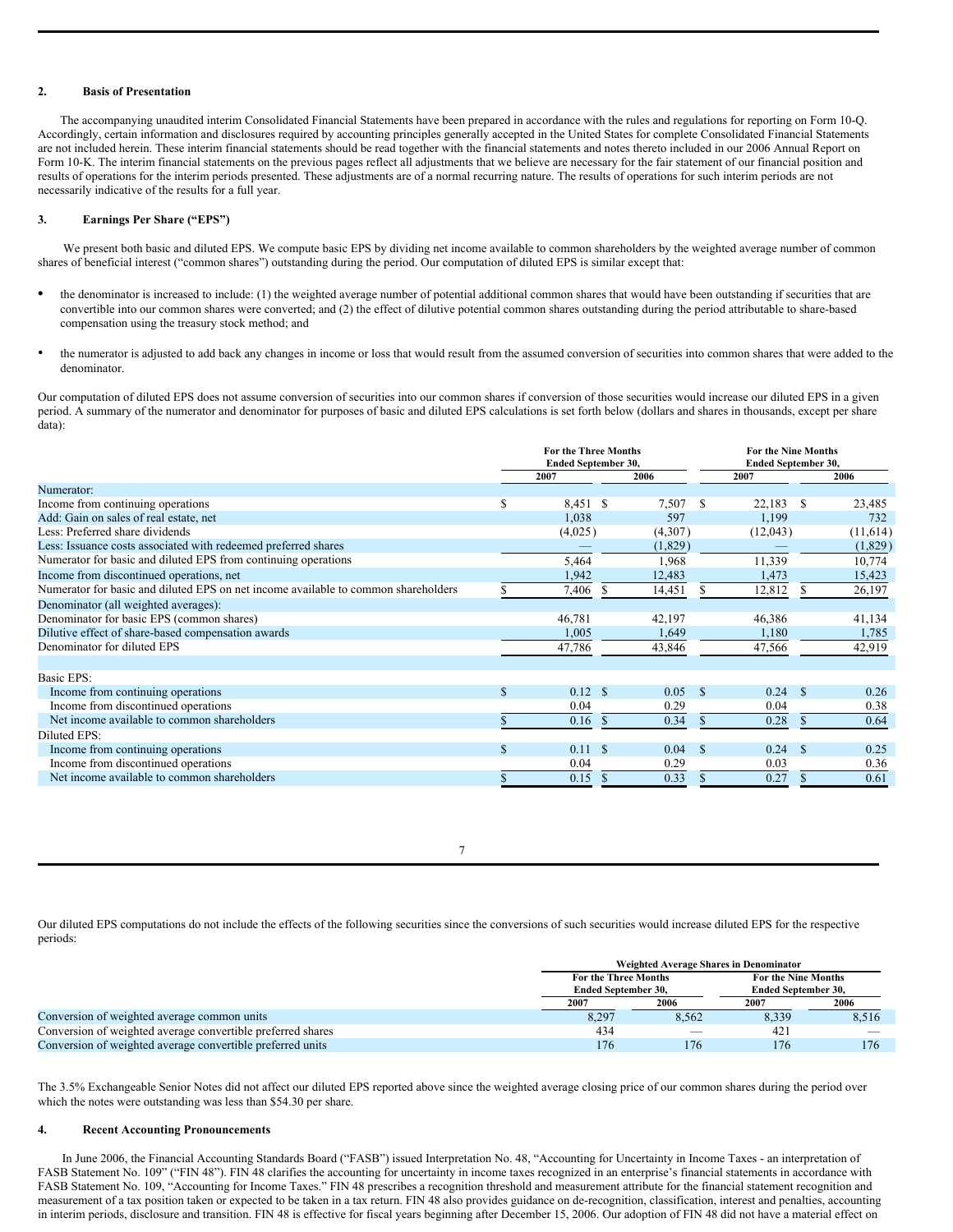#### our financial position, results of operations or cash flows.

In September 2006, the FASB issued Statement of Financial Accounting Standards No. 157, "Fair Value Measurements" ("SFAS 157"). SFAS 157 defines fair value, establishes a framework for measuring fair value in generally accepted accounting principles and expands disclosures about fair value measurements. The Statement does not require any new fair value measurements but does apply under other accounting pronouncements that require or permit fair value measurements. The changes to current practice resulting from the Statement relate to the definition of fair value, the methods used to measure fair value and the expanded disclosures about fair value measurements. SFAS 157 is effective for financial statements issued for fiscal years beginning after November 15, 2007, and interim periods within those fiscal years, with earlier application encouraged. We do not expect that the adoption of this Statement will have a material effect on our financial position, results of operations or cash flows.

In February 2007, the FASB issued Statement of Financial Accounting Standards No. 159, "The Fair Value Option for Financial Assets and Financial Liabilities" ("SFAS 159"). SFAS 159 permits entities to choose to measure many financial assets and financial liabilities at fair value. Unrealized gains and losses on items for which the fair value option has been elected are reported in earnings. SFAS 159 is effective for fiscal years beginning after November 15, 2007. We are currently assessing the impact of SFAS 159 on our consolidated financial position and results of operations.

#### **5. Commercial Real Estate Properties**

Operating properties consisted of the following:

|                                | September 30,<br>2007 | December 31,<br>2006 |            |  |
|--------------------------------|-----------------------|----------------------|------------|--|
| Land                           | 412.129               |                      | 343,098    |  |
| Buildings and improvements     | 2,013,900             |                      | 1,689,359  |  |
|                                | 2,426,029             |                      | 2,032,457  |  |
| Less: accumulated depreciation | (267, 633)            |                      | (219, 574) |  |
|                                | 2,158,396             |                      | 1,812,883  |  |
|                                |                       |                      |            |  |

8

As of September 30, 2007, 429 Ridge Road, an office property located in Dayton, New Jersey that we were under contract to sell for \$17,000, was classified as held for sale (Dayton, New Jersey is located in the Northern/Central New Jersey Region). We expect to complete the sale of this property by January 2008. The components associated with 429 Ridge Road as of September 30, 2007 included the following:

|                                | September 30,<br>2007 |
|--------------------------------|-----------------------|
| Land                           | 2,932                 |
| Buildings and improvements     | 14,593                |
|                                | 17,525                |
| Less: accumulated depreciation | (2,947                |
|                                | 14,578                |

Projects we had under construction or development consisted of the following:

|                          | September 30,<br>2007 | December 31,<br>2006 |
|--------------------------|-----------------------|----------------------|
| Land                     | 218,890               | 153,436              |
| Construction in progress | 193.081               | 144.991              |
|                          | 411,971               | 298,427              |

## **2007 Acquisitions**

On January 9 and 10, 2007, we completed a series of transactions that resulted in the acquisition of 56 operating properties totaling approximately 2.4 million square feet and land parcels totaling 187 acres. We refer to these transactions collectively as the Nottingham Acquisition. All of the acquired properties are located in Maryland, with 36 of the operating properties, totaling 1.6 million square feet, and land parcels totaling 175 acres, located in White Marsh, Maryland (located in the Suburban Baltimore region) and the remaining properties and land parcels located in other regions in Northern Baltimore County and the Baltimore/Washington Corridor. We believe that the land parcels can support at least 2.0 million developable square feet. We completed the Nottingham Acquisition for an aggregate cost of \$366,852. The table below sets forth the allocation of the acquisition costs of the Nottingham Acquisition:

| Land, operating properties                                 | 70.754  |
|------------------------------------------------------------|---------|
| Land, construction or development                          | 37,309  |
| Building and improvements                                  | 210,264 |
| Intangible assets on real estate acquisitions              | 53,214  |
| Total assets                                               | 371,541 |
| Deferred revenue associated with acquired operating leases | (4,689) |
| Total acquisition cost                                     | 366,852 |

Intangible assets recorded in connection with the Nottingham Acquisition included the following:

|                                             |        | Weighted<br>Average<br>Amortization<br>Period (in Years) |
|---------------------------------------------|--------|----------------------------------------------------------|
| Tenant relationship value                   | 25,778 | Ō                                                        |
| Lease-up value                              | 19.425 |                                                          |
| Lease cost portion of deemed cost avoidance | 4,206  |                                                          |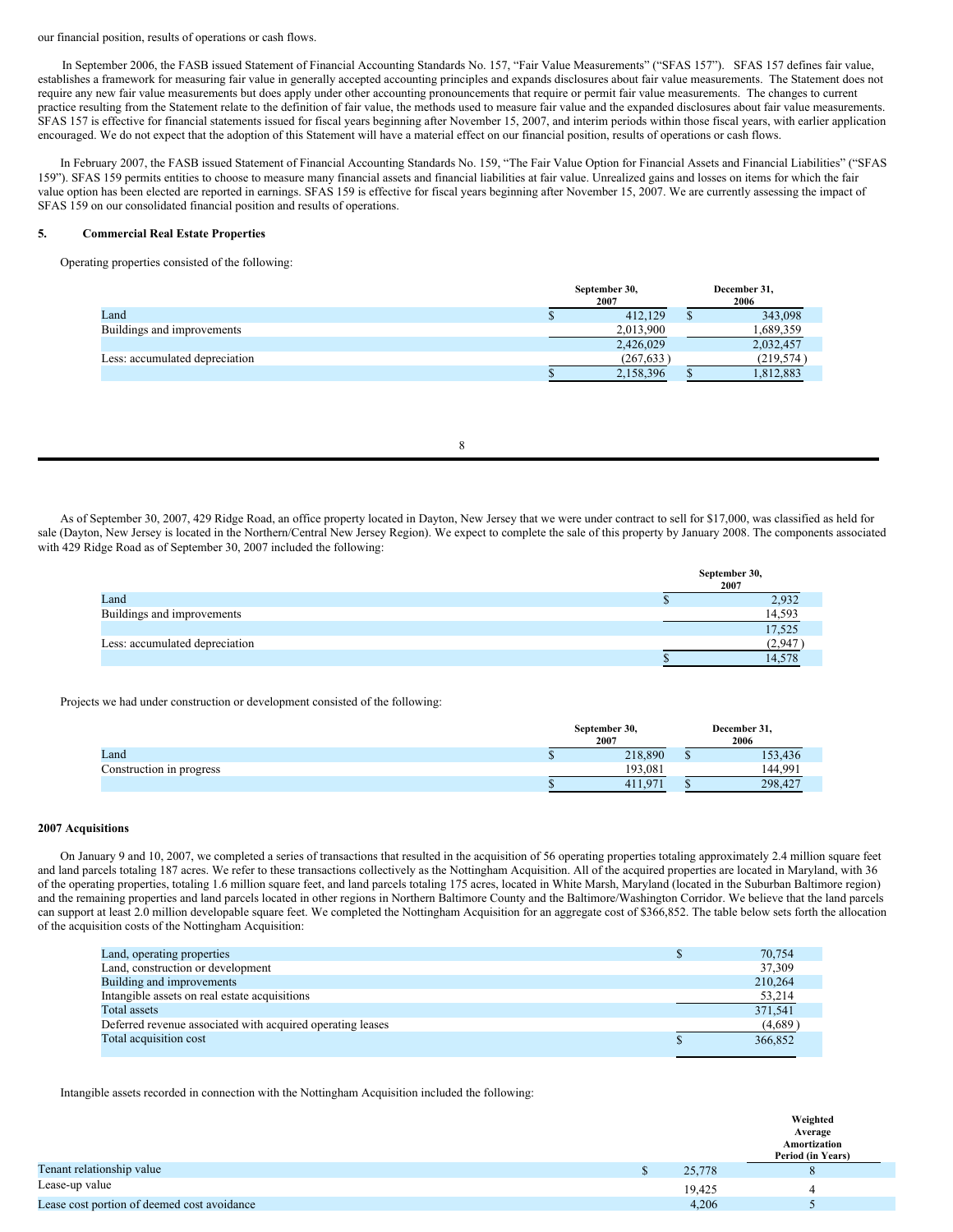We also completed the following acquisitions during the nine months ended September 30, 2007:

9

53,214

- **•** the remaining 50% undivided interest in a 132-acre parcel of land located in Colorado Springs, Colorado that we believe can support approximately 1.75 million developable square feet of office space for \$13,586 on April 6, 2007; and
- **•** a 56-acre parcel of land located in Aberdeen, Maryland that we believe can support up to 800,000 developable square feet for \$10,442 on September 14, 2007 (Aberdeen, Maryland is located in our Suburban Baltimore region). The property is located adjacent to Aberdeen Proving Ground.

In addition, we acquired a 23-acre parcel of land located in Hanover, Maryland on July 2, 2007, with a deemed value upon our acquisition of \$9,829 (including improvements thereon contributed by us), through Arundel Preserve #5, LLC, a consolidated joint venture in which we own a 50% interest (Hanover, Maryland is located in our Baltimore/Washington Corridor region). The joint venture is constructing an office property on the land parcel totaling approximately 152,000 square feet, and we believe the land parcel can support up to 303,000 additional developable square feet.

#### **2007 Construction and Development Activities**

During the nine months ended September 30, 2007, we had three properties totaling 339,910 square feet (two located in the Baltimore/Washington Corridor and one in our Other region) become fully operational (68,196 of these square feet were placed into service in 2006) and placed into service 48,377 square feet in a partially operational property located in the Baltimore/Washington Corridor.

As of September 30, 2007, we had construction underway on five new buildings in the Baltimore/Washington Corridor (including the partially operational property discussed above and one property owned through Arundel Preserve #5, LLC), two in Colorado Springs, Colorado and one in our Other region. We also had development activities underway on five new buildings located in the Baltimore/Washington Corridor, three in Colorado Springs, Colorado, two in Suburban Maryland and one each in Suburban Baltimore and King George County, Virginia. In addition, we had redevelopment underway on one wholly owned existing building located in Colorado Springs, Colorado and three buildings owned by a joint venture (two are located in Northern Virginia and the other in the Baltimore/Washington Corridor).

#### **2007 Dispositions**

We sold the following operating properties during the nine months ended September 30, 2007:

| <b>Project Name</b>  | Location                      | Date of<br>Sale | Number<br>of<br><b>Buildings</b> | Total<br>Rentable<br>Square<br>Feet | <b>Sale Price</b> | Gain on<br>Sale |
|----------------------|-------------------------------|-----------------|----------------------------------|-------------------------------------|-------------------|-----------------|
|                      |                               |                 |                                  |                                     |                   |                 |
| 2 and 8 Centre Drive | Monroe, New Jersey            | 9/7/2007        |                                  | 32,331 \$                           | $6,000$ \$        | 1.931           |
| 7321 Parkway Drive   | Anne Arundel County, Maryland | 9/7/2007        |                                  | 39.822                              | 5.000             | 868             |
|                      |                               |                 |                                  | $72,153$ \$                         | $1,000$ \$        | 2,799           |

We also sold a 3.5-acre parcel of land located in White Marsh, Maryland for \$1,588. We recognized a gain of \$1,134 on this sale.

#### **6. Real Estate Joint Ventures**

During the nine months ended September 30, 2007, we had an investment in one unconsolidated real estate joint venture accounted for using the equity method of accounting. Information pertaining to this joint venture investment is set forth below.

|                                                |   | <b>Investment Balance at</b> |                      |                  |           |                            | <b>Total</b> | Maximum                |                                  |  |
|------------------------------------------------|---|------------------------------|----------------------|------------------|-----------|----------------------------|--------------|------------------------|----------------------------------|--|
|                                                |   | September 30,<br>2007        | December 31,<br>2006 | Date<br>Acquired | Ownership | Nature of<br>Activity      |              | Assets at<br>9/30/2007 | <b>Exposure</b><br>to Loss $(1)$ |  |
| Harrisburg Corporate<br>Gateway Partners, L.P. | s | (4,124)(2)                   | \$<br>(3,614)(2)     | 9/29/2005        | 20%       | Operates 16<br>building(3) | c<br>ъ       | 73,377 \$              |                                  |  |
|                                                |   |                              |                      | 10               |           |                            |              |                        |                                  |  |

<sup>(1)</sup> Derived from the sum of our investment balance and maximum additional unilateral capital contributions or loans required from us. Not reported above are additional amounts that we and our partner are required to fund when needed by this joint venture; these funding requirements are proportional to our respective ownership percentages. Also not reported above are additional unilateral contributions or loans from us, the amounts of which are uncertain, which we would be required to make if certain contingent events occur.

The following table sets forth condensed balance sheets for Harrisburg Corporate Gateway Partners, L.P.:

|                                 | September 30,<br>2007 | December 31.<br>2006 |
|---------------------------------|-----------------------|----------------------|
| Commercial real estate property | 71.413                | 72,688               |
| Other assets                    | .964                  | 3.207                |

<sup>(2)</sup> The carrying amount of our investment in this joint venture was lower than our share of the equity in the joint venture by \$5,206 at September 30, 2007 and \$5,072 at December 31, 2006 due to our deferral of gain on the contribution by us of real estate into the joint venture upon its formation. A difference will continue to exist to the extent the nature of our continuing involvement in the joint venture remains the same.

<sup>(3)</sup> This joint venture's properties are located in Greater Harrisburg, Pennsylvania.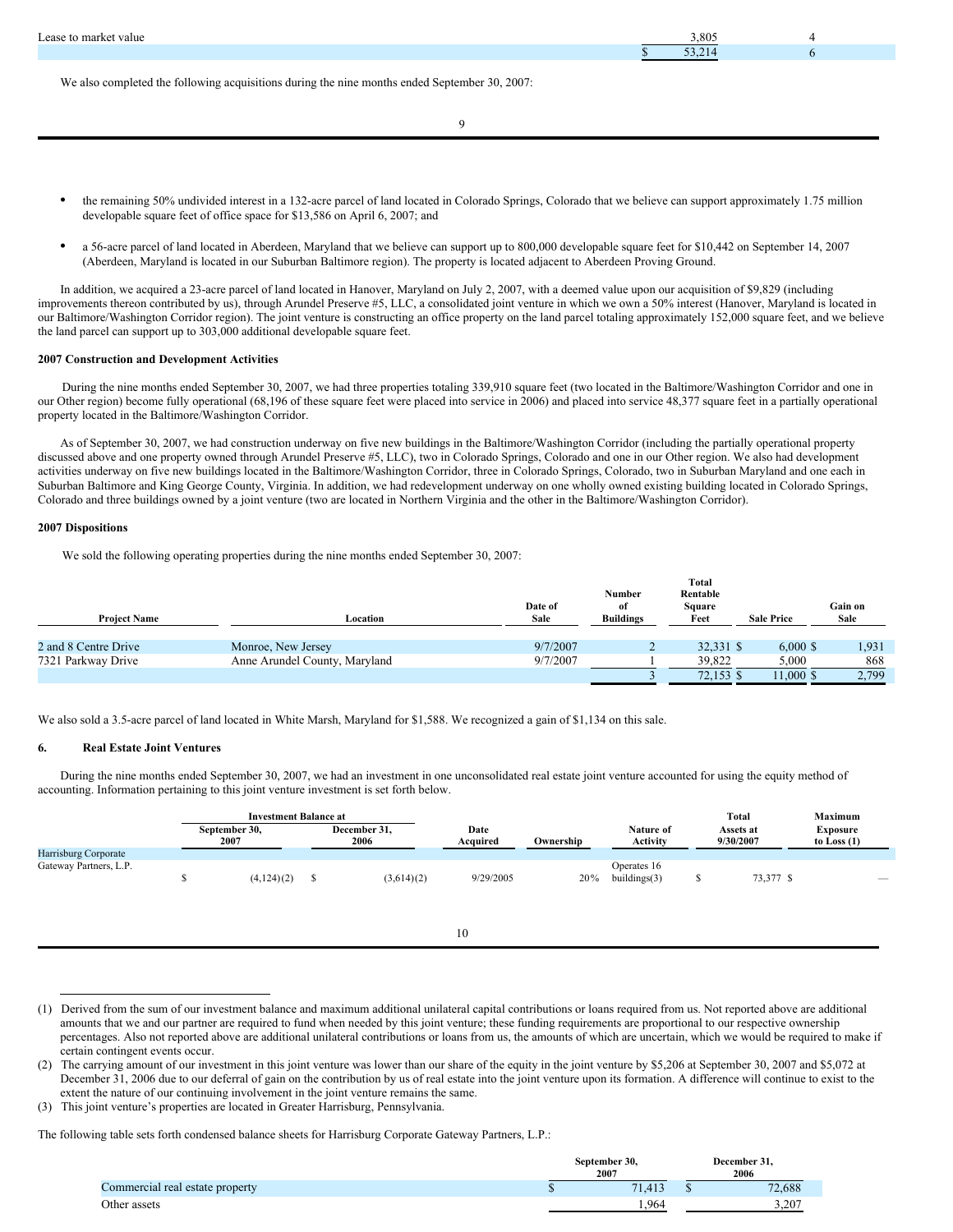| 73.377 | 75,895 |
|--------|--------|
|        |        |
| 67,938 | 67,350 |
| 5.439  | 8.545  |
| 73.377 | 75.895 |
|        |        |

The following table sets forth combined condensed statements of operations for the two unconsolidated real estate joint ventures we owned from January 1, 2006 through September 30, 2007, which included Harrisburg Corporate Gateway Partners, L.P. and Route 46 Partners, a joint venture that was dissolved on July 26, 2006:

|                                       | For the Three Months Ended<br>September 30, |  | For the Nine Months Ended September<br>30, |  |          |  |         |
|---------------------------------------|---------------------------------------------|--|--------------------------------------------|--|----------|--|---------|
|                                       | 2007                                        |  | 2006                                       |  | 2007     |  | 2006    |
| Revenues                              | 2,455                                       |  | 2,738                                      |  | 7.325    |  | 9,196   |
| Property operating expenses           | (850)                                       |  | (1,000)                                    |  | (2,686)  |  | (3,187) |
| Interest expense                      | (991)                                       |  | (1,050)                                    |  | (3,109)  |  | (3,401) |
| Depreciation and amortization expense | (842)                                       |  | (1,677)                                    |  | (2, 564) |  | (3,582) |
| Gain on sale                          | _                                           |  | 4,033                                      |  |          |  | 4,033   |
| Net (loss) income                     | (228)                                       |  | 3,044                                      |  | (1,034)  |  | 3,059   |

Activity related to consolidated joint ventures during the nine months ended September 30, 2007 included the following:

- as of December 31, 2006, we owned a 50% interest in Commons Office 6-B, LLC, an entity developing a land parcel in Hanover, Maryland. We acquired the remaining 50% interest in this entity for \$1,262 on May 24, 2007;
- on June 26, 2007, we completed the formation of Enterprise Campus Developer, LLC, an entity in which we own a 90% interest. This entity was created to develop and construct one or more office buildings on land parcels located in College Park, Maryland as part of a separate joint venture to be formed with another party. At September 30, 2007, development and construction activities were underway in anticipation of the entity's membership into this future joint venture; and
- as discussed in Note 5, on July 2, 2007, we acquired a 50% interest in Arundel Preserve #5, LLC. The joint venture owns a land parcel located in Hanover, Maryland on which it is constructing an office property totaling approximately 152,000 square feet. We believe the land parcel can support up to 303,000 additional developable square feet.

The table below sets forth information pertaining to our investments in consolidated joint ventures at September 30, 2007:

|                                  | Date<br>Acquired | Ownership<br>$%$ at<br>9/30/2007 | <b>Nature of Activity</b>         |  | Total<br>Assets at<br>9/30/2007 | Collateralized<br>Assets at<br>9/30/2007 |
|----------------------------------|------------------|----------------------------------|-----------------------------------|--|---------------------------------|------------------------------------------|
| COPT Opportunity Invest I, LLC   | 12/20/2005       | $92.5\%$                         | Redeveloping three properties (1) |  | 51,087 \$                       |                                          |
| Arundel Preserve #5, LLC         | 7/2/2007         | 50.0%                            | Developing land parcel (2)        |  | 23.362                          |                                          |
| Enterprise Campus Developer, LLC | 6/26/2007        | $90.0\%$                         | Developing land parcels (3)       |  | 14.912                          |                                          |
| <b>MOR Forbes 2 LLC</b>          | 12/24/2002       | 50.0%                            | Operates one building (4)         |  | 4.405                           |                                          |
| COPT-FD Indian Head, LLC         | 10/23/2006       | 75.0%                            | Developing land parcel (5)        |  | 3.047                           |                                          |
|                                  |                  |                                  |                                   |  | 96.813 \$                       |                                          |

<sup>(1)</sup> This joint venture owns two properties in the Northern Virginia region and one in the Baltimore/Washington Corridor region.

#### **7. Intangible Assets on Real Estate Acquisitions**

Intangible assets on real estate acquisitions consisted of the following:

|                              | September 30, 2007              |                             |  |                               |  | <b>December 31, 2006</b>        |  |                             |  |                               |  |
|------------------------------|---------------------------------|-----------------------------|--|-------------------------------|--|---------------------------------|--|-----------------------------|--|-------------------------------|--|
|                              | <b>Gross Carrying</b><br>Amount | Accumulated<br>Amortization |  | <b>Net Carrying</b><br>Amount |  | <b>Gross Carrying</b><br>Amount |  | Accumulated<br>Amortization |  | <b>Net Carrying</b><br>Amount |  |
| Lease-up value               | 125,338 \$                      | 53,985                      |  | 71,353                        |  | 105,719                         |  | 38,279                      |  | 67,440                        |  |
| Tenant relationship value    | 35.189                          | 5,850                       |  | 29.339                        |  | 9,371                           |  | 1.178                       |  | 8,193                         |  |
| Lease cost portion of deemed |                                 |                             |  |                               |  |                                 |  |                             |  |                               |  |
| cost avoidance               | 17.133                          | 8.018                       |  | 9.115                         |  | 12.880                          |  | 5.819                       |  | 7.061                         |  |
| Lease to market value        | 14.428                          | 9,028                       |  | 5.400                         |  | 10.623                          |  | 7.178                       |  | 3,445                         |  |
| Market concentration premium | 1,333                           | 172                         |  | 1,161                         |  | 1,333                           |  | 147                         |  | 1,186                         |  |
|                              | 193.421 \$                      | 77.053                      |  | 16.368                        |  | 139.926                         |  | 52.601                      |  | 87.325                        |  |

Amortization of the intangible asset categories set forth above totaled \$24,451 in the nine months ended September 30, 2007 and \$15,943 in the nine months ended September 30, 2006. The approximate weighted average amortization periods of the categories set forth above follow: lease-up value: nine years; tenant relationship value:

<sup>(2)</sup> This joint venture is developing a land parcel located in Hanover, Maryland (located in the Baltimore/Washington Corridor).

<sup>(3)</sup> This joint venture is developing land parcels located in College Park, Maryland (located in the Suburban Maryland region).

<sup>(4)</sup> This joint venture's property is located in Lanham, Maryland (located in the Suburban Maryland region).

<sup>(5)</sup> This joint venture's property is located in Charles County, Maryland (located in our "other" business segment).

Our commitments and contingencies pertaining to our real estate joint ventures are disclosed in Note 20.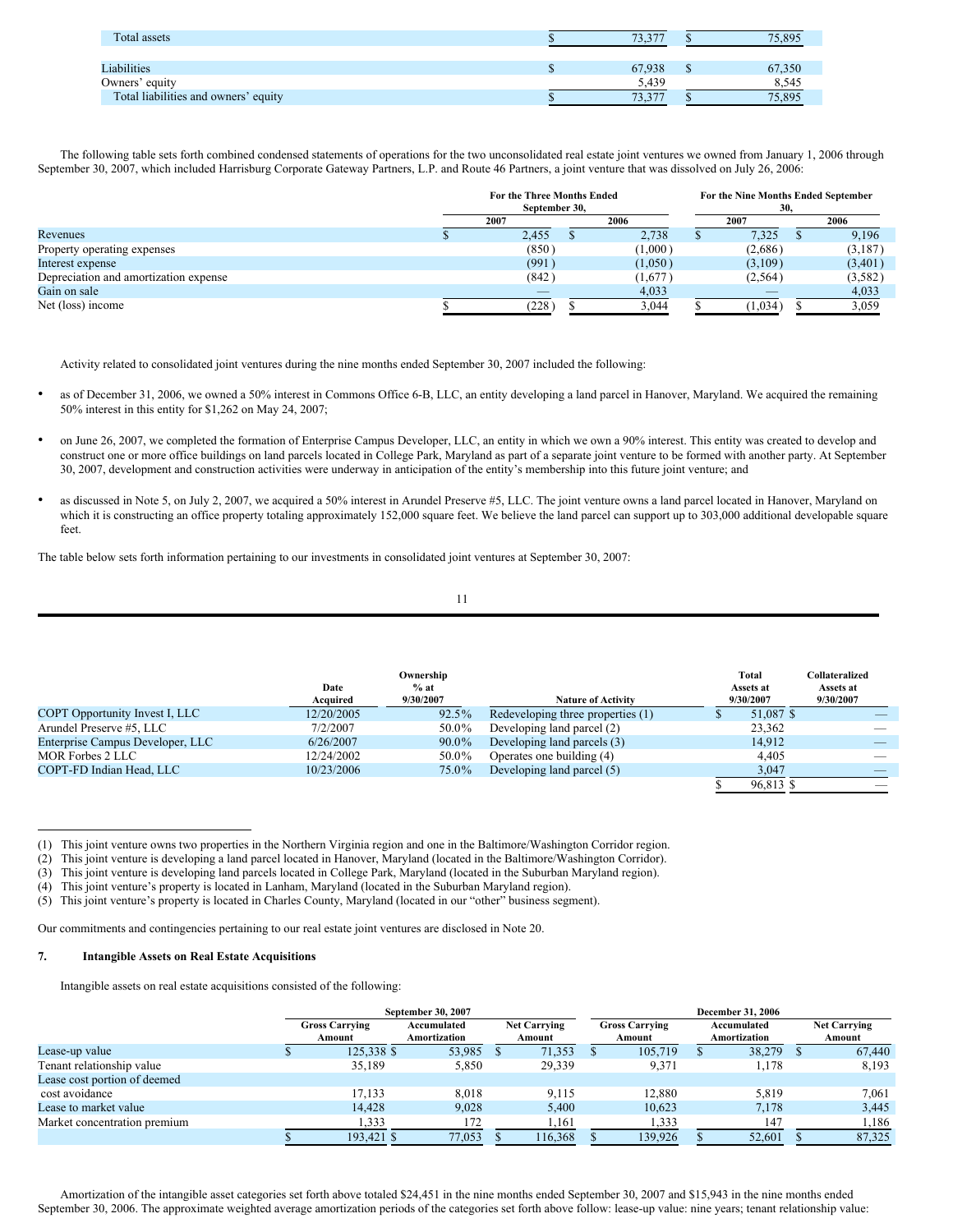eight years; lease cost portion of deemed cost avoidance: six years; lease to market value: four years; and market concentration premium: 35 years. The approximate weighted average amortization period for all of the categories combined is nine years. Estimated amortization expense associated with the intangible asset categories set forth above is \$6.0 million for the three months ended December 31, 2007, \$21.4 million for 2008, \$18.8 million for 2009, \$14.6 million for 2010, \$11.7 million for 2011 and \$9.5 million for 2012.

#### **8. Deferred Charges**

Deferred charges consisted of the following:

|                          | September 30, | December 31,<br>2006 |  |           |  |
|--------------------------|---------------|----------------------|--|-----------|--|
| Deferred leasing costs   |               | 59,827               |  | 52,263    |  |
| Deferred financing costs |               | 30,290               |  | 28,275    |  |
| Goodwill                 |               | 1,853                |  | 1,853     |  |
| Deferred other           |               | 155                  |  | 155       |  |
|                          |               | 92.125               |  | 82,546    |  |
| Accumulated amortization |               | (46, 106)            |  | (38, 836) |  |
| Deferred charges, net    |               | 46,019               |  | 43,710    |  |

#### **9. Accounts Receivable**

Our accounts receivable are reported net of an allowance for bad debts of \$565 at September 30, 2007 and \$252 at December 31, 2006.

## **10. Prepaid and Other Assets**

Prepaid and other assets consisted of the following:

|                                                            | September 30,<br>2007 |        | December 31,<br>2006 |
|------------------------------------------------------------|-----------------------|--------|----------------------|
| Construction contract costs incurred in excess of billings |                       | 21.588 | 18,324               |
| Prepaid expenses                                           |                       | 16.641 | 9.059                |
| Furniture, fixtures and equipment                          |                       | 10.366 | 10,495               |
| Other assets                                               |                       | 9.756  | 10,589               |
| Prepaid and other assets                                   |                       | 58.351 | 48,467               |

#### **11. Debt**

Our debt consisted of the following:

|                                            |              | Maximum<br><b>Principal Amount</b>         | <b>Carrying Value at</b> |      |                      | <b>Stated Interest</b>         | <b>Scheduled</b><br>Maturity<br>Dates at |
|--------------------------------------------|--------------|--------------------------------------------|--------------------------|------|----------------------|--------------------------------|------------------------------------------|
|                                            |              | <b>Under Debt at</b><br>September 30, 2007 | September 30,<br>2007    |      | December 31,<br>2006 | Rates at<br>September 30, 2007 | September 30,<br>2007                    |
| Mortgage and other loans payable:          |              |                                            |                          |      |                      |                                |                                          |
| <b>Revolving Credit Facility</b>           |              |                                            |                          |      |                      |                                |                                          |
| Wachovia Bank, N.A. Revolving Credit       |              |                                            |                          |      |                      |                                |                                          |
| Facility $(1)$                             | $\mathbb{S}$ | 500,000(1)                                 | 327,000                  | - \$ | 185,000              | LIBOR + 1.15% to 1.55% (1)     | March 2008 (1)                           |
|                                            |              |                                            |                          |      |                      |                                |                                          |
| Mortgage Loans                             |              |                                            |                          |      |                      |                                |                                          |
| Fixed rate mortgage loans (2)              |              | N/A                                        | 1,132,208                |      | 1,020,619            | $5.20\% - 8.63\%$ (3)          | $2007 - 2034(4)$                         |
| Variable rate construction loan facilities |              | 111,500                                    | 103,818                  |      | 56,079               | LIBOR + 1.40 to $1.50\%$       | 2008(5)                                  |
| Other variable rate mortgage loans         |              | N/A                                        | 34,500                   |      | 34,500               | LIBOR + 1.20 to $1.50\%$       | 2008                                     |
| Total mortgage loans                       |              |                                            | 1,270,526                |      | 1,111,198            |                                |                                          |
|                                            |              |                                            |                          |      |                      |                                |                                          |
| Note payable                               |              |                                            |                          |      |                      |                                |                                          |
| Unsecured seller notes                     |              | N/A                                        | 2,386                    |      | 2,339                | $0 - 5.95\%$                   | 2008-2016                                |
| Total mortgage and other loans payable     |              |                                            | 1,599,912                |      | 1,298,537            |                                |                                          |
|                                            |              |                                            |                          |      |                      |                                |                                          |
| 3.5% Exchangeable Senior Notes             |              | N/A                                        | 200,000                  |      | 200,000              | 3.50%                          | September $2026(6)$                      |
| Total debt                                 |              |                                            | 1,799,912                |      | 1,498,537            |                                |                                          |
|                                            |              |                                            |                          |      |                      |                                |                                          |

<sup>(1)</sup> On October 1, 2007, we entered into an amended and restated credit agreement on our Revolving Credit Facility, the terms of which are described below.

(2) Several of the fixed rate mortgages carry interest rates that were above or below market rates upon assumption and therefore are recorded at their fair value based on applicable effective interest rates. The carrying values of these loans reflect net premiums totaling \$649 at September 30, 2007 and \$210 at December 31, 2006.

(3) The weighted average interest rate on these loans was 5.92% at September 30, 2007.

(6) Refer to our 2006 Annual Report on Form 10-K for descriptions of provisions for early redemption and repurchase of these notes.

On October 1, 2007, we amended and restated the credit agreement on our Revolving Credit Facility with a group of lenders for which KeyBanc Capital Markets and Wachovia Capital Markets, LLC acted as co-lead arrangers, KeyBank National Association acted as administrative agent and Wachovia Bank, National Association acted as syndication agent. The amended and restated credit agreement increased the amount of the lenders' aggregate commitment under the facility from \$500,000 to \$600,000, which includes a \$50,000 letter of credit

<sup>(4)</sup> A loan with a balance of \$4,838 at September 30, 2007 that matures in 2034 may be repaid in March 2014, subject to certain conditions.

<sup>(5)</sup> At September 30, 2007, \$84,318 in loans scheduled to mature in 2008 may be extended by us for a one-year period, subject to certain conditions.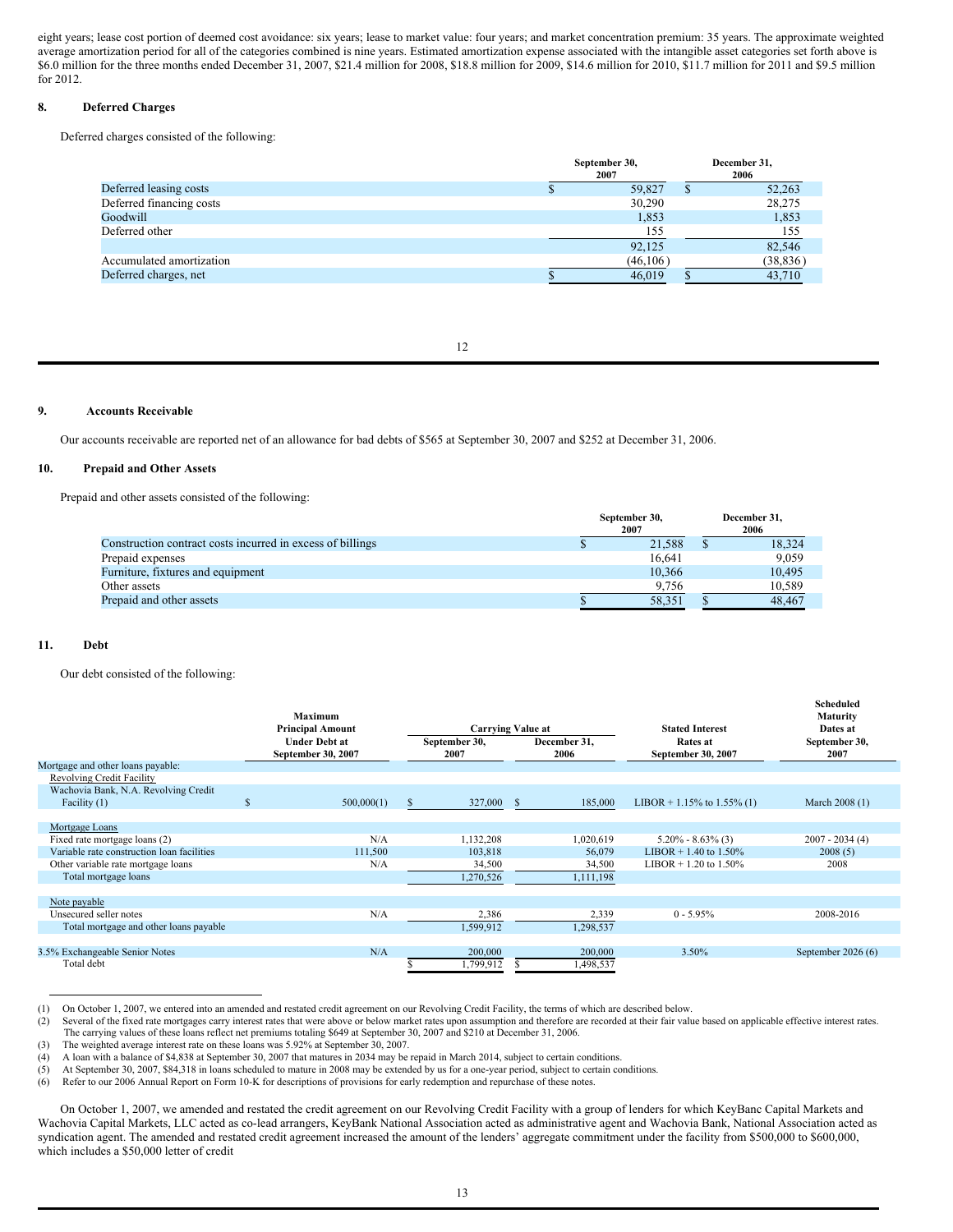subfacility and a \$50,000 swingline facility (same-day draw requests), with a right for us to further increase the lenders' aggregate commitment during the term to a maximum of \$800,000, subject to certain conditions. Amounts available under the facility are computed based on 65% of our unencumbered asset value, as defined in the agreement. The facility matures on September 30, 2011, and may be extended by one year at our option, subject to certain conditions. The variable interest rate on the facility is based on one of the following, to be selected by us: (1) the LIBOR rate for the interest period designated by us (customarily the 30-day rate) plus 0.75% to 1.25%, as determined by our leverage levels at different points in time; or (2) the greater of (a) the prime rate of the lender then acting as the administrative agent or (b) the Federal Funds Rate, as defined in the credit agreement, plus 0.50%. Interest is payable at the end of each interest period, and principal outstanding under the facility is payable on the maturity date. The facility also carries a quarterly fee that is based on the unused amount of the facility multiplied by a per annum rate of 0.125% to 0.20%.

We capitalized interest costs of \$13,957 in the nine months ended September 30, 2007 and \$11,319 in the nine months ended September 30, 2006.

#### **12. Derivatives**

The following table sets forth our derivative contracts at September 30, 2007 and their respective fair values:

|                             |  |                  |                   |                   |               | <b>Fair Value at</b> |       |
|-----------------------------|--|------------------|-------------------|-------------------|---------------|----------------------|-------|
| <b>Notional</b>             |  | <b>One-Month</b> | <b>Effective</b>  | <b>Expiration</b> | September 30. | December 31.         |       |
| <b>Nature of Derivative</b> |  | Amount           | <b>LIBOR</b> base | Date              | Date          | 2007                 | 2006  |
| Interest rate swap          |  | 50,000           | 5.0360 %          | 3/28/2006         | 3/30/2009     | (388)                | (42)  |
| Interest rate swap          |  | 25,000           | 5.2320%           | 5/1/2006          | 5/1/2009      | (282)                | (133) |
| Interest rate swap          |  | 25,000           | 5.2320 %          | 5/1/2006          | 5/1/2009      | (282)                | (133) |
|                             |  |                  |                   |                   |               | (952)                | (308) |

These amounts are included on our Consolidated Balance Sheets as other liabilities.

We designated these derivatives as cash flow hedges. These contracts hedge the risk of changes in interest rates on certain of our one-month LIBOR-based variable rate borrowings until their respective maturities.

The table below sets forth our accounting application of changes in derivative fair values:

|                                                                            | <b>For the Three Months</b><br><b>Ended September 30.</b> |         |      |        |  | For the Nine Months<br><b>Ended September 30.</b> |  |       |  |
|----------------------------------------------------------------------------|-----------------------------------------------------------|---------|------|--------|--|---------------------------------------------------|--|-------|--|
|                                                                            | 2007                                                      |         | 2006 |        |  | 2007                                              |  | 2006  |  |
| Decrease in fair value applied to accumulated other comprehensive loss and |                                                           |         |      |        |  |                                                   |  |       |  |
| minority interests                                                         |                                                           | (1.065) |      | 1,306) |  | (644)                                             |  | (473) |  |

#### **13. Shareholders' Equity**

#### **Preferred Shares**

Preferred shares of beneficial interest ("preferred shares") consisted of the following:

|                                                                                                                          | September 30,<br>2007 | December 31.<br>2006 |    |  |
|--------------------------------------------------------------------------------------------------------------------------|-----------------------|----------------------|----|--|
| 2,200,000 designated as Series G Cumulative Redeemable Preferred Shares of beneficial interest (2,200,000 shares issued  |                       |                      |    |  |
| with an aggregate liquidation preference of \$55,000)                                                                    | 22                    |                      | 22 |  |
| 2,000,000 designated as Series H Cumulative Redeemable Preferred Shares of beneficial interest (2,000,000 shares issued  |                       |                      |    |  |
| with an aggregate liquidation preference of \$50,000)                                                                    | 20                    |                      | 20 |  |
| 3,390,000 designated as Series J Cumulative Redeemable Preferred Shares of beneficial interest (3,390,000 shares issued  |                       |                      |    |  |
| with an aggregate liquidation preference of \$84,750)                                                                    | 34                    |                      | 34 |  |
| 531,667 designated as Series K Cumulative Redeemable Convertible Preferred Shares of beneficial interest (531,667 shares |                       |                      |    |  |
| issued with an aggregate liquidation preference of \$26,583)                                                             |                       |                      |    |  |
| Total preferred shares                                                                                                   | 81                    |                      | 76 |  |
|                                                                                                                          |                       |                      |    |  |

We issued the Series K Cumulative Redeemable Convertible Preferred Shares of beneficial interest (the "Series K Preferred Shares") in the Nottingham Acquisition at a value of, and liquidation preference equal to, \$50 per share. The Series K Preferred Shares are nonvoting, redeemable for cash at \$50 per share at our option on or after January 9, 2017, and are convertible, subject to certain conditions, into common shares on the basis of 0.8163 common shares for each preferred share, in accordance with the terms of the Articles Supplementary describing the Series K Preferred Shares. Holders of the Series K Preferred Shares are entitled to cumulative dividends, payable quarterly (as and if declared by our Board of Trustees). Dividends accrue from the date of issue at the annual rate of \$2.80 per share, which is equal to 5.6% of the \$50 per share liquidation preference.

#### **Common Shares**

In connection with the Nottingham Acquisition in January 2007, we issued 3,161,000 common shares at a value of \$49.57 per share.

During the nine months ended September 30, 2007, we converted 553,021 common units in our Operating Partnership into common shares on the basis of one common share for each common unit.

See Note 17 for disclosure of common share activity pertaining to our share-based compensation plans.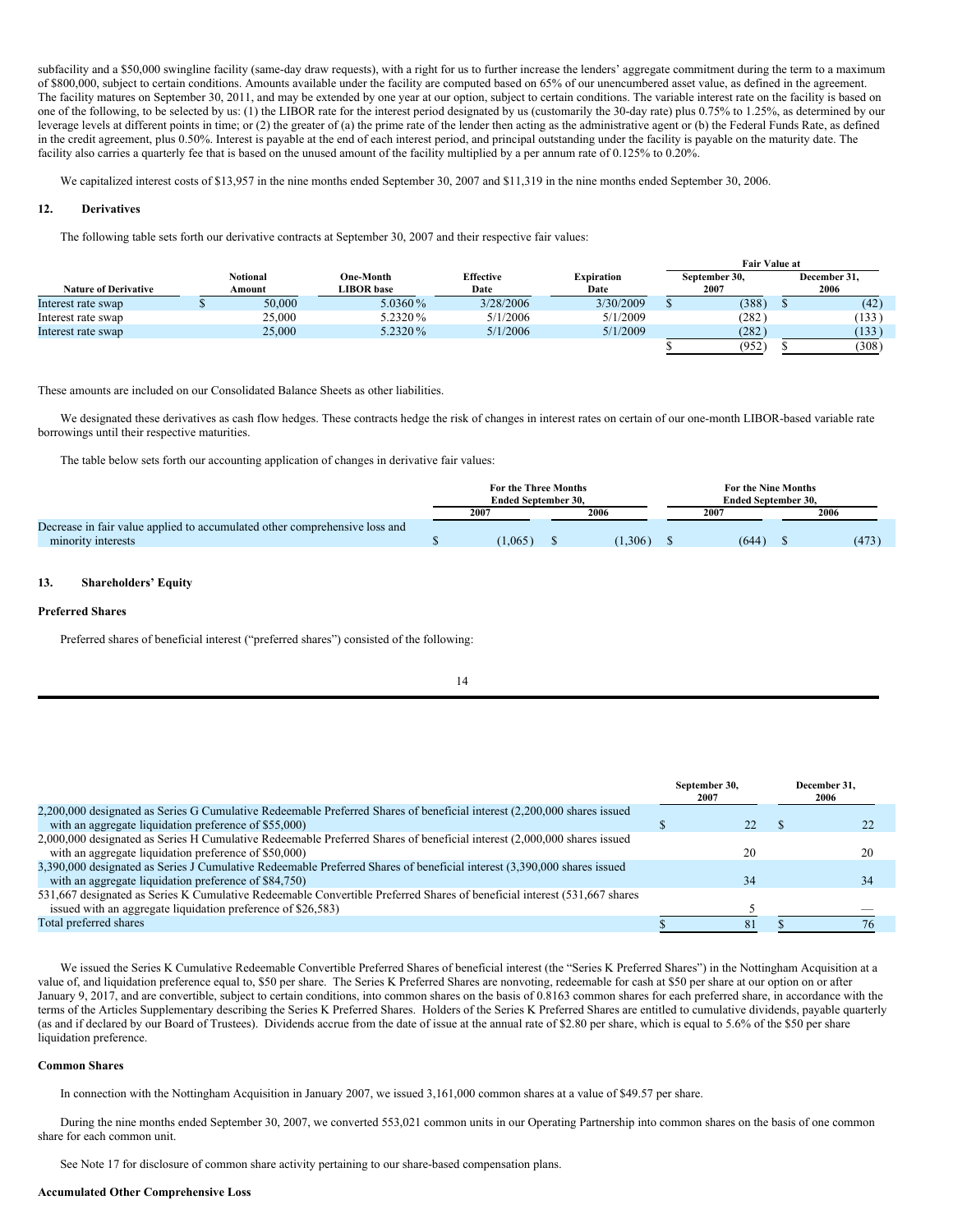The table below sets forth activity in the accumulated other comprehensive loss component of shareholders' equity:

|                                                           | <b>For the Nine Months</b><br><b>Ended September 30.</b> |       |
|-----------------------------------------------------------|----------------------------------------------------------|-------|
|                                                           | 2007                                                     | 2006  |
| Beginning balance                                         | $(693)$ \$                                               | (482) |
| Unrealized loss on derivatives, net of minority interests | (561)                                                    | (397  |
| Realized loss on derivatives, net of minority interests   | 39                                                       | 38    |
| Ending balance                                            | (1.215)                                                  | (841  |

The table below sets forth our comprehensive income:

|                                                           | <b>For the Three Months</b><br><b>Ended September 30,</b> |         | For the Nine Months<br>Ended September 30, |        |      |        |
|-----------------------------------------------------------|-----------------------------------------------------------|---------|--------------------------------------------|--------|------|--------|
|                                                           | 2007                                                      | 2006    |                                            | 2007   | 2006 |        |
| Net income                                                | 11,431                                                    | 20,587  |                                            | 24,855 |      | 39,640 |
| Unrealized loss on derivatives, net of minority interests | (903)                                                     | (1,080) |                                            | (561)  |      | (397)  |
| Realized loss on derivatives, net of minority interests   |                                                           |         |                                            | 39     |      | 38     |
| Total comprehensive income                                | 10,541                                                    | 19.520  |                                            | 24,333 |      | 39,281 |
|                                                           |                                                           |         |                                            |        |      |        |

## **14. Dividends and Distributions**

The following table summarizes our dividends and distributions when either the payable dates or record dates occurred during the nine months ended September 30, 2007:

|                            |                    |                     |               | Dividend/Distribution Per | <b>Total Dividend/</b><br><b>Distribution</b> |        |  |
|----------------------------|--------------------|---------------------|---------------|---------------------------|-----------------------------------------------|--------|--|
| Series G Preferred Shares: | <b>Record Date</b> | <b>Pavable Date</b> |               | Share/Unit                |                                               |        |  |
|                            |                    |                     |               |                           |                                               |        |  |
| Fourth Ouarter 2006        | December 29, 2006  | January 17, 2007    | \$            | 0.5000                    | \$                                            | 1.100  |  |
| First Ouarter 2007         | March 30, 2007     | April 17, 2007      | $\$$          | 0.5000                    | $\mathbf S$                                   | 1.100  |  |
| Second Quarter 2007        | June 29, 2007      | July 17, 2007       | \$            | 0.5000                    | $\mathbf S$                                   | 1.100  |  |
| Third Ouarter 2007         | September 28, 2007 | October 16, 2007    | $\mathbf S$   | 0.5000                    | $\mathbf S$                                   | 1.100  |  |
| Series H Preferred Shares: |                    |                     |               |                           |                                               |        |  |
| Fourth Ouarter 2006        | December 29, 2006  | January 17, 2007    | \$            | 0.4688                    | \$                                            | 938    |  |
| First Ouarter 2007         | March 30, 2007     | April 17, 2007      | $\mathsf{\$}$ | 0.4688                    | $\mathbf S$                                   | 938    |  |
| Second Quarter 2007        | June 29, 2007      | July 17, 2007       | \$            | 0.4688                    | $\mathbb{S}$                                  | 938    |  |
| Third Quarter 2007         | September 28, 2007 | October 16, 2007    | $\mathbf S$   | 0.4688                    | $\mathbf S$                                   | 938    |  |
| Series J Preferred Shares: |                    |                     |               |                           |                                               |        |  |
| Fourth Ouarter 2006        | December 29, 2006  | January 17, 2007    | \$            | 0.4766                    | \$                                            | 1,616  |  |
| First Ouarter 2007         | March 30, 2007     | April 17, 2007      | $\mathbf{\$}$ | 0.4766                    | $\mathbf{\$}$                                 | 1,616  |  |
| Second Quarter 2007        | June 29, 2007      | July 17, 2007       | \$            | 0.4766                    | \$                                            | 1,616  |  |
| Third Quarter 2007         | September 28, 2007 | October 16, 2007    | $\mathbf S$   | 0.4766                    | $\mathbf{\$}$                                 | 1,616  |  |
|                            |                    |                     |               |                           |                                               |        |  |
| Series K Preferred Shares: |                    |                     |               |                           |                                               |        |  |
| First Ouarter 2007         | March 30, 2007     | April 17, 2007      | \$            | 0.7466                    | \$                                            | 397    |  |
| Second Quarter 2007        | June 29, 2007      | July 17, 2007       | $\mathbf{\$}$ | 0.7000                    | $\mathbf{\$}$                                 | 372    |  |
| Third Quarter 2007         | September 28, 2007 | October 16, 2007    | \$            | 0.7000                    | \$                                            | 372    |  |
|                            |                    |                     |               |                           |                                               |        |  |
| Common Shares:             |                    |                     |               |                           |                                               |        |  |
| Fourth Ouarter 2006        | December 29, 2006  | January 17, 2007    | $\mathsf{\$}$ | 0.3100                    | $\mathsf{\$}$                                 | 13,292 |  |
| First Ouarter 2007         | March 30, 2007     | April 17, 2007      | \$            | 0.3100                    | \$                                            | 14,529 |  |
| Second Quarter 2007        | June 29, 2007      | July 17, 2007       | $\$$          | 0.3100                    | $\$$                                          | 14,613 |  |
| Third Ouarter 2007         | September 28, 2007 | October 16, 2007    | \$            | 0.3400                    | \$                                            | 16,092 |  |
| Series I Preferred Units:  |                    |                     |               |                           |                                               |        |  |
| Fourth Quarter 2006        | December 29, 2006  | January 17, 2007    | $\mathbb{S}$  | 0.4688                    | $\$$                                          | 165    |  |
| First Quarter 2007         | March 30, 2007     | April 17, 2007      | \$            | 0.4688                    | \$                                            | 165    |  |
| Second Quarter 2007        | June 29, 2007      | July 17, 2007       | $\$$          | 0.4688                    | $\mathbf{\$}$                                 | 165    |  |
| Third Quarter 2007         | September 28, 2007 | October 16, 2007    | \$            | 0.4688                    | \$                                            | 165    |  |
|                            |                    |                     |               |                           |                                               |        |  |
| Common Units:              |                    |                     |               |                           |                                               |        |  |
| Fourth Ouarter 2006        | December 29, 2006  | January 17, 2007    | $\$$          | 0.3100                    | $\mathbb{S}$                                  | 2,622  |  |
| First Ouarter 2007         | March 30, 2007     | April 17, 2007      | \$            | 0.3100                    | \$                                            | 2,554  |  |
| Second Quarter 2007        | June 29, 2007      | July 17, 2007       | $\$$          | 0.3100                    | $\$$                                          | 2,574  |  |
| Third Quarter 2007         | September 28, 2007 | October 16, 2007    | \$            | 0.3400                    | $\mathbb{S}$                                  | 2,777  |  |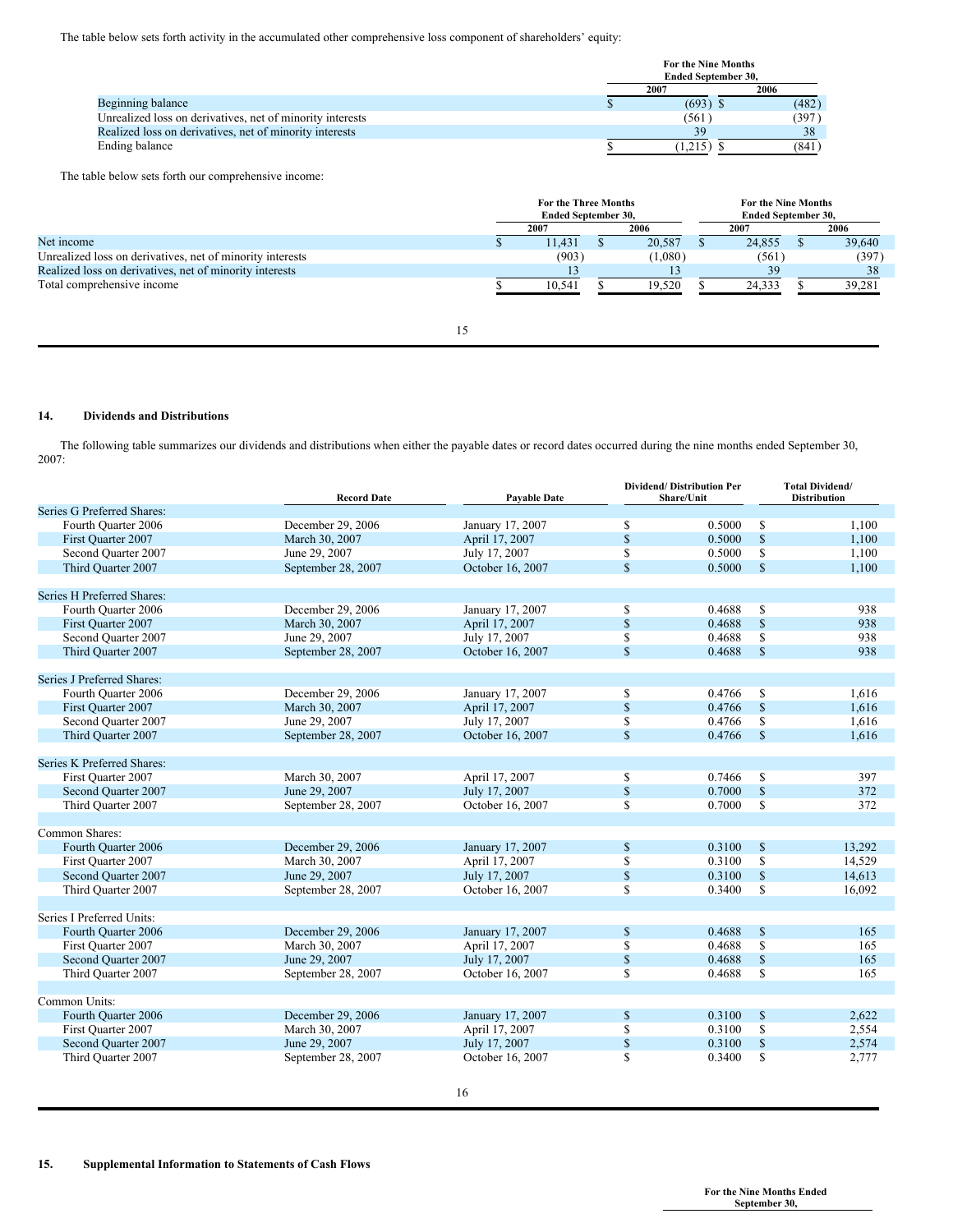|                                                                                                                                             | 2007    | 2006 |        |  |
|---------------------------------------------------------------------------------------------------------------------------------------------|---------|------|--------|--|
| Supplemental schedule of non-cash investing and financing activities:                                                                       |         |      |        |  |
| Debt assumed in connection with acquisition of properties                                                                                   | 38,848  |      | 37,484 |  |
| Issuance of common shares in connection with acquisition of properties                                                                      | 156,691 |      |        |  |
| Issuance of preferred shares in connection with acquisition of properties                                                                   | 26,583  |      |        |  |
| Proceeds from sales of properties invested in restricted cash account                                                                       | 701     |      | 33,730 |  |
| Restricted cash used in connection with acquisitions of properties                                                                          | 20,827  |      |        |  |
| Issuance of common units in the Operating Partnership in connection with acquaitions of interests in properties                             | 12,125  |      | 7,497  |  |
| Note receivable assumed upon sale of real estate property                                                                                   | 3,582   |      |        |  |
| Increase in accrued capital improvements, leasing, and acquisition costs                                                                    | 14,501  |      | 7,217  |  |
| Reclassification of operating assets to investment assets in connection with consolidation of real estate joint ventures                    | 16,725  |      |        |  |
| Consolidation of real estate joint venture:                                                                                                 |         |      |        |  |
| Real estate assets                                                                                                                          | 3,864   |      |        |  |
| Prepaid and other assets                                                                                                                    | 1,021   |      |        |  |
| Minority interest                                                                                                                           | (4,885) |      |        |  |
| Net adjustment                                                                                                                              |         |      |        |  |
| Property acquired through lease arrangements included in rents received in advance and security deposits                                    |         |      | 1,282  |  |
| Amortization of discounts and premiums on mortgage loans to commercial real estate properties                                               | 296     |      | 131    |  |
| Decrease in fair value of derivatives applied to AOCL and minority interests                                                                | (644)   |      | (473)  |  |
| Adjustments to minority interests resulting from changes in ownership of the Operating Partnership by COPT                                  | 29,693  |      | 13,962 |  |
| Dividends/distribution payable                                                                                                              | 22,433  |      | 19,810 |  |
| Decrease in minority interests and increase in shareholders' equity in connection with the conversion of common units into<br>common shares | 25,358  |      | 7,891  |  |
|                                                                                                                                             |         |      |        |  |

17

## **16. Information by Business Segment**

As of September 30, 2007, we had nine primary office property segments: Baltimore/Washington Corridor; Northern Virginia; Suburban Baltimore; Colorado Springs, Colorado; Suburban Maryland; Greater Philadelphia; St. Mary's and King George Counties; San Antonio, Texas; and Northern/Central New Jersey.

The table below reports segment financial information. Our segment entitled "Other" includes assets and operations not specifically associated with the other defined segments, including corporate assets, investments in unconsolidated entities and elimination entries required in consolidation. We measure the performance of our segments based on total revenues less property operating expenses, a measure we define as net operating income ("NOI"). We believe that NOI is an important supplemental measure of operating performance for a REIT's operating real estate because it provides a measure of the core operations that is unaffected by depreciation, amortization, financing and general and administrative expenses; this measure is particularly useful in our opinion in evaluating the performance of geographic segments, same-office property groupings and individual properties.

|                                                |              |              |                                       |      |                  |     |                |          |            |              | St. Mary's &       |               |                   |            |           |
|------------------------------------------------|--------------|--------------|---------------------------------------|------|------------------|-----|----------------|----------|------------|--------------|--------------------|---------------|-------------------|------------|-----------|
|                                                |              | Baltimore/   |                                       |      | Suburban         |     | Colorado       | Suburban |            | Greater      | <b>King George</b> |               | Northern/Central  |            |           |
|                                                |              |              | Washington Corridor Northern Virginia |      | <b>Baltimore</b> |     | <b>Springs</b> | Marvland |            | Philadelphia | Counties           | San Antonio   | <b>New Jersey</b> | Other      | Total     |
| Three Months Ended September 30, 2007          |              |              |                                       |      |                  |     |                |          |            |              |                    |               |                   |            |           |
| Revenues                                       | s            | 43,850 \$    | 18,555                                | - S  | 13,575 \$        |     | 4,312 \$       |          | 4.410 S    | 2.506 S      | 3,338 S            | 1,831 \$      | 1,110 S           | 1,351 S    | 94,838    |
| Property operating expenses                    |              | 14,676       | 6,528                                 |      | 5,469            |     | 1,973          |          | 1,741      | 34           | 784                | 374           | 676               | (10)       | 32,245    |
| <b>NOI</b>                                     |              | 29,174       | 12,027                                |      | 8,106            |     | 2.339 S        |          | 2.669 S    | 2.472 S      | 2.554 S            | 1,457 \$      | 434 S             | 1,361      | 62,593    |
| Additions to commercial real estate properties |              | 47,791 \$    | 4,335                                 |      | 13,952           |     | 11,939 \$      |          | 50S        | 348 \$       | 250 S              | 1,554 \$      | 6 S               | 5,843 S    | 86,068    |
| Three Months Ended September 30, 2006          |              |              |                                       |      |                  |     |                |          |            |              |                    |               |                   |            |           |
| Revenues                                       | s            | 38,347 \$    | 16,747                                | -S   | 7,569            | -S  | 3,158 \$       |          | 4.114 S    | 2,506 \$     | 2,979 S            | 1,787 \$      | 2,317 \$          | $(466)$ \$ | 79,058    |
| Property operating expenses                    |              | 12,604       | 5,568                                 |      | 3,090            |     | 1,208          |          | 1,598      | 43           | 856                | 310           | 869               | (419)      | 25,727    |
| <b>NOI</b>                                     |              | 25,743       | 11,179                                |      | 4,479            |     | 1,950 \$       |          | 2,516 \$   | $2,463$ \$   | $2,123$ \$         | 1,477 \$      | 1,448 S           | $(47)$ S   | 53,331    |
| Additions to commercial real estate properties |              | 20,066       | 4,893                                 |      | 701              | -S  | 4.109 S        |          | $2,212$ \$ | 334 S        | 429 S              | 127S          | 237 S             | 8,690 S    | 41,798    |
| Nine Months Ended September 30, 2007           |              |              |                                       |      |                  |     |                |          |            |              |                    |               |                   |            |           |
| Revenues                                       | s            | 130,409 \$   | 53,981                                | -S   | 40.104           | - S | 11.511 \$      |          | 12.320 S   | 7.519 S      | 9.465 S            | 5.475 S       | 3.902 S           | 1.717 S    | 276,403   |
| Property operating expenses                    |              | 42,538       | 19,339                                |      | 16,194           |     | 4,445          |          | 5,056      | 96           | 2,294              | 1,119         | 1,760             | 722        | 93,563    |
| <b>NOI</b>                                     |              | 87,871       | 34,642                                |      | 23,910           |     | 7,066 \$       |          | 7,264 \$   | 7,423 \$     | 7,171 S            | 4,356 \$      | 2,142 \$          | 995 S      | 182,840   |
| Additions to commercial real estate properties |              | 146,846      | 21,206                                |      | 276,826          |     | 36,306         |          | 1,958 \$   | 880 \$       | 533                | 1,560 \$<br>S | 271S              | 48,624     | 535,010   |
| Segment assets at September 30, 2007           |              | 1,208,852 \$ | 483,473                               |      | 461,461          |     | 168,719 \$     |          | 132,851 \$ | 96,463 \$    | 95,828 S           | 58,023 \$     | 40,450 S          | 169,903 S  | 2,916,023 |
| Nine Months Ended September 30, 2006           |              |              |                                       |      |                  |     |                |          |            |              |                    |               |                   |            |           |
| Revenues                                       | $\mathbf{s}$ | 107,537 S    | 48,116                                | - \$ | $22,156$ \$      |     | 6.410 S        |          | 11,452 \$  | 7.519 S      | $9,004$ \$         | 5,395 \$      | 7,597 S           | $(871)$ \$ | 224,315   |
| Property operating expenses                    |              | 33,107       | 16,862                                |      | 8,862            |     | 2.315          |          | 4.180      | 124          | 2,251              | 962           | 2,677             | (1,148)    | 70,192    |
| <b>NOI</b>                                     |              | 74,430       | 31,254                                |      | 13,294           |     | 4,095 \$       |          | 7.272 S    | 7,395 S      | $6,753$ \$         | $4,433$ \$    | 4,920 S           | 277 S      | 154,123   |
| Additions to commercial real estate properties |              | 170,894      | 11,781                                |      | 2,063            |     | 61,712 \$      |          | $3,446$ \$ | 949 S        | 1,399 S            | 8,735 \$      | 1,358 S           | 8,032 S    | 270,369   |
| Segment assets at September 30, 2006           |              | 1,070,627    | 466,938                               |      | 160,766          |     | 130,845 \$     |          | 118,619 \$ | 98,260 \$    | 98,267             | 54,673 \$     | 45,208            | 111,719    | 2,355,922 |
|                                                |              |              |                                       |      |                  |     | 18             |          |            |              |                    |               |                   |            |           |

The following table reconciles our segment revenues to total revenues as reported on our Consolidated Statements of Operations:

|                                                                   | For the Three Months<br><b>Ended September 30,</b> |  | <b>For the Nine Months</b><br><b>Ended September 30.</b> |  |         |  |         |
|-------------------------------------------------------------------|----------------------------------------------------|--|----------------------------------------------------------|--|---------|--|---------|
|                                                                   | 2007                                               |  | 2006                                                     |  | 2007    |  | 2006    |
| Segment revenues                                                  | 94.838                                             |  | 79.058                                                   |  | 276,403 |  | 224,315 |
| Construction contract revenues                                    | 10.047                                             |  | 13.219                                                   |  | 29.358  |  | 39.919  |
| Other service operations revenues                                 | 910                                                |  | 1.572                                                    |  | 3.369   |  | 5,321   |
| Less: Revenues from discontinued real estate operations (Note 19) | (274)                                              |  | (2,189)                                                  |  | (1,701) |  | (8,228) |
| Total revenues                                                    | 105.521                                            |  | 91,660                                                   |  | 307,429 |  | 261,327 |

The following table reconciles our segment property operating expenses to property operating expenses as reported on our Consolidated Statements of Operations:

**For the Three Months Ended September 30, , For the Nine Months Ended September 30**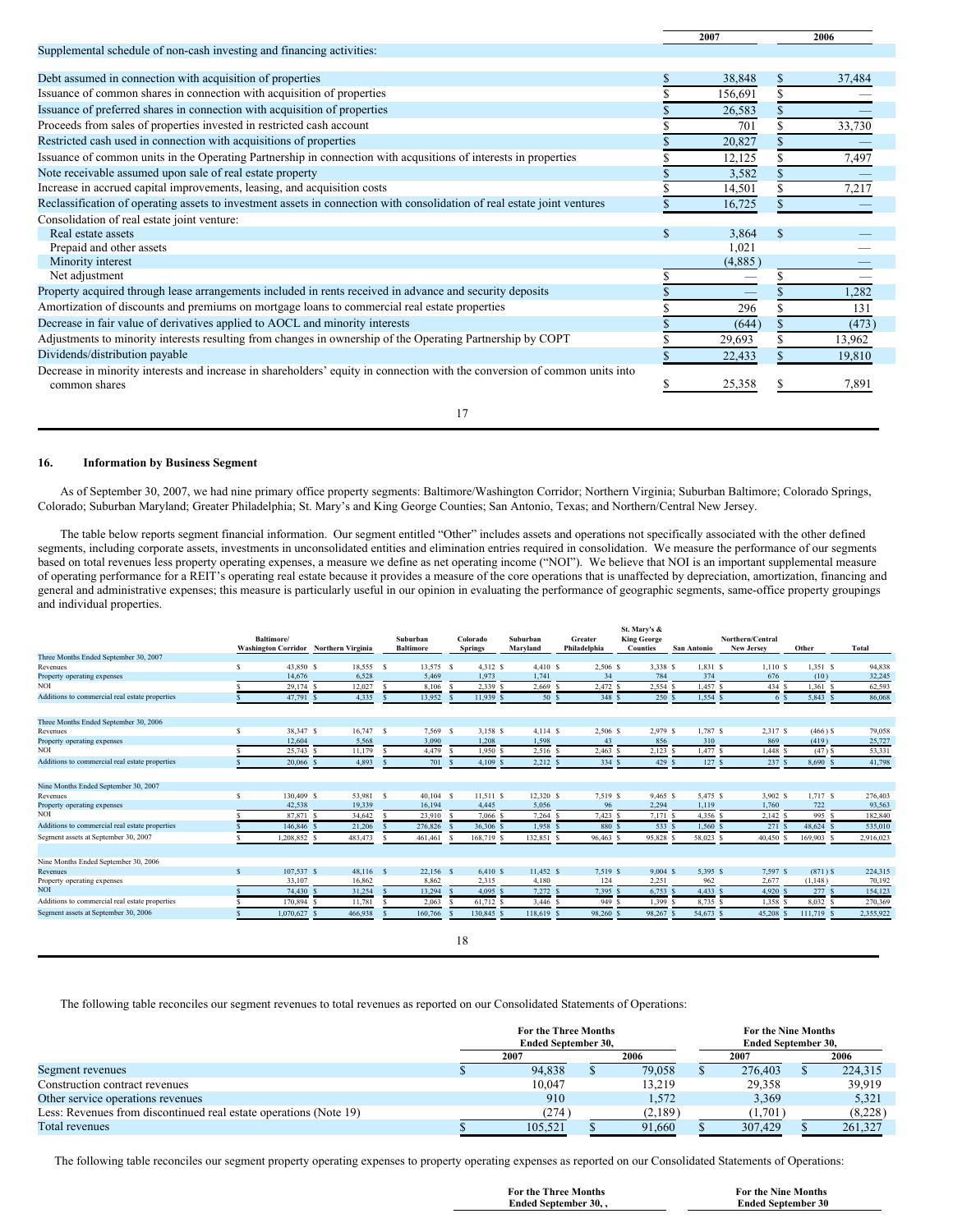|                                                                                  | 2007   | 2006   | 2007   | 2006    |
|----------------------------------------------------------------------------------|--------|--------|--------|---------|
| Segment property operating expenses                                              | 32.245 | 25,727 | 93.563 | 70.192  |
| Less: Property operating expenses from discontinued real estate operations (Note |        |        |        |         |
| 19)                                                                              | (603)  | 744    | 1.341  | (2,732) |
| Total property operating expenses                                                | 31.642 | 24.983 | 92.222 | 67,460  |

The following table reconciles our NOI for reportable segments to income from continuing operations as reported on our Consolidated Statements of Operations:

|                                                                            | For the Three Months<br><b>Ended September 30,</b> |           |              |           | <b>For the Nine Months</b><br>Ended September 30, |           |              |           |  |
|----------------------------------------------------------------------------|----------------------------------------------------|-----------|--------------|-----------|---------------------------------------------------|-----------|--------------|-----------|--|
|                                                                            |                                                    | 2007      |              | 2006      |                                                   | 2007      |              | 2006      |  |
| NOI for reportable segments                                                |                                                    | 62,593    | $\mathbb{S}$ | 53,331    | S                                                 | 182,840   | $\mathbb{S}$ | 154,123   |  |
| Construction contract revenues                                             |                                                    | 10,047    |              | 13,219    |                                                   | 29,358    |              | 39,919    |  |
| Other service operations revenues                                          |                                                    | 910       |              | 1,572     |                                                   | 3,369     |              | 5,321     |  |
| Equity in (loss) income of unconsolidated entities                         |                                                    | (46)      |              | 15        |                                                   | (197)     |              | (40)      |  |
| Income tax expense                                                         |                                                    | (197)     |              | (202)     |                                                   | (480)     |              | (623)     |  |
| Other adjustments:                                                         |                                                    |           |              |           |                                                   |           |              |           |  |
| Depreciation and other amortization associated with real estate operations |                                                    | (26, 587) |              | (21,510)  |                                                   | (80, 487) |              | (58, 138) |  |
| Construction contract expenses                                             |                                                    | (9,507)   |              | (12, 465) |                                                   | (28, 126) |              | (38, 134) |  |
| Other service operations expenses                                          |                                                    | (806)     |              | (1, 495)  |                                                   | (3,337)   |              | (4,991)   |  |
| General and administrative expenses                                        |                                                    | (5, 423)  |              | (4,226)   |                                                   | (15, 122) |              | (11, 894) |  |
| Interest expense on continuing operations                                  |                                                    | (21,000)  |              | (17,678)  |                                                   | (61,261)  |              | (51, 635) |  |
| Gain on sale of non-real estate investment                                 |                                                    |           |              |           |                                                   | 1,033     |              |           |  |
| Amortization of deferred financing costs                                   |                                                    | (901)     |              | (736)     |                                                   | (2,706)   |              | (1,898)   |  |
| Minority interests in continuing operations                                |                                                    | (961)     |              | (873)     |                                                   | (2,341)   |              | (3,029)   |  |
| Add (less) net operating loss (income) from discontinued operations        |                                                    | 329       |              | (1, 445)  |                                                   | (360)     |              | (5,496)   |  |
| Income from continuing operations                                          |                                                    | 8,451     |              | 7,507     |                                                   | 22,183    |              | 23,485    |  |
|                                                                            | 19                                                 |           |              |           |                                                   |           |              |           |  |
|                                                                            |                                                    |           |              |           |                                                   |           |              |           |  |

The accounting policies of the segments are the same as those previously disclosed for Corporate Office Properties Trust and subsidiaries, where applicable. We did not allocate interest expense, amortization of deferred financing costs and depreciation and other amortization to segments since they are not included in the measure of segment profit reviewed by management. We also did not allocate construction contract revenues, other service operations revenues, construction contract expenses, other service operations expenses, equity in (loss) income of unconsolidated entities, general and administrative expense, gain on sale of non-real estate investment, income taxes and minority interests because these items represent general corporate items not attributable to segments.

## **17. Share-Based Compensation**

During the nine months ended September 30, 2007, we granted 262,066 options to purchase common shares ("options") to employees and 40,000 options to Trustees. The weighted average exercise price of these option grants total \$47.91 per share. The employee option grants vest in equal increments annually over a three-year period beginning on the first anniversary of the grant date provided that the employees remain employed by us. Trustee options vest on the first anniversary of their grant provided that the Trustees remain in their positions. All of the option grants expire ten years after the grant date. We computed share-based compensation expense for these options under the fair value method using the Black-Scholes option-pricing model; the weighted average assumptions we used in that model are set forth below:

| Weighted average fair value per share option granted during the period | 9.58         |
|------------------------------------------------------------------------|--------------|
| Risk-free interest rate                                                | $4.64\%(1)$  |
| Expected life (in years)                                               | 6.15         |
| Expected volatility                                                    | $21.46\%(2)$ |
| Expected annual dividend yield                                         | $3.24\%$ (3) |

(1) Ranged from 4.53% to 4.91%.

(2) Ranged from 21.28% to 21.75%.

(3) Ranged from 3.12% to 3.35%.

During the nine months ended September 30, 2007, 595,957 options to purchase common shares were exercised. The weighted average exercise price of these options was \$11.94 per share, and the total intrinsic value of options exercised was \$23,257.

During the nine months ended September 30, 2007, certain employees were granted restricted shares totaling 137,359 with a weighted average grant date fair value of \$49.80 per share. These shares are subject to forfeiture restrictions that lapse in equal increments annually over a three-year period (for most of the grants) or a five-year period beginning on the first anniversary of the grant date provided that the employees remain employed by us. During the nine months ended September 30, 2007, forfeiture restrictions lapsed on 137,227 common shares previously issued to employees. These shares had a weighted average grant date fair value of \$22.54 per share, and the total fair value of the shares on the vesting date was \$6,959.

20

Expenses from share-based compensation are reflected in our Consolidated Statements of Operations as follows:

|                                                                         | <b>For the Three Months</b><br>Ended September 30, |       |  |       | <b>For the Nine Months</b><br><b>Ended September 30,</b> |       |  |       |
|-------------------------------------------------------------------------|----------------------------------------------------|-------|--|-------|----------------------------------------------------------|-------|--|-------|
|                                                                         |                                                    | 2007  |  | 2006  |                                                          | 2007  |  | 2006  |
| Increase in general and administrative expenses                         |                                                    | .202  |  | 710   |                                                          | 3.277 |  | 1,773 |
| Increase in construction contract and other service operations expenses |                                                    |       |  |       |                                                          |       |  |       |
|                                                                         |                                                    | 483   |  | 233   |                                                          | 1,346 |  | 575   |
| Share-based compensation expense                                        |                                                    | 1.685 |  | 943   |                                                          | 4.623 |  | 2,348 |
| Income taxes                                                            |                                                    | (19)  |  | (24)  |                                                          | (120) |  | (66)  |
| Minority interests                                                      |                                                    | (259) |  | (161) |                                                          | (708) |  | (404) |
| Net share-based compensation expense                                    |                                                    | . 407 |  | 758   |                                                          | 3.795 |  | 1.878 |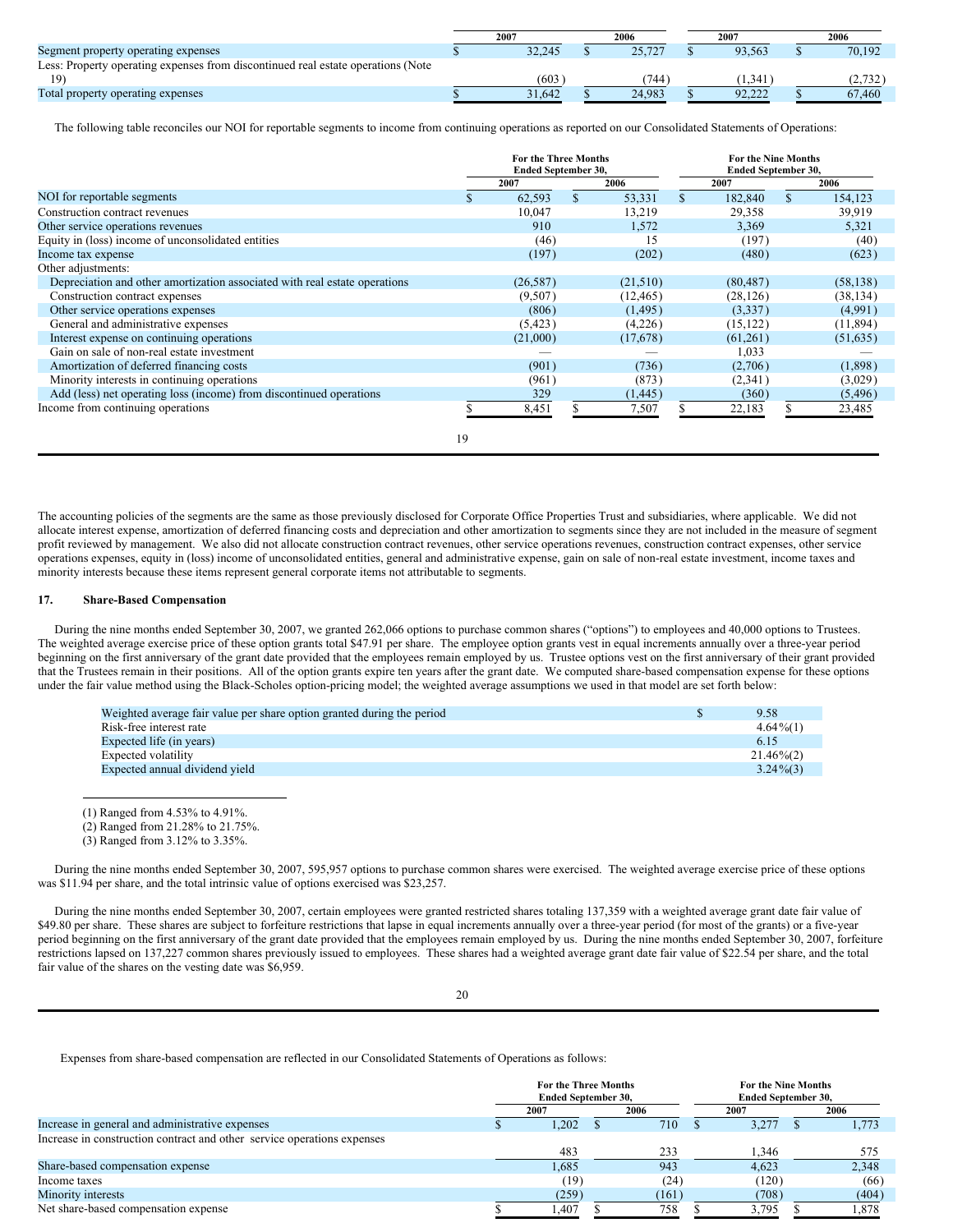#### **18. Income Taxes**

COMI's provision for income tax expense consisted of the following:

|              | For the Three Months<br>Ended September 30, |      |  |      |  | <b>For the Nine Months</b><br>Ended September 30, |  |      |  |  |  |
|--------------|---------------------------------------------|------|--|------|--|---------------------------------------------------|--|------|--|--|--|
|              |                                             | 2007 |  | 2006 |  | 2007                                              |  | 2006 |  |  |  |
| Deferred     |                                             |      |  |      |  |                                                   |  |      |  |  |  |
| Federal      |                                             | 161  |  | 165  |  | 395                                               |  | 510  |  |  |  |
| <b>State</b> |                                             | 36   |  | 37   |  | 88                                                |  |      |  |  |  |
| Total        |                                             | 197  |  | 202  |  | 483                                               |  | 623  |  |  |  |

Items contributing to temporary differences that lead to deferred taxes include net operating losses that are not deductible until future periods, depreciation and amortization, certain accrued compensation and compensation paid in the form of contributions to a deferred nonqualified compensation plan.

COMI's combined Federal and state effective tax rate was 39% for the three and nine months ended September 30, 2007 and 2006.

## **19. Discontinued Operations**

Income from discontinued operations includes revenues and expenses associated with the following:

- the two Lakeview at the Greens properties that were sold on February 6, 2006;
- the 68 Culver Road property that was sold on March 8, 2006;
- the 710 Route 46 property that was sold on July 26, 2006;
- the 230 Schilling Circle property that was sold on August 9, 2006;
- the 7 Centre Drive property that was sold on August 30, 2006;
- the Brown's Wharf property that was sold on September 28, 2006;
- the 429 Ridge Road property that we were under contract to sell as of September 30, 2007 and was classified as held for sale;
- the 2 and 8 Centre Drive properties that were sold on September 7, 2007; and
- the 7321 Parkway property that was sold on September 7, 2007.

 $21$ 

Certain reclassifications have been made in prior periods to reflect discontinued operations consistent with the current period presentation. The table below sets forth the components of income from discontinued operations:

|                                                                                             | <b>For the Three Months</b><br>Ended September 30, |       |  |         | <b>For the Nine Months</b><br>Ended September 30, |         |  |         |  |
|---------------------------------------------------------------------------------------------|----------------------------------------------------|-------|--|---------|---------------------------------------------------|---------|--|---------|--|
|                                                                                             |                                                    | 2007  |  | 2006    |                                                   | 2007    |  | 2006    |  |
| Revenue from real estate operations                                                         |                                                    | 274   |  | 2,189   |                                                   | 1,701   |  | 8,228   |  |
| Expenses from real estate operations:                                                       |                                                    |       |  |         |                                                   |         |  |         |  |
| Property operating expenses                                                                 |                                                    | 603   |  | 744     |                                                   | 1,341   |  | 2,732   |  |
| Depreciation and amortization                                                               |                                                    | 18    |  | 396     |                                                   | 173     |  | 1,855   |  |
| Interest expense                                                                            |                                                    | 145   |  | 506     |                                                   | 1,222   |  | 1,900   |  |
| Other                                                                                       |                                                    |       |  | 128     |                                                   |         |  | 135     |  |
| Expenses from real estate operations                                                        |                                                    | 767   |  | 1,774   |                                                   | 2,737   |  | 6,622   |  |
| (Loss) income from discontinued operations before gain on sales of real estate and minority |                                                    |       |  |         |                                                   |         |  |         |  |
| interests                                                                                   |                                                    | (493) |  | 415     |                                                   | (1,036) |  | 1,606   |  |
| Gain on sales of real estate                                                                |                                                    | 2,789 |  | 14.699  |                                                   | 2,778   |  | 17,102  |  |
| Minority interests in discontinued operations                                               |                                                    |       |  |         |                                                   |         |  |         |  |
|                                                                                             |                                                    | (354) |  | (2,631) |                                                   | (269)   |  | (3,285) |  |
| Income from discontinued operations, net of minority interests                              |                                                    | 1,942 |  | 12,483  |                                                   | 1,473   |  | 15,423  |  |

#### **20. Commitments and Contingencies**

In the normal course of business, we are involved in legal actions arising from our ownership and administration of properties. Management does not anticipate that any liabilities that may result will have a materially adverse effect on our financial position, operations or liquidity. We are subject to various Federal, state and local environmental regulations related to our property ownership and operation. We have performed environmental assessments of our properties, the results of which have not revealed any environmental liability that we believe would have a materially adverse effect on our financial position, operations or liquidity.

#### **Acquisitions**

As of September 30, 2007, we were under contract to acquire theremaining 91 acres of land not yet acquired as part of the acquisition of the former Fort Ritchie United States Army base located in Cascade, Washington County, Maryland; we expect to make the following additional future cash payments to the seller for (1) the acquisition of the remaining 91 acres and (2) portions of the contract price on which payment was deferred by the contract: \$1,310 in 2007, \$1,000 in 2008 and \$155 in 2009. We could incur an additional cash obligation to the seller after that of up to \$4,000; this \$4,000 cash obligation is subject to reduction by an amount ranging between \$750 and \$4,000, with the amount of such reduction to be determined based on defined levels of (1) job creation resulting from the future development of the property and (2) future real estate taxes generated by the property. Following completion of this acquisition, we will be obligated to incur \$7,500 in development and construction costs for the property.

#### **Joint Ventures**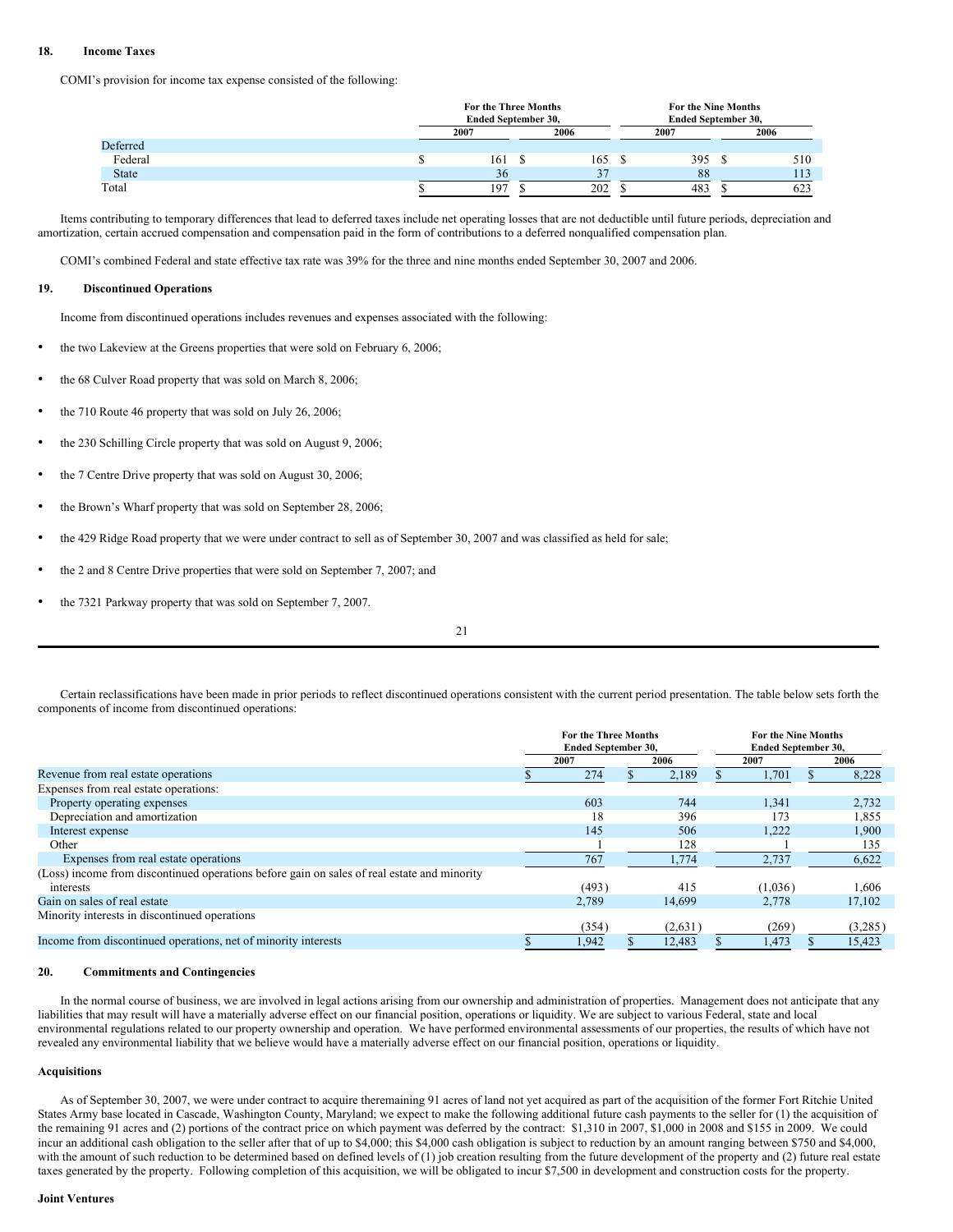As part of our obligations under the partnership agreement of Harrisburg Corporate Gateway Partners, LP, we agreed to indemnify the partnership's lender for 80% of any losses under standard nonrecourse loan guarantees (environmental indemnifications and guarantees against fraud and misrepresentation) during the period of time in which we manage the partnership's properties; we do not expect to incur any losses under these loan guarantees.

We are party to a contribution agreement that formed a joint venture relationship with a limited partnership to develop up to 1.8 million square feet of office space on 63 acres of land located in Hanover, Maryland. Under the contribution agreement, we agreed to fund up to \$2,200 in pre-construction costs associated with the property. As we and the joint venture partner agree to proceed with the construction of buildings in the future, our joint venture partner would contribute land into newly-formed entities and we

would make additional cash capital contributions into such entities to fund development and construction activities for which financing is not obtained. As discussed in Note 6, we obtained an interest in one such joint venture in July 2007 in which we have a 50% interest.

We may be required to make our pro rata share of additional investments in our real estate joint ventures (generally based on our percentage ownership) in the event that additional funds are needed. In the event that the other members of these joint ventures do not pay their share of investments when additional funds are needed, we may then deem it appropriate to make even larger investments in these joint ventures.

In one of the consolidated joint ventures that we owned as of September 30, 2007, we would be obligated to acquire the other member's 50% interest in the joint venture if defined events were to occur. The amount we would need to pay for that membership interest is computed based on the amount that the owner of the interest would receive under the joint venture agreement in the event that office property owned by the joint venture was sold for a capitalized fair value (as defined in the agreements) on a defined date. We estimate the aggregate amount we would need to pay for the other member's membership interest in this joint venture to be \$718; however, since the determination of this amount is dependent on the operations of the office property, which is not both completed and sufficiently occupied, this estimate is preliminary and could be materially different from the actual obligation.

#### **Office Space Operating Leases**

We are obligated as lessee under five operating leases for office space. Future minimum rental payments due under the terms of these leases as of September 30, 2007 follow:

| Three months ended December 31, 2007 |     |
|--------------------------------------|-----|
| 2008                                 | 261 |
| 2009                                 | 176 |
| 2010                                 |     |
| 2011                                 |     |
|                                      |     |

#### **Other Operating Leases**

We are obligated under various leases for vehicles and office equipment. Future minimum rental payments due under the terms of these leases as of September 30, 2007 follow:

| Three months ended December 31, 2007 | 129 |
|--------------------------------------|-----|
| 2008                                 | 485 |
| 2009                                 | 331 |
| 2010                                 | 150 |
| 2011                                 | 21  |
|                                      |     |

#### **Environmental Indemnity Agreement**

We agreed to provide certain environmental indemnifications in connection with a lease of three properties in our New Jersey region. The prior owner of the properties, a Fortune 100 company that is responsible for groundwater contamination at such properties, previously agreed to indemnify us for (1) direct losses incurred in connection with the contamination and (2) its failure to perform remediation activities required by the State of New Jersey, up to the point that the state declares the remediation to be complete. Under the lease agreement, we agreed to the following:

• to indemnify the tenant against losses covered under the prior owner's indemnity agreement if the prior owner fails to indemnify the tenant for such losses. This indemnification is capped at \$5,000 in perpetuity after the State of New Jersey declares the remediation to be complete;

23

- to indemnify the tenant for consequential damages (e.g., business interruption) at one of the buildings in perpetuity and another of the buildings for 15 years after the tenant's acquisition of the property from us, if such acquisition occurs. This indemnification is capped at \$12,500; and
- to pay 50% of additional costs related to construction and environmental regulatory activities incurred by the tenant as a result of the indemnified environmental condition of the properties. This indemnification is capped at \$300 annually and \$1,500 in the aggregate.

We have insurance coverage in place that we believe will indemnify us, at least in part, for losses incurred as a result of this agreement.

#### **21. Pro Forma Financial Information**

We accounted for our acquisitions using the purchase method of accounting. We included the results of operations on our acquisitions in our Consolidated Statements of Operations from their respective purchase dates through September 30, 2007.

We prepared our pro forma condensed consolidated financial information presented below as if the Nottingham Acquisition had occurred at the beginning of the respective periods. The pro forma financial information is not necessarily indicative of the results that actually would have occurred if this acquisition had occurred at the beginning of the respective periods, nor does it purport to indicate our results of operations for future periods.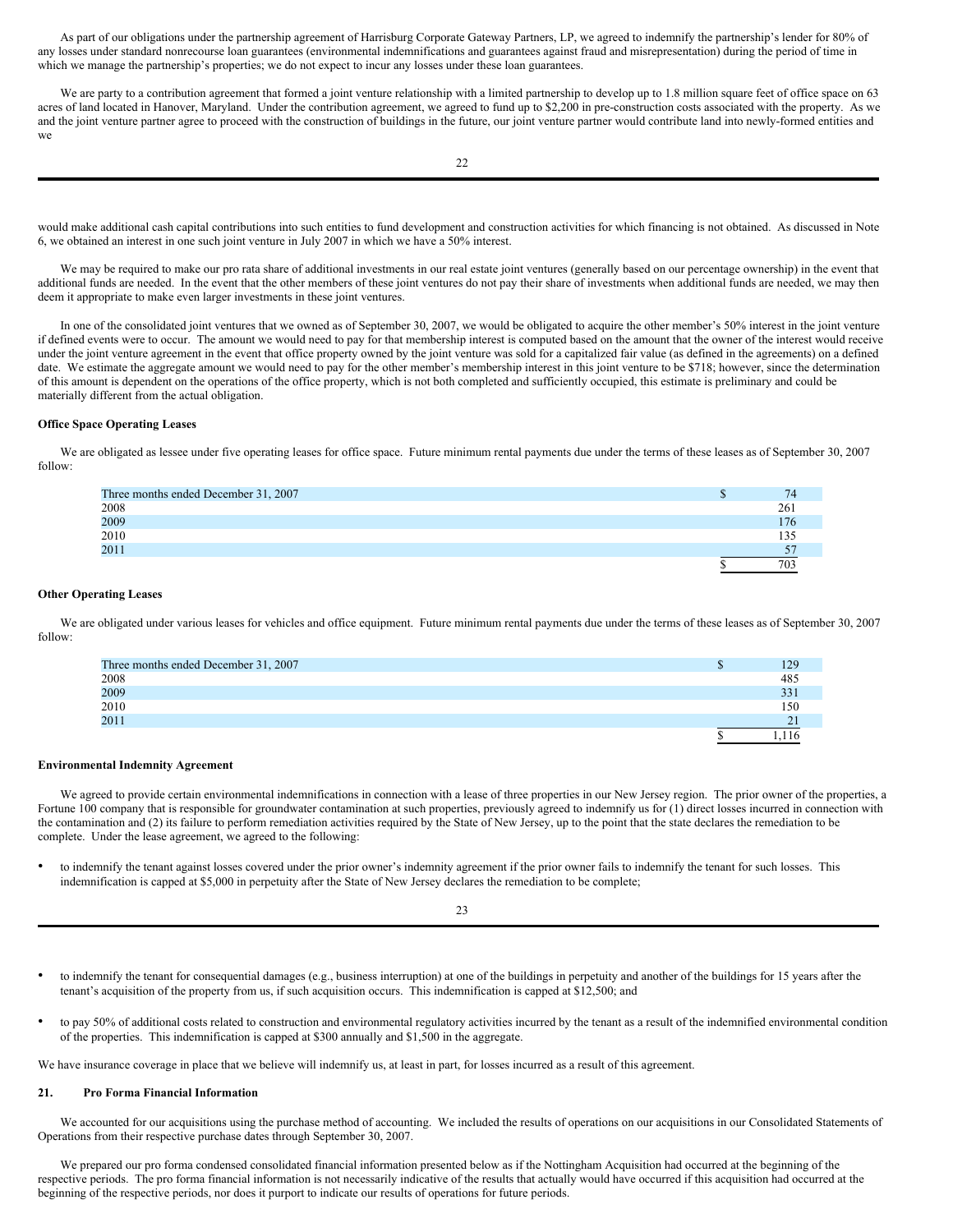|                                                                                    | <b>Ended September 30,</b> |  |         |
|------------------------------------------------------------------------------------|----------------------------|--|---------|
|                                                                                    | 2007                       |  | 2006    |
| Pro forma total revenues                                                           | 308,248                    |  | 286,478 |
| Pro forma net income                                                               | 25,120                     |  | 34,801  |
| Pro forma net income available to common shareholders                              | 13,044                     |  | 20,242  |
| Pro forma earnings per common share on net income available to common shareholders |                            |  |         |
| Basic                                                                              | 0.28                       |  | 0.46    |
| Diluted                                                                            | 0.27                       |  | 0.44    |

<span id="page-15-0"></span>**For the Nine Months**

#### **22. Subsequent Events**

On October 1, 2007, we amended and restated the credit agreement on our Revolving Credit Facility, increasing the amount of the lenders' aggregate commitment under the facility from \$500,000 to \$600,000 with a right for us to further increase the lenders' aggregate commitment during the term to a maximum of \$800,000, subject to certain conditions. The facility matures on September 30, 2011, and may be extended by one year. This is described further in Note 11.

On October 23, 2007, we entered into an interest rate swap agreement that fixes the one-month LIBOR base rate at 4.33% on an aggregate notional amount of \$50,000. This swap agreement became effective on October 23, 2007 and carries a two-year term. We designated this swap as a cash flow hedge.

#### **Item 2. Management's Discussion and Analysis of Financial Condition and Results of Operations**

#### **Overview**

We are a REIT that focuses on the acquisition, development, ownership, management and leasing of primarily Class A suburban office properties in select, demographically strong submarkets where we can achieve critical mass, operating synergies and key competitive advantages, including attracting high quality tenants and securing acquisition and development opportunities. We also have a core customer expansion strategy that is built on meeting, through acquisitions and development, the multi-location requirements of our strategic tenants. As of September 30, 2007, our investments in real estate included the following:

- 229 wholly owned operating properties totaling 17.7 million square feet;
- 19 wholly owned properties under construction or development that we estimate will total approximately 2.0 million square feet upon completion and one wholly owned office property totaling approximately 75,000 square feet that was under redevelopment;
- wholly owned land parcels totaling 1,496 acres that we believe are potentially developable into approximately 12.3 million square feet; and
- partial ownership interests in a number of other real estate projects in operation or under development or redevelopment.

During the nine months ended September 30, 2007, we:

- experienced increased revenues, operating expenses and operating income as compared to the same period in the prior year due primarily to the addition of properties through acquisition and construction activities since January 1, 2006;
- finished the period with occupancy of our wholly owned portfolio of properties at 92.8%;
- completed, on January 9 and 10, 2007, a series of transactions that resulted in the acquisition of 56 operating properties totaling approximately 2.4 million square feet and land parcels totaling 187 acres. We refer to these transactions collectively as the Nottingham Acquisition. All of the acquired properties are located in Maryland, with 36 of the operating properties, totaling 1.6 million square feet, and land parcels totaling 175 acres, located in White Marsh, Maryland (located in the Suburban Baltimore region) and the remaining properties and land parcels located in other regions in Northern Baltimore County and the Baltimore/Washington Corridor. We believe that the land parcels can support at least 2.0 million developable square feet. We completed the Nottingham Acquisition for an aggregate cost of \$366.9 million. We financed the acquisition by issuing \$26.6 million in Series K Cumulative Redeemable Convertible Preferred Shares of beneficial interest (the "Series K Preferred Shares") to the seller at a value of, and liquidation preference equal to, \$50 per share, issuing \$156.7 million in common shares of beneficial interest ("common shares") to the seller at a value of \$49.57 per share, using \$20.1 million from an escrow funded by proceeds from one of our property sales and using debt borrowings for the remainder;
- had three newly-constructed properties totaling 339,910 square feet (two located in the Baltimore/Washington Corridor and one in our Other region) become fully operational. We also had 48,377 square feet placed into service in one partially operational property in the Baltimore/Washington Corridor; and
- borrowed \$150.0 million under a mortgage loan with a 10-year term at a fixed rate of 5.65%, using the proceeds to repay other debt.

On October 1, 2007, we amended and restated the credit agreement on our Revolving Credit Facility, increasing the amount of the lenders' aggregate commitment under the facility from \$500.0 million to \$600.0 million with a right for us to further increase the lenders' aggregate commitment during the term to a maximum of \$800.0 million, subject to certain conditions. The facility matures on September 30, 2011, and may be extended by us for a period of one year, subject to certain conditions.

In this section, we discuss our financial condition and results of operations as of and for the three and nine months ended September 30, 2007. This section includes discussions on, among other things:

• our results of operations and why various components of our Consolidated Statements of Operations changed for the three and nine months ended September 30, 2007 compared to the same periods in 2006;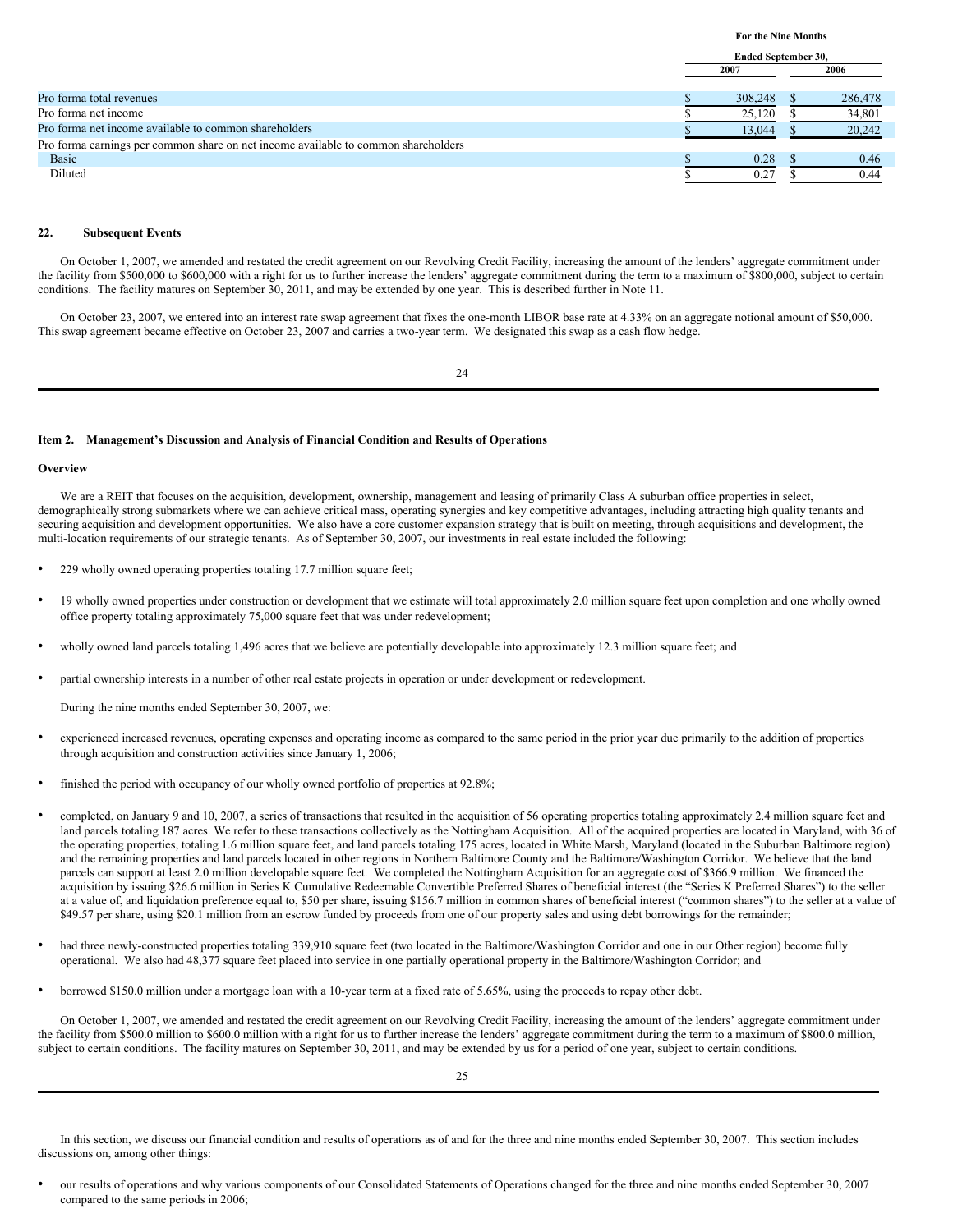- how we raised cash for acquisitions and other capital expenditures during the nine months ended September 30, 2007;
- our cash flows for the nine months ended September 30, 2007 and 2006;
- how we expect to generate cash for short and long-term capital needs;
- our commitments and contingencies at September 30, 2007; and
- the computation of our Funds from Operations for the three and nine months ended September 30, 2007 and 2006.

You should refer to our Consolidated Financial Statements as you read this section.

This section contains "forward-looking" statements, as defined in the Private Securities Litigation Reform Act of 1995, that are based on our current expectations, estimates and projections about future events and financial trends affecting the financial condition and operations of our business. Forward-looking statements can be identified by the use of words such as "may," "will," "should," "expect," "estimate" or other comparable terminology. Forward-looking statements are inherently subject to risks and uncertainties, many of which we cannot predict with accuracy and some of which we might not even anticipate. Although we believe that the expectations, estimates and projections reflected in such forward-looking statements are based on reasonable assumptions at the time made, we can give no assurance that these expectations, estimates and projections will be achieved. Future events and actual results may differ materially from those discussed in the forward-looking statements. Important factors that may affect these expectations, estimates and projections include, but are not limited to:

- our ability to borrow on favorable terms;
- general economic and business conditions, which will, among other things, affect office property demand and rents, tenant creditworthiness, interest rates and financing availability;
- adverse changes in the real estate markets, including, among other things, increased competition with other companies;
- risks of real estate acquisition and development activities, including, among other things, risks that development projects may not be completed on schedule, that tenants may not take occupancy or pay rent or that development and operating costs may be greater than anticipated;
- risks of investing through joint venture structures, including risks that our joint venture partners may not fulfill their financial obligations as investors or may take actions that are inconsistent with our objectives;
- our ability to satisfy and operate effectively under federal income tax rules relating to real estate investment trusts and partnerships;
- governmental actions and initiatives; and
- environmental requirements.

We undertake no obligation to update or supplement forward-looking statements.

26

#### **Corporate Office Properties Trust and Subsidiaries Operating Data Variance Analysis (Dollars for this table are in thousands, except per share data)**

|                                                                 |               | For the Three Months Ended September 30, |              |           |               |           |               |             |                          |              |           |                              |       |             |
|-----------------------------------------------------------------|---------------|------------------------------------------|--------------|-----------|---------------|-----------|---------------|-------------|--------------------------|--------------|-----------|------------------------------|-------|-------------|
|                                                                 |               |                                          |              |           |               |           | $\frac{0}{0}$ |             |                          |              |           |                              |       | $^{0}/_{0}$ |
|                                                                 |               | 2007                                     |              | 2006      |               | Variance  | Change        |             | 2007                     |              | 2006      | Variance                     |       | Change      |
| Revenues                                                        |               |                                          |              |           |               |           |               |             |                          |              |           |                              |       |             |
| Rental revenue                                                  | S             | 80,428                                   | -S           | 65.614    | S             | 14.814    | 22.6%         | S.          | 234,807                  | s            | 187,299 S | 47.508                       |       | 25.4%       |
| Tenant recoveries and other real estate operations revenue      |               | 14,136                                   |              | 11,255    |               | 2,881     | 25.6%         |             | 39,895                   |              | 28,788    | 11,107                       |       | 38.6%       |
| Construction contract revenues                                  |               | 10,047                                   |              | 13,219    |               | (3,172)   | $(24.0)\%$    |             | 29,358                   |              | 39,919    | (10, 561)                    |       | $(26.5)\%$  |
| Other service operations revenues                               |               | 910                                      |              | 1,572     |               | (662)     | $(42.1)\%$    |             | 3,369                    |              | 5,321     | (1,952)                      |       | $(36.7)\%$  |
| Total revenues                                                  |               | 105,521                                  |              | 91,660    |               | 13,861    | 15.1%         |             | 307,429                  |              | 261,327   | 46.102                       |       | 17.6%       |
| <b>Expenses</b>                                                 |               |                                          |              |           |               |           |               |             |                          |              |           |                              |       |             |
| Property operating expenses                                     |               | 31,642                                   |              | 24,983    |               | 6,659     | 26.7%         |             | 92,222                   |              | 67,460    | 24,762                       |       | 36.7%       |
| Depreciation and other amortization associated with real estate |               |                                          |              |           |               |           |               |             |                          |              |           |                              |       |             |
| operations                                                      |               | 26.587                                   |              | 21,510    |               | 5,077     | 23.6%         |             | 80,487                   |              | 58,138    | 22,349                       |       | 38.4%       |
| Construction contract expenses                                  |               | 9,507                                    |              | 12,465    |               | (2,958)   | $(23.7)\%$    |             | 28,126                   |              | 38,134    | (10,008)                     |       | $(26.2)\%$  |
| Other service operations expenses                               |               | 806                                      |              | 1,495     |               | (689)     | $(46.1)\%$    |             | 3,337                    |              | 4,991     | (1,654)                      |       | $(33.1)\%$  |
| General and administrative expenses                             |               | 5,423                                    |              | 4,226     |               | 1,197     | 28.3%         |             | 15,122                   |              | 11,894    | 3,228                        |       | 27.1%       |
| Total operating expenses                                        |               | 73,965                                   |              | 64,679    |               | 9,286     | 14.4%         |             | 219,294                  |              | 180,617   | 38,677                       |       | 21.4%       |
| Operating income                                                |               | 31,556                                   |              | 26,981    |               | 4,575     | 17.0%         |             | 88,135                   |              | 80,710    | 7.425                        |       | 9.2%        |
| Interest expense and amortization of deferred financing costs   |               | (21,901)                                 |              | (18, 414) |               | (3,487)   | 18.9%         |             | (63,967)                 |              | (53, 533) | (10, 434)                    |       | 19.5%       |
| Gain on sale of non-real estate investment                      |               |                                          |              |           |               |           | N/A           |             | 1.033                    |              |           | 1.033                        |       | N/A         |
| Equity in (loss) income of unconsolidated entities              |               | (46)                                     |              | 15        |               | (61)      | $(406.7)\%$   |             | (197)                    |              | (40)      | (157)                        |       | 392.5%      |
| Income tax expense                                              |               | (197)                                    |              | (202)     |               | 5         | $(2.5)\%$     |             | (480)                    |              | (623)     | 143                          |       | $(23.0)\%$  |
| Income from continuing operations before minority interests     |               | 9,412                                    |              | 8,380     |               | 1.032     | 12.3%         |             | 24,524                   |              | 26,514    | (1,990)                      |       | $(7.5)\%$   |
| Minority interests in income from continuing operations         |               | (961)                                    |              | (873)     |               | (88)      | 10.1%         |             | (2, 341)                 |              | (3,029)   | 688                          |       | $(22.7)\%$  |
| Income from continuing operations                               |               | 8,451                                    |              | 7.507     |               | 944       | $12.6\%$      |             | 22,183                   |              | 23,485    | (1,302)                      |       | $(5.5)\%$   |
| Income from discontinued operations, net                        |               | 1,942                                    |              | 12,483    |               | (10, 541) | $(84.4)\%$    |             | 1,473                    |              | 15,423    | (13.950)                     |       | $(90.4)\%$  |
| Gain on sales of real estate, net                               |               | 1,038                                    |              | 597       |               | 441       | 73.9%         |             | 1,199                    |              | 732       | 467                          |       | 63.8%       |
| Net income                                                      |               | 11.431                                   |              | 20,587    |               | (9,156)   | $(44.5)\%$    |             | 24,855                   |              | 39,640    | (14, 785)                    |       | $(37.3)\%$  |
| Preferred share dividends                                       |               | (4,025)                                  |              | (4,307)   |               | 282       | $(6.5)\%$     |             | (12,043)                 |              | (11,614)  |                              | (429) | 3.7%        |
| Issuance costs associated with redeemed preferred shares        |               |                                          |              | (1,829)   |               | 1,829     | $(100.0)\%$   |             | $\overline{\phantom{a}}$ |              | (1,829)   | 1,829                        |       | $(100.0)\%$ |
| Net income available to common shareholders                     |               | 7,406                                    | $\mathbf{s}$ | 14,451    | $\mathbf{S}$  | (7,045)   | $(48.8)\%$    |             | 12,812                   |              | 26,197    | (13, 385)                    |       | $(51.1)\%$  |
| Basic earnings per common share                                 |               |                                          |              |           |               |           |               |             |                          |              |           |                              |       |             |
| Income from continuing operations                               | $\mathbf{s}$  | 0.12                                     | <sup>S</sup> | 0.05      | $\mathcal{S}$ | 0.07      | 140.0%        | \$.         | 0.24                     | <b>S</b>     | 0.26      | (0.02)<br>$\mathbf{\hat{s}}$ |       | (7.7)%      |
| Net income available to common shareholders                     | S             | 0.16                                     | <sup>S</sup> | 0.34      | S             | (0.18)    | $(52.9)\%$    | s           | 0.28                     | s            | 0.64      | -S<br>(0.36)                 |       | $(56.3)\%$  |
| Diluted earnings per common share                               |               |                                          |              |           |               |           |               |             |                          |              |           |                              |       |             |
| Income from continuing operations                               | <b>S</b>      | 0.11                                     | -S           | 0.04      | -S            | 0.07      | 175.0%        | S           | 0.24                     | S            | 0.25      | s<br>(0.01)                  |       | $(4.0)\%$   |
| Net income available to common shareholders                     | <sup>\$</sup> | 0.15                                     | <sub>S</sub> | 0.33      | <sup>S</sup>  | (0.18)    | $(54.5)\%$    | $\mathbb S$ | 0.27                     | <sup>S</sup> | 0.61 S    | (0.34)                       |       | $(55.7)\%$  |
|                                                                 |               |                                          |              |           |               |           |               |             |                          |              |           |                              |       |             |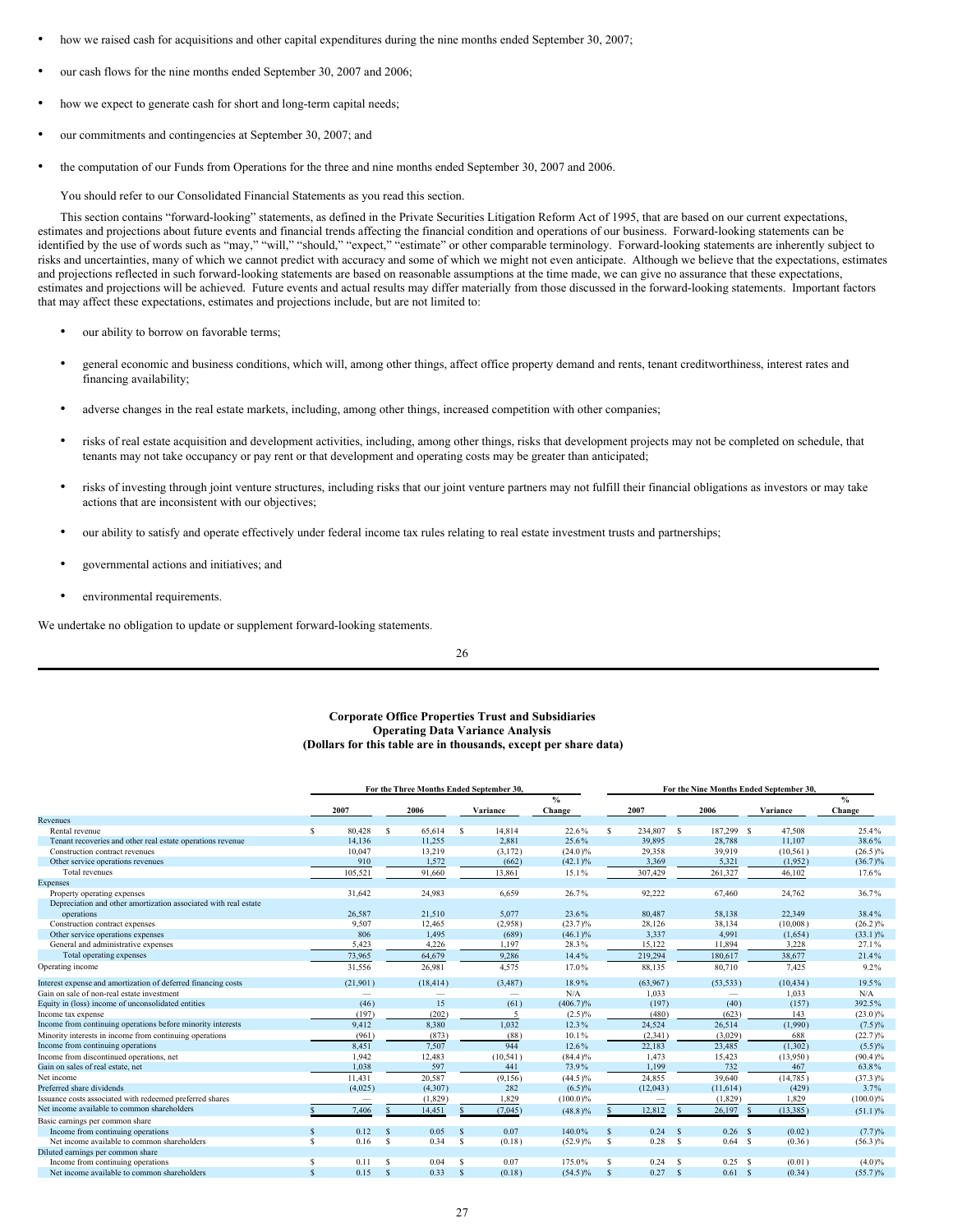#### **Results of Operations**

While reviewing this section, you should refer to the "Operating Data Variance Analysis" table set forth on the preceding page, as it reflects the computation of the variances described in this section.

## Geographic Concentration of Property Operations

The table below sets forth the changes in the regional allocation of our annualized rental revenue from December 31, 2006 to September 30, 2007. These changes occurred primarily as a result of the Nottingham Acquisition, but also due to the effect of development and leasing activity:

|                                     | <b>Percentage of Annualized</b><br><b>Rental Revenue of</b> |                      |  |  |  |  |  |  |  |
|-------------------------------------|-------------------------------------------------------------|----------------------|--|--|--|--|--|--|--|
|                                     | <b>Wholly Owned Properties as of</b>                        |                      |  |  |  |  |  |  |  |
| Region                              | September 30,<br>2007                                       | December 31,<br>2006 |  |  |  |  |  |  |  |
| Baltimore/Washington Corridor       | $46.3\%$                                                    | 51.2%                |  |  |  |  |  |  |  |
| Northern Virginia                   | 19.8%                                                       | $20.5\%$             |  |  |  |  |  |  |  |
| Suburban Baltimore                  | $14.4\%$                                                    | $7.5\%$              |  |  |  |  |  |  |  |
| Suburban Maryland                   | $4.3\%$                                                     | $4.1\%$              |  |  |  |  |  |  |  |
| Colorado Springs, Colorado          | $4.0\%$                                                     | $4.2\%$              |  |  |  |  |  |  |  |
| St. Mary's and King George Counties | $3.6\%$                                                     | $4.2\%$              |  |  |  |  |  |  |  |
| Greater Philadelphia                | $3.1\%$                                                     | $3.7\%$              |  |  |  |  |  |  |  |
| San Antonio, Texas                  | $2.0\%$                                                     | $2.4\%$              |  |  |  |  |  |  |  |
| Other                               | $1.5\%$                                                     | N/A                  |  |  |  |  |  |  |  |
| Northern/Central New Jersey         | $1.0\%$                                                     | $2.2\%$              |  |  |  |  |  |  |  |
|                                     | $100.0\%$                                                   | $100.0\%$            |  |  |  |  |  |  |  |

Annualized rental revenue is a measure that we use to evaluate the source of our rental revenue as of a point in time. It is computed by multiplying by 12 the sum of monthly contractual base rents and estimated monthly expense reimbursements under active leases as of a point in time. We consider annualized rental revenue to be a useful measure for analyzing revenue sources because, since it is point-in-time based, it does not contain increases and decreases in revenue associated with periods in which lease terms were not in effect; historical revenue under GAAP does contain such fluctuations. We find the measure particularly useful for leasing, tenant, segment and industry analysis.

Since most of the operating properties included in the Nottingham Acquisition were located in the Suburban Baltimore region, the percentage of annualized revenue derived from wholly owned properties in that region increased to approximately twice what it was prior to the acquisition.

#### Concentration of Leases With Certain Tenants

We experienced changes in our tenant base during the nine months ended September 30, 2007 due primarily to the Nottingham Acquisition, but also due to development and leasing activity. The following table lists the 20 largest tenants in our portfolio of wholly owned properties based on percentage of annualized rental revenue:

| × |                  |
|---|------------------|
|   | I<br>×<br>w<br>۹ |

|                                                | <b>Percentage of Annualized Rental</b><br><b>Revenue of Wholly Owned Properties</b><br>for 20 Largest Tenants as of |              |  |  |  |  |
|------------------------------------------------|---------------------------------------------------------------------------------------------------------------------|--------------|--|--|--|--|
|                                                | September 30,                                                                                                       | December 31, |  |  |  |  |
| Tenant                                         | 2007                                                                                                                | 2006         |  |  |  |  |
| <b>United States Government</b>                | $15.4\%$                                                                                                            | $16.3\%$     |  |  |  |  |
| Northrop Grumman Corporation (1)               | $6.6\%$                                                                                                             | $4.2\%$      |  |  |  |  |
| Booz Allen Hamilton, Inc.                      | 5.6%                                                                                                                | $6.9\%$      |  |  |  |  |
| Computer Sciences Corporation (1)              | $3.3\%$                                                                                                             | 3.8%         |  |  |  |  |
| Unisys Corporation (2)                         | $2.5\%$                                                                                                             | $3.0\%$      |  |  |  |  |
| L-3 Communications Holdings, Inc. (1)          | $2.5\%$                                                                                                             | $3.0\%$      |  |  |  |  |
| <b>General Dynamics Corporation</b>            | $2.1\%$                                                                                                             | $2.4\%$      |  |  |  |  |
| Wachovia Corporation (1)                       | $1.9\%$                                                                                                             | $2.1\%$      |  |  |  |  |
| The Aerospace Corporation                      | $1.9\%$                                                                                                             | $2.1\%$      |  |  |  |  |
| <b>Comcast Corporation</b>                     | $1.8\%$                                                                                                             | N/A          |  |  |  |  |
| AT&T Corporation (1)                           | $1.7\%$                                                                                                             | $3.0\%$      |  |  |  |  |
| The Boeing Company (1)                         | $1.2\%$                                                                                                             | $1.4\%$      |  |  |  |  |
| Ciena Corporation                              | $1.1\%$                                                                                                             | $1.2\%$      |  |  |  |  |
| Science Applications International Corporation |                                                                                                                     |              |  |  |  |  |
|                                                | $0.9\%$                                                                                                             | $1.1\%$      |  |  |  |  |
| Magellan Health Services, Inc.                 | $0.9\%$                                                                                                             | $1.0\%$      |  |  |  |  |
| BAE Systems PLC (1)                            | $0.8\%$                                                                                                             | $1.0\%$      |  |  |  |  |
| Johns Hopkins University (1)                   | $0.8\%$                                                                                                             | N/A          |  |  |  |  |
| Merck & Co., Inc. $(2)$                        | $0.8\%$                                                                                                             | $0.8\%$      |  |  |  |  |
| Wyle Laboratories, Inc.                        | $0.7\%$                                                                                                             | $0.8\%$      |  |  |  |  |
| AARP                                           | $0.7\%$                                                                                                             | N/A          |  |  |  |  |
| Lockheed Martin Corporation                    | N/A                                                                                                                 | $1.0\%$      |  |  |  |  |
| Harris Corporation                             | N/A                                                                                                                 | $0.8\%$      |  |  |  |  |
| <b>EDO</b> Corporation                         | N/A                                                                                                                 | $0.8\%$      |  |  |  |  |
| Subtotal of 20 largest tenants                 | 53.2%                                                                                                               | 56.7%        |  |  |  |  |
| All remaining tenants                          | 46.8%                                                                                                               | 43.3%        |  |  |  |  |
| Total                                          | 100.0%                                                                                                              | 100.0%       |  |  |  |  |

<sup>(1)</sup> Includes affiliated organizations and agencies and predecessor companies.

<sup>(2)</sup> Unisys Corporation subleases space to Merck and Co., Inc.; revenue from this subleased space is classified as Merck & Co., Inc. revenue.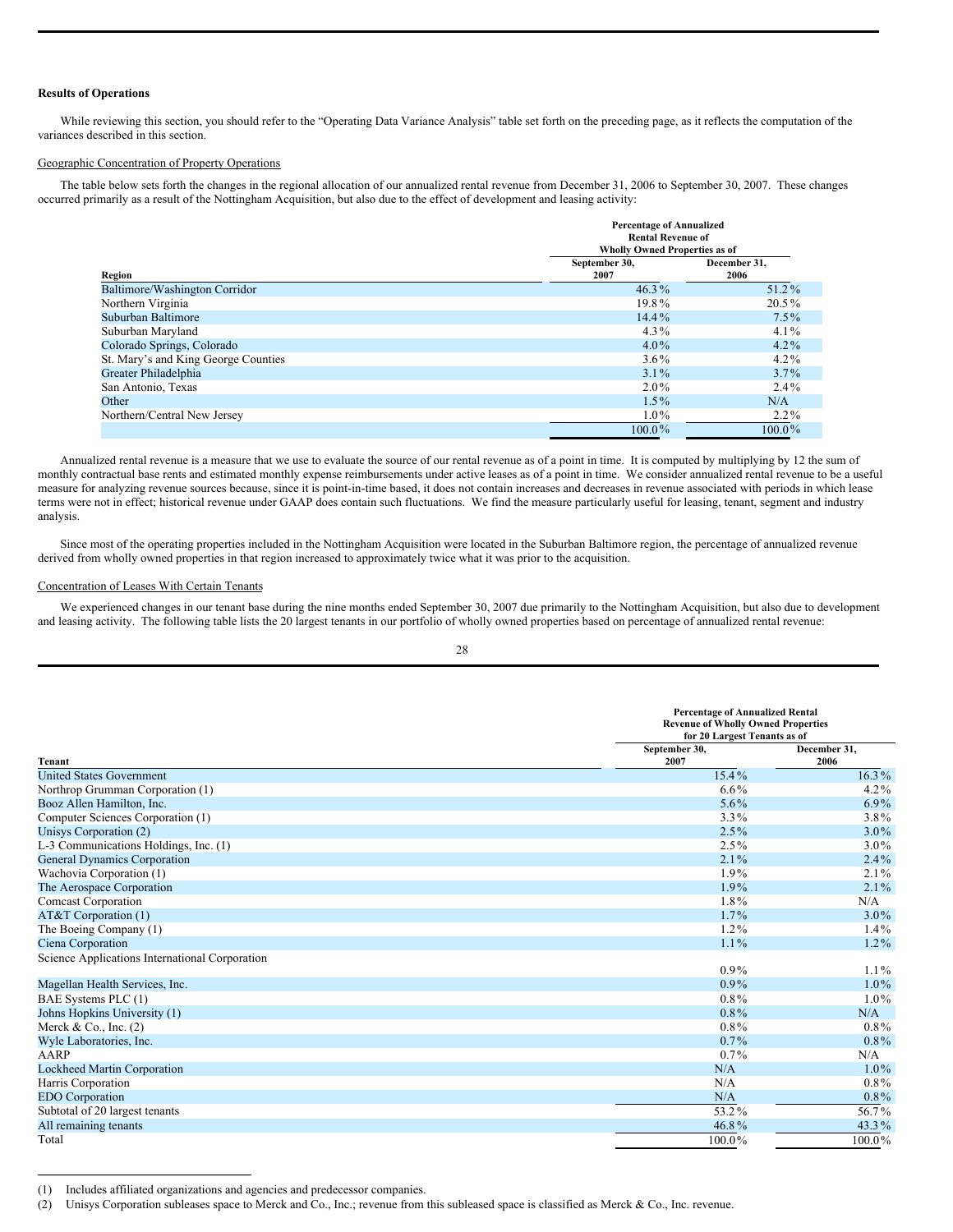## Industry Concentration of Tenants

The percentage of total annualized rental revenue in our wholly owned properties derived from the United States defense industry decreased during the nine months ended September 30, 2007 due primarily to the Nottingham Acquisition, since the properties included in that transaction had an insignificant number of tenants in that industry, but also due to the effect of development and leasing activity. The table below sets forth the percentage of annualized rental revenue in our portfolio of wholly owned properties derived from that industry:

|                                     |                       | <b>Percentage of Annualized</b><br><b>Rental Revenue of Wholly</b><br><b>Owned Properties from Defense</b><br><b>Industry Tenants as of</b> |  |  |
|-------------------------------------|-----------------------|---------------------------------------------------------------------------------------------------------------------------------------------|--|--|
|                                     | September 30,<br>2007 | December 31,<br>2006                                                                                                                        |  |  |
| <b>Total Portfolio</b>              | 47.5%                 | 54.4%                                                                                                                                       |  |  |
| Baltimore/Washington Corridor       | 63.7%                 | 66.7%                                                                                                                                       |  |  |
| Northern Virginia                   | 49.8%                 | 54.5%                                                                                                                                       |  |  |
| Suburban Baltimore                  | $6.7\%$               | $9.8\%$                                                                                                                                     |  |  |
| Suburban Maryland                   | $11.2\%$              | $13.3\%$                                                                                                                                    |  |  |
| Colorado Springs, Colorado          | 37.0%                 | $39.4\%$                                                                                                                                    |  |  |
| St. Mary's and King George Counties | 89.7%                 | 89.8%                                                                                                                                       |  |  |
| San Antonio, Texas                  | 100.0%                | 100.0%                                                                                                                                      |  |  |

#### Occupancy and Leasing

The table below sets forth leasing information pertaining to our portfolio of wholly owned operating properties:

|                                                                          | September 30, |           | December 31, |  |  |
|--------------------------------------------------------------------------|---------------|-----------|--------------|--|--|
|                                                                          | 2007          |           | 2006         |  |  |
| Occupancy rates                                                          |               |           |              |  |  |
| Total                                                                    |               | 92.8%     | 92.8%        |  |  |
| Baltimore/Washington Corridor                                            |               | 93.5%     | $95.1\%$     |  |  |
| Northern Virginia                                                        |               | 99.2%     | $90.9\%$     |  |  |
| Suburban Baltimore                                                       |               | 83.9%     | 81.1%        |  |  |
| Suburban Maryland                                                        |               | 97.8%     | 83.2%        |  |  |
| Colorado Springs, Colorado                                               |               | $96.0\%$  | 92.8%        |  |  |
| St. Mary's and King George Counties                                      |               | 92.3%     | 92.1%        |  |  |
| Greater Philadelphia                                                     |               | $100.0\%$ | $100.0\%$    |  |  |
| San Antonio, Texas                                                       |               | $100.0\%$ | $100.0\%$    |  |  |
| Other                                                                    |               | $100.0\%$ | N/A          |  |  |
| Northern/Central New Jersey                                              |               | 70.8%     | $97.2\%$     |  |  |
| Average contractual annual rental rate per square foot at period end (1) |               | 21.20     | 20.90        |  |  |

(1) Includes estimated expense reimbursements.

The total occupancy rate of our wholly owned properties was negatively affected by the operating properties included in the Nottingham Acquisition, which were 85.9% occupied at September 30, 2007. We also had a decrease in occupancy in our New Jersey region that was attributable primarily to a lease termination at our 429 Ridge Road property located in Dayton, New Jersey (we are under contract to sell our 429 Ridge Road property and expect to complete such sale by January 2008). However, we had a net increase in occupancy in our other properties that offsets the decreasing effects of the Nottingham Acquisition and the 429 Ridge Road property. The increases in the occupancy rates of our Northern Virginia and Suburban Maryland regions were largely attributable to lease commencements for space in those regions.

We renewed 71.4% of the square footage scheduled to expire in the nine months ended September 30, 2007 (including the effects of early renewals and early lease terminations).

#### 30

We believe that there continues to be a fair amount of uncertainty surrounding our leasing outlook. Certain key economic indicators, including employment growth, seem to favor continued strength in our regions' real estate markets. However, the recent and scheduled addition of new square footage in our regions along with continued strong competition from existing properties in these regions present challenges to the Company's ability to meet our leasing objectives. We believe that reporting by the Base Realignment and Closure Commission of the United States Congress ("BRAC") favors continued expansion in the regions in which our properties are located. However, while we view this reporting as favorable for the Company's future leasing outlook, there is uncertainty over the level and timing of such expansion.

Despite this uncertainty regarding our leasing outlook, we believe that we are somewhat protected in the short run from a slow down in leasing activity since the weighted average lease term for our wholly owned properties at September 30, 2007 was five years. In addition, only 14.5% of our annualized rental revenues at September 30, 2007 were from leases scheduled to expire by the end of 2008. Looking longer term, 64.6% of our annualized rental revenues on leases in place as of September 30, 2007 were from leases scheduled to expire by the end of 2012, with no more than 15% scheduled to expire in any one calendar year through 2012.

The table below sets forth occupancy information pertaining to operating properties in which we have a partial ownership interest:

|                          |                 | <b>Occupancy Rates at</b> |                          |  |  |  |
|--------------------------|-----------------|---------------------------|--------------------------|--|--|--|
|                          | Ownership       | September 30,             | December 31,             |  |  |  |
| <b>Geographic Region</b> | <b>Interest</b> | 2007                      | 2006                     |  |  |  |
| Suburban Maryland        | 50.0%           | $76.2\%$                  | $47.9\%$                 |  |  |  |
| Northern Virginia        | $92.5\%$        | $100.0\frac{9}{6(1)}$     | $100.0_{\frac{9}{6}}(1)$ |  |  |  |
| Greater Harrisburg       | $20.0\%$        | $90.5\%$                  | $91.2\%$                 |  |  |  |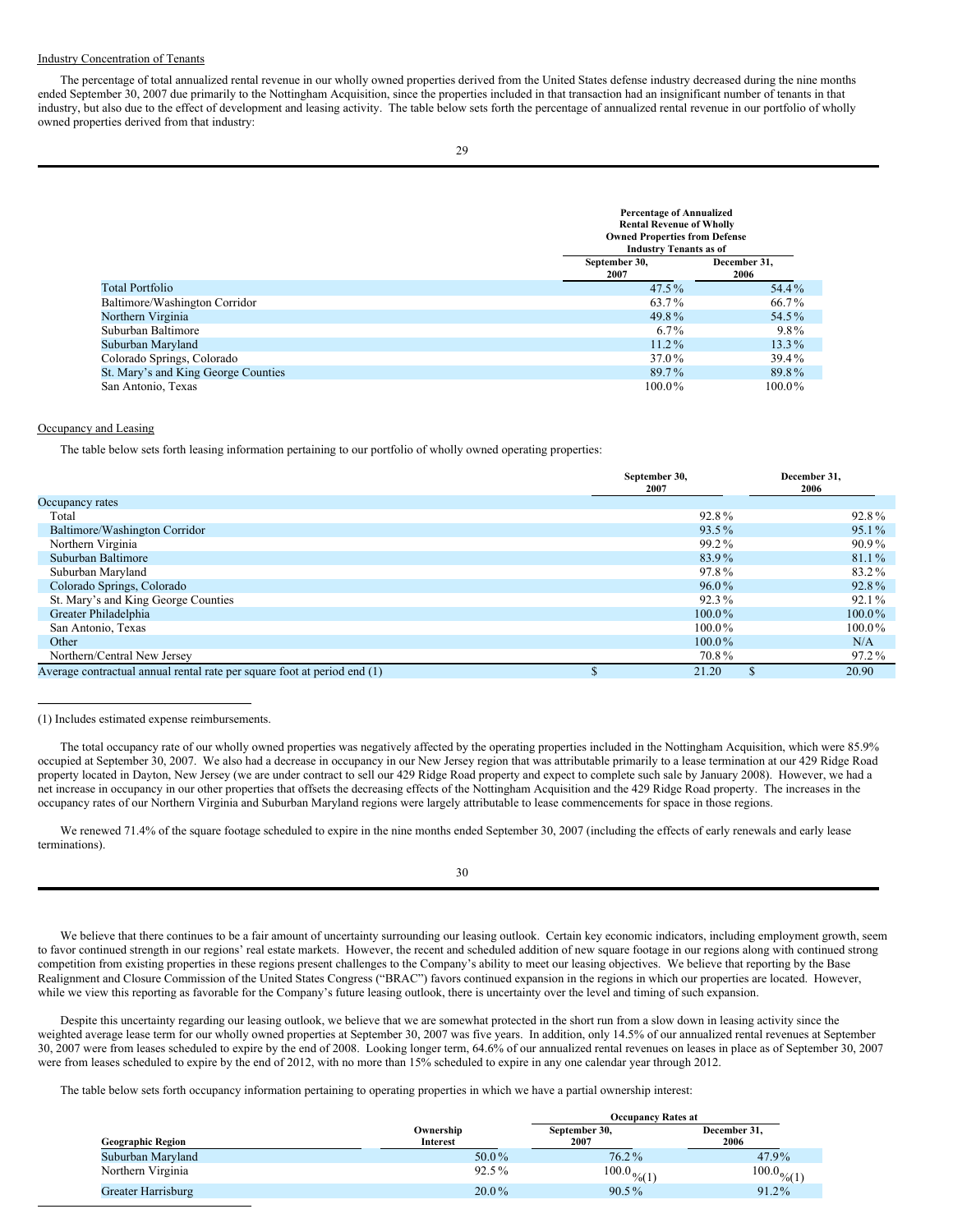(1) Excludes the effect of 59,000 unoccupied square feet undergoing redevelopment at period end.

#### Revenues from real estate operations and property operating expenses

We view our changes in revenues from real estate operations and property operating expenses as being comprised of the following main components:

- Changes attributable to the operations of properties owned and 100% operational throughout the two periods being compared. We define these as changes from "Same-Office Properties." For example, when comparing the nine months ended September 30, 2006 and 2007, Same-Office Properties would be properties owned and 100% operational from January 1, 2006 through September 30, 2007.
- Changes attributable to operating properties acquired during the two periods being compared and newly-constructed properties that were placed into service and not 100% operational throughout the two periods being compared. We define these as changes from "Property Additions."

The tables below set forth the components of our changes in revenues from real estate operations and property operating expenses (dollars in thousands). The tables and the discussion that follows in this section pertain to properties included in continuing operations:

31

|                                                                     |                      |                                     |                  |                               | Changes From the Three Months Ended September 30, 2006 to 2007 |                      |       |                         |
|---------------------------------------------------------------------|----------------------|-------------------------------------|------------------|-------------------------------|----------------------------------------------------------------|----------------------|-------|-------------------------|
|                                                                     |                      | <b>Property</b><br><b>Additions</b> |                  | <b>Same-Office Properties</b> |                                                                |                      | Other | Total                   |
|                                                                     | Dollar<br>Change (1) |                                     | Dollar<br>Change |                               | Percentage<br>Change                                           | Dollar<br>Change (2) |       | <b>Dollar</b><br>Change |
| Revenues from real estate operations                                |                      |                                     |                  |                               |                                                                |                      |       |                         |
| Rental revenue                                                      | S                    | 13,662                              |                  | 304                           | $0.5\%$                                                        |                      | 848   | 14,814                  |
| Tenant recoveries and other real estate operations revenue          |                      | 1,819                               |                  | 891                           | $8.3\%$                                                        |                      | 171   | 2,881                   |
| Total                                                               |                      | 15,481                              |                  | 1,195                         | $1.6\%$                                                        |                      | 1,019 | 17,695                  |
| Property operating expenses                                         |                      | 4,981                               |                  | 1,456                         | 5.9%                                                           |                      | 222   | 6,659                   |
|                                                                     |                      |                                     |                  |                               |                                                                |                      |       |                         |
| Straight-line rental revenue adjustments included in rental revenue |                      | 991                                 |                  | (582)                         | N/A                                                            |                      | 24    | 433                     |
| Amortization of deferred market rental revenue                      |                      | (44                                 |                  | 382                           | N/A                                                            |                      |       | 338                     |
| Number of operating properties included in component category       |                      | 70                                  |                  | 160                           | N/A                                                            |                      |       | 230                     |

(1) Includes 58 acquired properties, ten newly-constructed properties and two redevelopment properties placed into service.

(2) Includes, among other things, the effects of amounts eliminated in consolidation. Certain amounts eliminated in consolidation are attributable to the Property Additions and Same-Office Properties.

| Changes From the Nine Months Ended September 30, 2006 to 2007 |        |                  |         |                      |                                      |       |   |                                  |
|---------------------------------------------------------------|--------|------------------|---------|----------------------|--------------------------------------|-------|---|----------------------------------|
| <b>Property</b><br><b>Additions</b><br>Dollar<br>Change (1)   |        | Dollar<br>Change |         | Percentage<br>Change | Other<br><b>Dollar</b><br>Change (2) |       |   | Total<br><b>Dollar</b><br>Change |
|                                                               |        |                  |         |                      |                                      |       |   |                                  |
| \$                                                            | 43,036 | S                | 3,994   | $2.2\%$              | \$                                   | 478   | S | 47,508                           |
|                                                               | 6,667  |                  | 3,662   | 13.9%                |                                      | 778   |   | 11,107                           |
|                                                               | 49,703 |                  | 7,656   | 3.7%                 |                                      | 1,256 |   | 58,615                           |
|                                                               | 16,895 |                  | 6,349   | 9.8%                 |                                      | 1,518 |   | 24,762                           |
|                                                               | 3,409  |                  | (1,488) | N/A                  |                                      | 29    |   | 1,950                            |
|                                                               | 162    |                  | 287     | N/A                  |                                      |       |   | 449                              |
|                                                               | 76     |                  | 154     | N/A                  |                                      |       |   | 230                              |
|                                                               |        |                  |         |                      | <b>Same-Office Properties</b>        |       |   |                                  |

(1) Includes 64 acquired properties, ten newly-constructed properties and two redevelopment properties placed into service.

(2) Includes, among other things, the effects of amounts eliminated in consolidation. Certain amounts eliminated in consolidation are attributable to the Property Additions and Same-Office Properties.

As the tables above indicate, our total increase in revenues from real estate operations and property operating expenses was attributable primarily to the Property Additions.

With regard to changes in the Same-Office Properties' revenues from real estate operations for the three month periods:

- the increase in rental revenue from real estate operations for the Same-Office Properties included the following:
	- an increase of \$1.3 million, or 2.0%, in rental revenue from the Same-Office Properties attributable primarily to changes in rental rates and occupancy between the two periods. Of this increase, \$764,000 was attributable to one property located in Northern Virginia; and
	- a decrease of \$971,000, or 75.1%, in net revenue from the early termination of leases. To explain further the term net revenue from the early termination of leases, when tenants terminate their lease obligations prior to the end of the agreed lease terms, they typically pay fees to break these obligations. We recognize such fees as revenue and write off against such revenue any (1) deferred rents receivable and (2) deferred revenue and deferred assets that are amortizable into rental revenue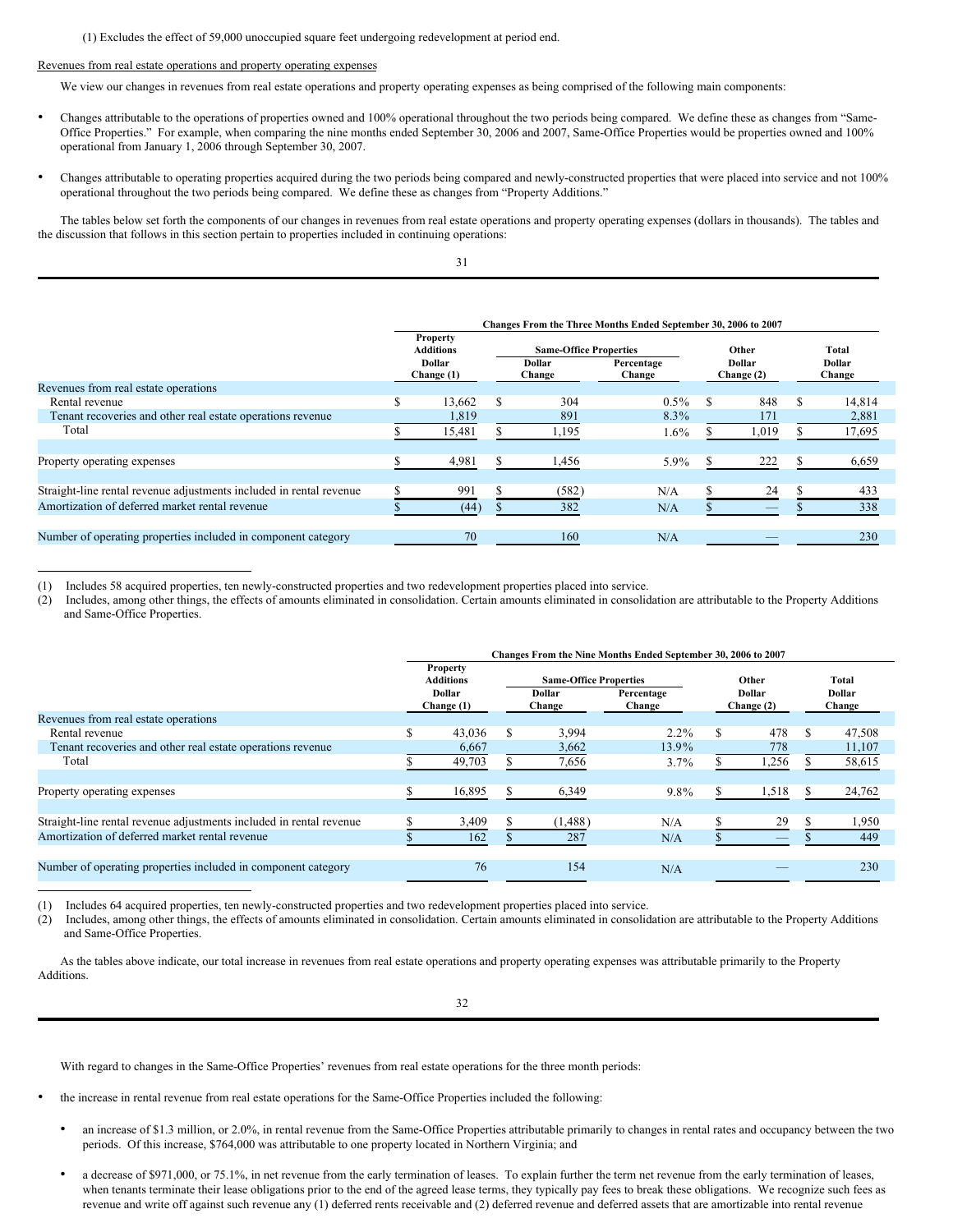associated with the leases; the resulting net amount is the net revenue from the early termination of the leases.

tenant recoveries and other revenue from the Same-Office Properties increased due primarily to an increase in property operating expenses, as described below.

With regard to changes in the Same-Office Properties' revenues from real estate operations for the nine month periods:

- the increase in rental revenue from real estate operations for the Same-Office Properties included the following:
	- an increase of \$4.6 million, or 2.6%, in rental revenue from the Same-Office Properties attributable primarily to changes in rental rates and occupancy between the two periods. Of this increase, \$2.8 million was attributable to two properties; and
	- a decrease of \$606,000, or 23.5%, in net revenue from the early termination of leases.
- tenant recoveries and other revenue from the Same-Office Properties increased due primarily to an increase in property operating expenses, as described below.

The increase in operating expenses for the Same-Office Properties for the three month periods included the following:

- an increase of \$638,000, or 13.6%, in real estate taxes, of which \$529,000 was attributable to properties in our Colorado Springs, Colorado portfolio that had increased property value assessments completed retroactive to the beginning of 2007;
- an increase of \$356,000, or 5.4%, in utilities due primarily to (1) rate increases that we believe are the result of (a) increased oil prices and (b) energy deregulation in Maryland and (2) our assumption of responsibility for payment of utilities at certain properties due to changes in occupancy and lease structure;
- an increase of \$336,000, or 26.2%, in heating and air conditioning repairs and maintenance due to an increase in general repair activity and the commencement of new service arrangements at certain properties; and
- an increase of \$247,000, or 10.0%, in repairs and maintenance labor due primarily to: (1) an increase in labor hours due mostly to the addition of new employees to address staffing needs and increased labor requirements at certain properties with increased occupancy; and (2) higher labor rates resulting from an increase in the underlying costs for labor.

The increase in operating expenses for the Same-Office Properties for the nine month periods included the following:

- an increase of \$2.4 million, or 16.3%, in utilities due primarily to the reasons discussed above for the variance in the three month periods;
- an increase of \$1.2 million, or 166.3%, in snow removal due to increased snow and ice in our regions in 2007;

33

- an increase of \$781,000, or 10.9%, in repairs and maintenance labor due primarily to the reasons discussed above for the variance in the three month periods;
- an increase of \$716,000, or 22.2%, in heating and air conditioning repairs and maintenance due primarily to the reasons discussed above for the variance in the three month periods; and
- an increase of \$623,000, or 4.9%, in real estate taxes reflecting primarily an increase in the assessed value of many of our properties. Included in this amount was a \$183,000 increase attributable to properties in our Colorado Springs, Colorado portfolio.

#### Construction contract and other service revenues and expenses

The table below sets forth changes in our construction contract and other service revenues and expenses (dollars in thousands):

|                                   | <b>Changes Between the Three Month Periods</b><br>Ended September 30, 2007 and 2006 |  |                                                               |   |                           |      |                                                     |               | <b>Changes Between the Nine Month Periods</b><br>Ended September 30, 2007 and 2006 |                                  |
|-----------------------------------|-------------------------------------------------------------------------------------|--|---------------------------------------------------------------|---|---------------------------|------|-----------------------------------------------------|---------------|------------------------------------------------------------------------------------|----------------------------------|
|                                   | Construction<br>Contract<br><b>Dollar</b><br>Change                                 |  | Other<br><b>Service</b><br><b>Operations Dollar</b><br>Change |   | Total<br>Dollar<br>Change |      | Construction<br>Contract<br><b>Dollar</b><br>Change |               | Other<br><b>Service</b><br><b>Operations Dollar</b><br>Change                      | Total<br><b>Dollar</b><br>Change |
| Service operations                |                                                                                     |  |                                                               |   |                           |      |                                                     |               |                                                                                    |                                  |
| Revenues                          | (3,172)                                                                             |  | (662)                                                         | S | (3,834)                   | - \$ | (10, 561)                                           | $\mathcal{P}$ | (1,952)                                                                            | (12, 513)                        |
| Expenses                          | (2,958)                                                                             |  | (689)                                                         |   | (3,647)                   |      | (10,008)                                            |               | (1,654)                                                                            | (11,662)                         |
| Income from service<br>operations | (214)                                                                               |  | 27                                                            |   | (187)                     |      | (553)                                               |               | (298)                                                                              | (851)                            |

The gross revenues and costs associated with these services generally bear little relationship to the level of activity from these operations since a substantial portion of the costs are subcontracted costs that are reimbursed to us by the customer at no mark up. As a result, the operating margins from these operations are small relative to the revenue. We use the net of service operations revenues and expenses to evaluate performance. We believe that the changes in net amounts reflected above were not significant.

#### Depreciation and amortization

Our increase in depreciation and other amortization expense for the three month and nine month periods was attributable primarily to the Property Additions (an increase of \$6.6 million for the three month periods and \$24.5 million for the nine month periods); most of the increase in the property additions was attributable to the Nottingham Acquisition (an increase of \$5.6 million for the three month periods and \$18.1 million for the nine month periods). Compared to other acquisitions that we have completed in recent years, a considerably larger portion of the value of the operating properties included in the Nottingham Acquisition was allocated to assets with lives that are based on the lives of the underlying leases; due to that fact and the fact that a large number of the leases in these properties have lives of four years or less, much of the depreciation and amortization associated with these properties will be front-loaded to the four years following the completion of the acquisition. This will result in increased depreciation and amortization expense over the initial four years following the acquisition.

The net increase in depreciation and other amortization expense also included a decrease of \$1.9 million for the three month periods and \$2.9 million for the nine month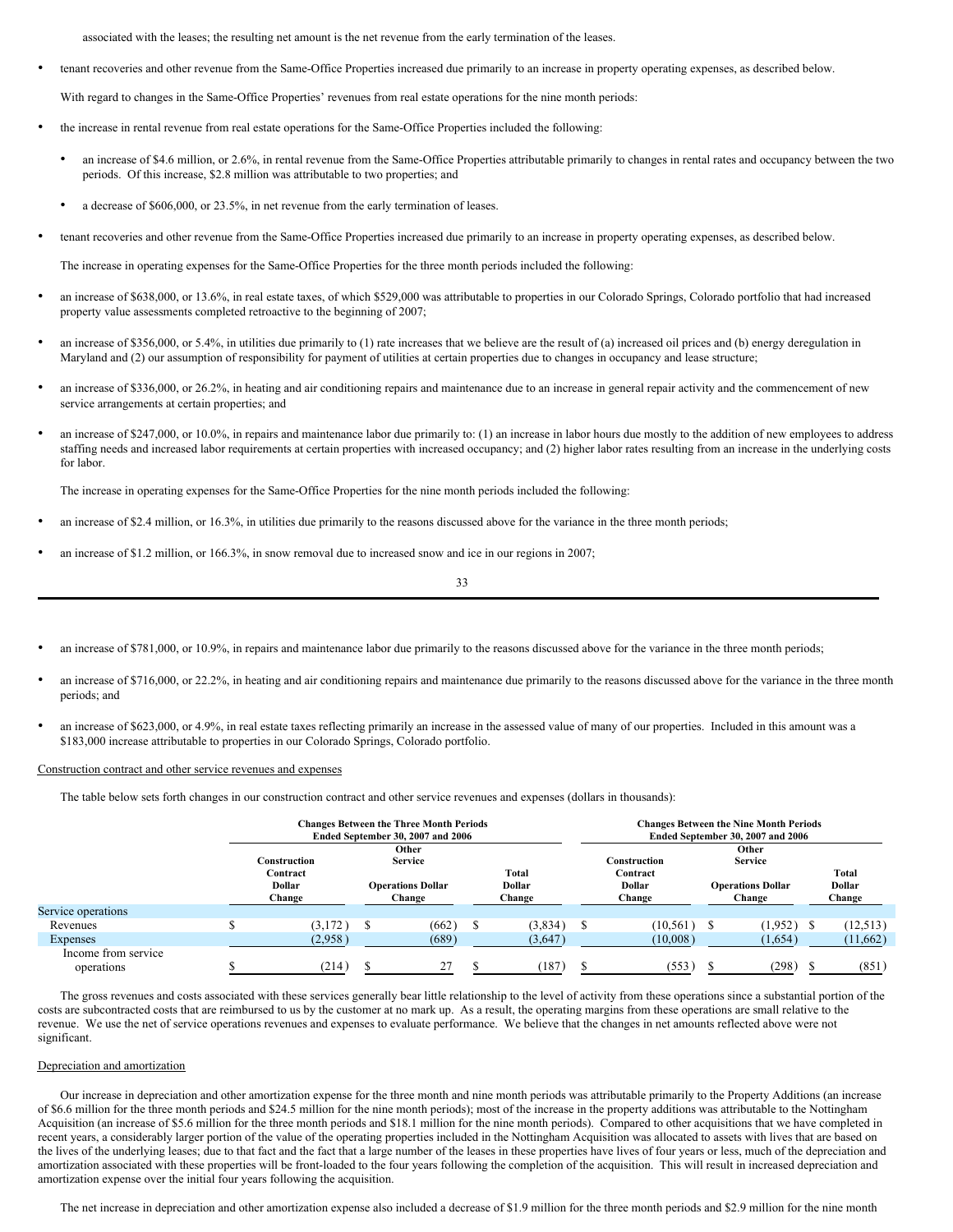periods attributable to one property that had significant depreciation and amortization expense associated with a lease that terminated in the third quarter of 2006.

#### General and administrative expenses

The increase in general and administrative expenses for the three month periods included the following:

34

- a \$1.5 million, or 41.7%, increase in compensation expense due in large part to: (1) the increased number of employees in response to the continued growth of the Company; (2) increased salaries and bonuses for existing employees; and (3) a \$492,000 increase in expense associated with share-based compensation due to the effects of awards issued in 2006 and 2007 and an increase in the award values being amortized into expense; and
- a \$521,000, or 36.7%, decrease attributable to increased allocation of corporate overhead primarily to our service companies. Although our overall general and administrative expenses increased as discussed above, this \$521,000 decrease in general and administrative expenses was caused by the combined effect of (1) the increase in allocable general and administrative expenses and (2) a larger percentage of general and administrative expenses being allocated to the service companies due in large part to the increased number of employees in the service companies.

The increase in general and administrative expenses for the nine month periods included the following:

- a \$3.9 million, or 37.9%, increase in compensation expense due to the reasons discussed above for the variance in the three month periods; this increase included an increase of \$1.5 million associated with share-based compensation;
- a \$626,000 increase in costs written off associated with abandoned investment opportunities; and
- a \$1.7 million, or 41.2%, decrease attributable to increased allocation of corporate overhead primarily to our service companies, the reason for which is discussed above.

#### Interest expense and amortization of deferred financing costs

For the three month periods, the increase in interest expense and amortization of deferred financing costs included in continuing operations was due primarily to a 26.4% increase in our average outstanding debt balance, resulting mostly from our acquisition and construction activities, offset in part by a decrease in our weighted average interest rates from 6.5% to 5.9%.

For the nine month periods, the increase in interest expense and amortization of deferred financing costs included in continuing operations was due primarily to a 27.2% increase in our average outstanding debt balance, resulting mostly from our acquisition and construction activities, offset in part by the effects of: (1) a \$2.6 million, or 23.3%, increase in interest capitalized to construction and development projects due to increased construction and development activity; and (2) a decrease in our weighted average interest rates from 6.3% to 5.9%.

#### Gain on sale of non-real estate investment

The 2007 periods include a \$1.0 million gain recognized on the disposition of most of our investment in TractManager, Inc., an investment that we account for using the cost method of accounting. TractManager, Inc. is an entity that developed an Internet-based contract imaging system for sale to real estate owners and healthcare providers.

#### Minority interests

Interests in our Operating Partnership are in the form of preferred and common units. The line entitled "minority interests in income from continuing operations" includes primarily income from continuing operations allocated to preferred and common units not owned by us; for the amount of this line attributable to preferred units versus common units, you should refer to our Consolidated Statements of Operations. Income is allocated to minority interest preferred unitholders in an amount equal to the priority return from the Operating Partnership to which they are entitled. Income is allocated to minority interest common unitholders based on the income earned by the Operating Partnership after allocation to preferred unitholders multiplied by the percentage of the common units in the Operating Partnership owned by those common unitholders.

35

As of September 30, 2007, we owned 96% of the outstanding preferred units and 85% of the outstanding common units. The percentage of the Operating Partnership owned by minority interests decreased in the aggregate due primarily to the effect of the following transactions:

- the issuance of additional units to us as we issued new preferred shares and common shares due to the fact that we receive preferred units and common units in the Operating Partnership each time we issue preferred shares and common shares;
- the exchange of common units for our common shares by certain minority interest holders of common units; and
- our redemption of the Series E and Series F Preferred Shares in 2006; offset in part by
- our issuance of common units to third parties totaling 262,165 in 2007 and 181,097 in 2006.

The decrease in income allocated to minority interest holders of common units included in income from continuing operations for the nine month periods was attributable primarily to the following:

- a decrease in the Operating Partnership's income from continuing operations before minority interests due in large part to the changes described above; and
- a decrease attributable to our increasing ownership of common units (from 82% at December 31, 2005 to 85% at September 30, 2007).

## Income from discontinued operations, net of minority interests

Our income from discontinued operations decreased for the three and nine month periods due primarily to decreased gain from sales of real estate included in discontinued operations. See Note 19 to the Consolidated Financial Statements for a summary of income from discontinued operations.

#### Gain on sales of real estate, net of minority interests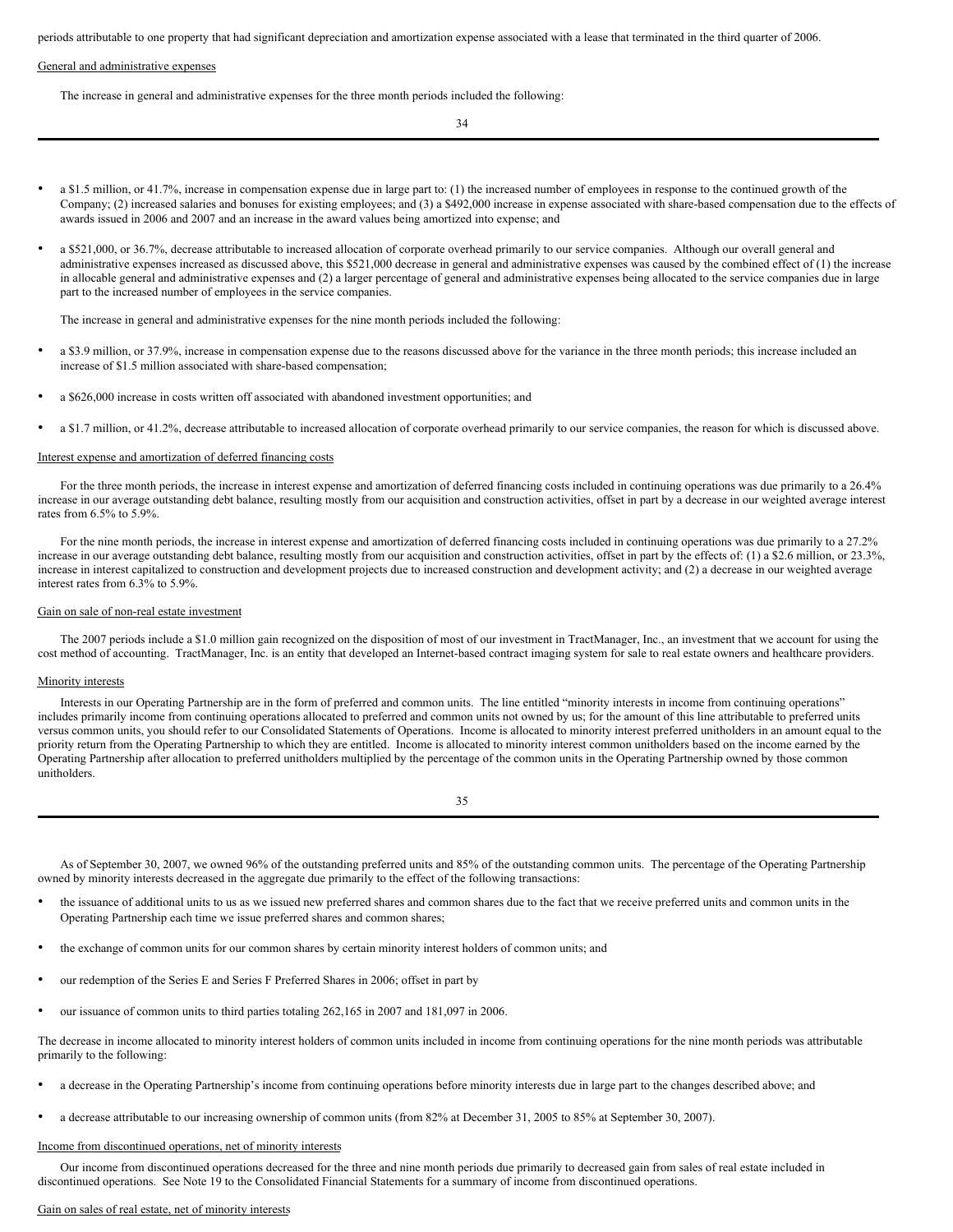Our gain on sales of real estate increased in the three and nine month periods due primarily to a \$1.1 million gain recognized before allocation to minority interests on the sale of a 3.5-acre parcel of land located in White Marsh, Maryland in the current periods.

#### Issuance costs associated with redeemed preferred shares

In the nine months ended September 30, 2006, we recognized a \$1.8 million decrease to net income available to common shareholders pertaining to the original issuance costs incurred on the Series E Preferred Shares redeemed during the period.

#### Diluted earnings per common share

Diluted earnings per common share on net income available to common shareholders decreased due to the following:

- decreases in net income available to common shareholders, attributable primarily to the reasons set forth above; and
- a larger number of common shares outstanding due to share issuances since January 1, 2006.

#### **Liquidity and Capital Resources**

#### Cash and cash equivalents

Our cash and cash equivalents balance totaled \$21.9 million as of September 30, 2007, a 176% increase from the balance at December 31, 2006. The cash and cash equivalents balances that we carry as of a point in time can vary significantly due in part to the inherent variability of the cash needs of our acquisition and development activities. We maintain sufficient cash and cash equivalents to meet our operating cash requirements and short term investing and financing cash requirements. When we

| I<br>×<br>۰. | ٠<br>I<br>I<br>×<br>٧ |
|--------------|-----------------------|

determine that the amount of cash and cash equivalents on hand is more than we need to meet such requirements, we may pay down our Revolving Credit Facility or forgo borrowing under construction loan credit facilities to fund construction activities.

## Operating Activities

We generated most of our cash from the operations of our properties. Most of the amount by which our revenues from real estate operations exceeded property operating expenses was cash flow; we applied most of this cash flow towards interest expense, scheduled principal amortization of debt, dividends to our shareholders, distributions to minority interest holders of preferred and common units in the Operating Partnership, capital improvements and leasing costs for our operating properties and general and administrative expenses.

Our cash flow from operations increased \$9.0 million, or 10.4%, when comparing the nine months ended September 30, 2007 and 2006; this increase is attributable primarily to the additional cash flow from operations generated by our newly-acquired and newly-constructed properties. We expect to continue to use cash flow provided by operations to meet our short-term capital needs, including all property operating expenses, general and administrative expenses, interest expense, scheduled principal amortization on debt, dividends to our shareholders, distributions to our minority interest holders of preferred and common units in the Operating Partnership and capital improvements and leasing costs. We do not anticipate borrowing to meet these requirements.

#### Investing and Financing Activities During the Nine Months Ended September 30, 2007

As discussed above, we completed the Nottingham Acquisition on January 9 and 10, 2007. The acquired properties included 56 operating properties totaling approximately 2.4 million square feet and land parcels totaling 187 acres that we believe can support at least 2.0 million developable square feet. We completed the Nottingham Acquisition for an aggregate cost of \$366.9 million, which was financed using the following:

- the issuance of 3,161,000 common shares to the seller at a value of \$156.7 million, or \$49.57 per share;
- the issuance of 531,667 Series K Preferred Shares to the seller at a value of \$26.6 million, or \$50.00 per share;
- \$89.1 million in borrowings under a variable-rate loan bearing interest at LIBOR plus 1.15 to 1.55% depending on our leverage levels;
- borrowings assumed under fixed-rate mortgage loans with an aggregate fair value of \$38.6 million;
- \$33.7 million in borrowings under our Revolving Credit Facility;
- \$20.1 million in cash from a previous property sale that was released from escrow;
- a \$2.0 million deposit previously paid; and
- cash reserves for the balance.

We issued the Series K Preferred Shares in the Nottingham Acquisition at a value of, and liquidation preference equal to, \$50 per share. The Series K Preferred Shares are nonvoting, redeemable for cash at \$50 per share at our option on or after January 9, 2017, and are convertible, subject to certain conditions, into common shares on the basis of 0.8163 common shares for each preferred share, in accordance with the terms of the Articles Supplementary describing the Series K Preferred Shares. Holders of the Series K Preferred Shares are entitled to cumulative dividends, payable quarterly (as and if declared by our Board of Trustees). Dividends accrue from the date of issue at the annual rate of \$2.80 per share, which is equal to 5.6% of the \$50 per share liquidation preference.

We also completed the following acquisitions during the nine months ended September 30, 2007:

the remaining 50% undivided interest in a 132-acre parcel of land located in Colorado Springs, Colorado that we believe can support approximately 1.75 million developable square feet of office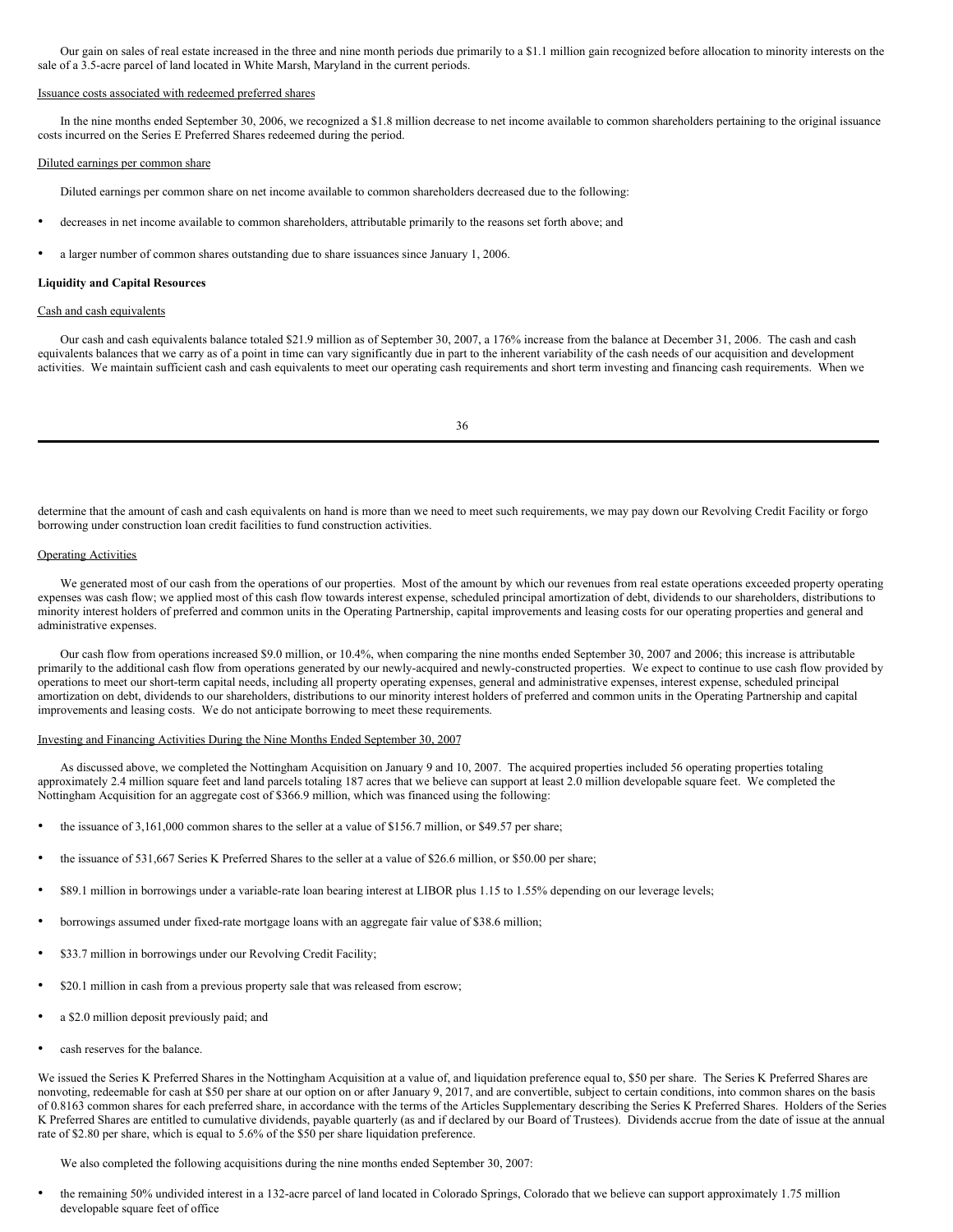space for \$13.6 million. We financed most of this acquisition by issuing 262,165 common units in the Operating Partnership valued at \$12.1 million; and

a 56-acre parcel of land located in Aberdeen, Maryland that we believe can support up to 800,000 developable square feet for \$10.4 million (Aberdeen, Maryland is located in our Suburban Baltimore region). The property is located adjacent to Aberdeen Proving Ground. We financed most of this acquisition using cash reserves.

Activity related to consolidated joint ventures during the nine months ended September 30, 2007 included the following:

- as of December 31, 2006, we owned a 50% interest in Commons Office 6-B, LLC, an entity developing a land parcel in Hanover, Maryland (Hanover, Maryland is located in the Baltimore/Washington Corridor). We acquired the remaining 50% interest in this entity for \$1.3 million on May 24, 2007;
- we completed the formation of Enterprise Campus Developer, LLC, an entity in which we own a 90% interest. This entity was created to develop and construct one or more office buildings on land parcels located in College Park, Maryland as part of a separate joint venture to be formed with another party (College Park, Maryland is located in our Suburban Maryland region). At September 30, 2007, development and construction activities were underway in anticipation of the entity's membership into this future joint venture; and
- we completed the formation of Arundel Preserve #5, LLC, an entity in which we own a 50% interest. This entity was created to develop and construct one or more office buildings on a land parcel located in Hanover, Maryland.

We had three newly-constructed properties totaling 339,910 square feet (two located in the Baltimore/Washington Corridor and one in our Other region) become fully operational in the nine months ended September 30, 2007 (68,196 of these square feet were placed into service in 2006). These properties were 91.6% leased or committed as of September 30, 2007. Costs incurred on these properties through September 30, 2007 totaled \$84.3 million, \$30.2 million of which was incurred in the nine months ended September 30, 2007. We financed the 2007 costs using primarily borrowings from construction loan facilities on two of the properties; borrowings under these facilities during the nine months ended September 30, 2007 totaled \$48.9 million.

At September 30, 2007, we had construction activities underway on eight office properties totaling 856,000 square feet that were 43.1% leased, including 48,377 square feet already placed in service in a partially operational property. One of these properties is owned through a consolidated joint venture in which we have a 50% interest. Costs incurred on these properties through September 30, 2007 totaled approximately \$122.7 million, of which approximately \$62.1 million was incurred in the nine months ended September 30, 2007. We have construction loan facilities in place totaling \$48.0 million to finance the construction of two of these properties; borrowings under these facilities totaled \$40.6 million at September 30, 2007, \$7.1 million of which was borrowed in the nine months ended September 30, 2007. The remaining costs incurred in the nine months ended September 30, 2007 were funded using primarily borrowings from our Revolving Credit Facility and cash reserves.

The table below sets forth the major components of our additions to the line entitled "Total Commercial Real Estate Properties" on our Consolidated Balance Sheet for the nine months ended September 30, 2007 (in thousands):

| Acquisitions                                 | 351.950   |
|----------------------------------------------|-----------|
| Construction and development                 | 148,960   |
| Tenant improvements on operating properties  | 17,916(1) |
| Capital improvements on operating properties | 16.184    |
|                                              | 535,010   |

(1) Tenant improvement costs incurred on newly-constructed properties are classified in this table as construction and development.

| o<br>I<br>$\sim$ | I<br>$\sim$ |
|------------------|-------------|

During the nine months ended September 30, 2007, we sold three operational properties totaling 72,153 square feet for a total of \$11.0 million, resulting in recognized gain of \$2.8 million. We also sold a 3.5-acre parcel of land located in White Marsh, Maryland for \$1.6 million, resulting in recognized gain of \$1.1 million. The net proceeds from these sales after transaction costs totaled \$8.7 million. We applied these proceeds to our cash operating reserves.

On May 17, 2007, we borrowed \$150.0 million under a mortgage loan with a 10-year term at a fixed rate of 5.65%. We used \$120.5 million of the proceeds from this loan to pay down debt scheduled to mature in September 2007 and the balance to pay down borrowings under our Revolving Credit Facility.

Certain of our mortgage loans require that we comply with a number of restrictive financial covenants, including leverage ratio, minimum net worth, minimum fixed charge coverage, minimum debt service and maximum secured indebtedness. As of September 30, 2007, we were in compliance with these financial covenants.

#### Analysis of Cash Flow Associated with Investing and Financing Activities

Our net cash flow used in investing activities increased \$97.1 million, or 51.1%, when comparing the nine months ended September 30, 2007 and 2006. This increase was due primarily to the following:

- a \$73.5 million, or 32.3%, increase in purchases of and additions to commercial real estate due primarily to the completion of the Nottingham Acquisition; and
- a \$37.9 million decrease in proceeds from sales of properties.

Our cash flow provided by financing activities increased \$102.0 million, or 98.5%, due primarily to the following:

- a \$304.1 million, or 55.5%, decrease in repayments of mortgage and other loans payable due primarily to the use of proceeds under equity offerings in 2006 (2.0 million common shares issued in April 2006 and 3.4 million preferred shares issued in July 2006) and the proceeds from \$200.0 million of exchangeable senior notes issued in September 2006, offset in part by
- a \$163.5 million, or 95.9%, decrease in proceeds from the common and preferred share issuances noted above.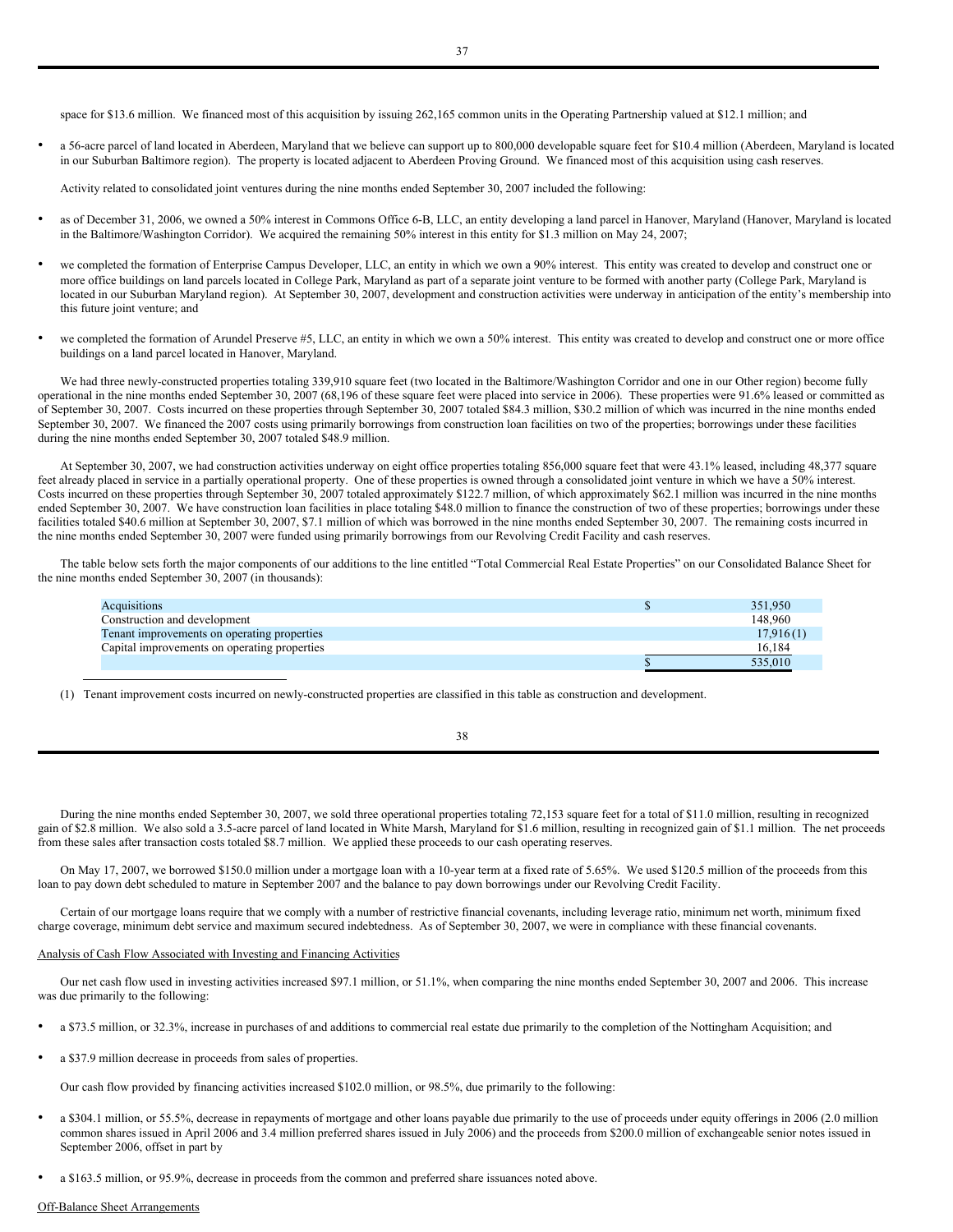We had no significant changes in our off-balance sheet arrangements from those described in the section entitled "Off-Balance Sheet Arrangements" in our 2006 Annual Report on Form 10-K.

## Investing and Financing Activities Subsequent to September 30, 2007

On October 1, 2007, we amended and restated the credit agreement on our Revolving Credit Facility with a group of lenders for which KeyBanc Capital Markets and Wachovia Capital Markets, LLC acted as co-lead arrangers, KeyBank National Association acted as administrative agent and Wachovia Bank, National Association acted as syndication agent. The amended and restated credit agreement increased the amount of the lenders' aggregate commitment under the facility from \$500.0 million to \$600.0 million, which includes a \$50.0 million letter of credit subfacility and a \$50.0 million swingline facility (same-day draw requests), with a right for us to further increase the lenders' aggregate commitment during the term to a maximum of \$800.0 million, subject to certain conditions. Amounts available under the facility are computed based on 65% of our unencumbered asset value, as defined in the agreement. The facility matures on September 30, 2011, and may be extended by one year at our option, subject to certain conditions. The variable interest rate on the facility is based on one of the following, to be selected by us: (1) the LIBOR rate for the interest period designated by us (customarily the 30-day rate) plus 0.75% to 1.25%, as determined by our leverage levels at different points in time; or (2) the greater of (a) the prime

39

rate of the lender then acting as the administrative agent or (b) the Federal Funds Rate, as defined in the agreement, plus 0.50%. Interest is payable at the end of each interest period, and principal outstanding under the facility is payable on the maturity date. The facility also carries a quarterly fee that is based on the unused amount of the facility multiplied by a per annum rate of 0.125% to 0.20%.

On October 23, 2007, we entered into an interest rate swap agreement that fixes the one-month LIBOR base rate at 4.33% on an aggregate notional amount of \$50.0 million. This swap agreement became effective on October 23, 2007 and carries a two-year term.

#### Other Future Cash Requirements for Investing and Financing Activities

As of September 30, 2007, we were under contract to purchase the remaining 91 acres of land not yet acquired as part of the acquisition of the former Fort Ritchie United States Army base located in Cascade, Washington County, Maryland; we expect to make the following additional future cash payments to the seller for (1) the acquisition of the remaining 91 acres and (2) portions of the contract price on which payment was deferred by the contract: \$1.3 million in 2007, \$1.0 million in 2008 and \$155,000 in 2009. We could incur an additional cash obligation to the seller after that of up to \$4.0 million; this \$4.0 million cash obligation is subject to reduction by an amount ranging between \$750,000 and \$4.0 million, with the amount of such reduction to be determined based on defined levels of (1) job creation resulting from the future development of the property and (2) future real estate taxes generated by the property. Following completion of this acquisition, we will be obligated to incur \$7.5 million in development and construction costs for the property. We expect to fund these acquisition and development costs using borrowings under our Revolving Credit Facility.

As previously discussed, as of September 30, 2007, we had construction activities underway on eight office properties totaling 856,000 square feet that were 43.1% preleased (including one property owned through a joint venture in which we have a 50% interest). We estimate remaining costs to be incurred will total approximately \$59.3 million upon completion of these properties; we expect to incur these costs through 2009. We have \$7.4 million remaining to be borrowed under construction loan facilities totaling \$48.0 million for two of these properties. We expect to fund the remaining portion of these costs using borrowings from new construction loan facilities and our Revolving Credit Facility.

As of September 30, 2007, we had development activities underway on 12 new office properties estimated to total 1.3 million square feet. We estimate that costs for these properties will total approximately \$261.7 million. As of September 30, 2007, costs incurred on these properties totaled \$39.0 million and the balance is expected to be incurred from 2007 through 2009. We expect to fund most of these costs using borrowings from new construction loan facilities.

As of September 30, 2007, we had redevelopment activities underway on four properties totaling 740,000 square feet (three of these properties are owned through a consolidated joint venture in which we own a 92.5% interest). We estimate that the remaining costs of the redevelopment activities will total approximately \$39.0 million. We expect to fund most of these costs using borrowings under new construction loan facilities.

In September 2007, the City of Colorado Springs announced that it had selected us to be the master developer for the 272 acre site known as the Colorado Springs Mixed-Use Business Park, located at the entrance of the Colorado Springs Airport and adjacent to Peterson Air Force Base. We are currently in the process of negotiating the long-term ground lease and development agreement with the City of Colorado Springs regarding the details of this arrangement; we expect that the terms of these agreements will be finalized by early in 2008. We expect that this business park can support potential development of approximately 3.5 million square feet, including office, retail, industrial and flex space. We anticipate that this project could cost approximately \$800.0 million, which we expect to be funded over the next ten to twenty years. As each parcel commences development, we expect to execute long term land leases. For each parcel, we expect to oversee the development, construction, leasing and management and have a leasehold interest in the buildings.

During the remainder of 2007 and beyond, we could complete other acquisitions of properties and commence construction and development activities in addition to the ones previously described. We expect to finance these activities as we have in the past, using mostly a combination of borrowings from new debt, borrowings under our Revolving Credit Facility, proceeds from sales of existing properties and additional equity issuances of common and/or preferred shares or units.

As of October 31, 2007, the maximum principal amount on our Revolving Credit Facility was \$600.0 million, with a right to further increase the maximum principal amount in the future to \$800.0 million, subject to certain conditions. As of October 31, 2007, the borrowing capacity under the Revolving Credit Facility was \$600.0 million, of which \$251.0 million was available.

#### **Funds From Operations**

Funds from operations ("FFO") is defined as net income computed using GAAP, excluding gains (or losses) from sales of real estate, plus real estate-related depreciation and amortization, and after adjustments for unconsolidated partnerships and joint ventures. Gains from sales of newly-developed properties less accumulated depreciation, if any, required under GAAP are included in FFO on the basis that development services are the primary revenue generating activity; we believe that inclusion of these development gains is in accordance with the National Association of Real Estate Investment Trusts ("NAREIT") definition of FFO, although others may interpret the definition differently.

Accounting for real estate assets using historical cost accounting under GAAP assumes that the value of real estate assets diminishes predictably over time. NAREIT stated in its April 2002 White Paper on Funds from Operations that "since real estate asset values have historically risen or fallen with market conditions, many industry investors have considered presentations of operating results for real estate companies that use historical cost accounting to be insufficient by themselves." As a result, the concept of FFO was created by NAREIT for the REIT industry to "address this problem." We agree with the concept of FFO and believe that FFO is useful to management and investors as a supplemental measure of operating performance because, by excluding gains and losses related to sales of previously depreciated operating real estate properties and excluding real estate-related depreciation and amortization, FFO can help one compare our operating performance between periods. In addition, since most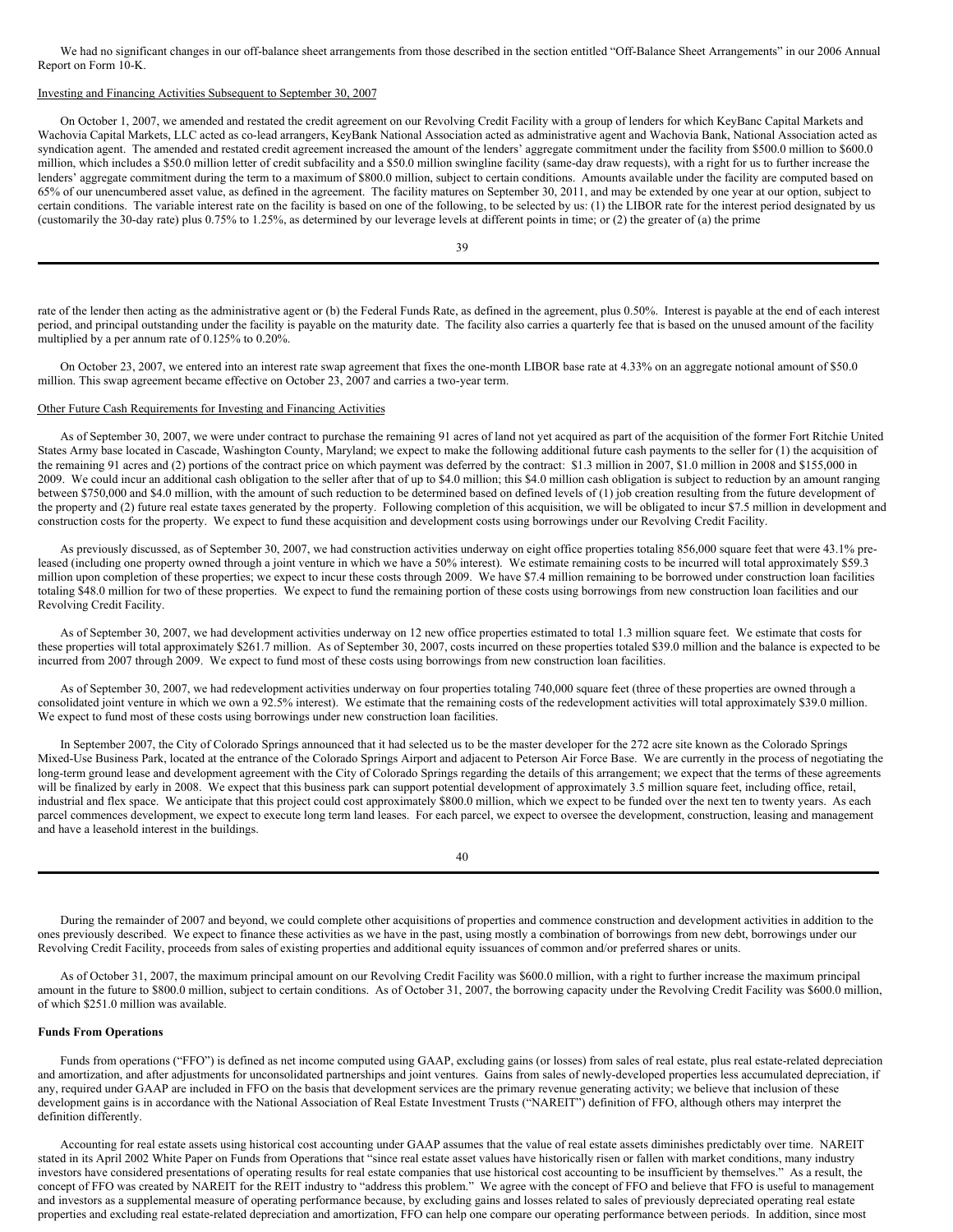equity REITs provide FFO information to the investment community, we believe that FFO is useful to investors as a supplemental measure for comparing our results to those of other equity REITs. We believe that net income is the most directly comparable GAAP measure to FFO.

Since FFO excludes certain items includable in net income, reliance on the measure has limitations; management compensates for these limitations by using the measure simply as a supplemental measure that is weighed in the balance with other GAAP and non GAAP measures. FFO is not necessarily an indication of our cash flow available to fund cash needs. Additionally, it should not be used as an alternative to net income when evaluating our financial performance or to cash flow from operating, investing and financing activities when evaluating our liquidity or ability to make cash distributions or pay debt service. The FFO we present may not be comparable to the FFO presented by other REITs since they may interpret the current NAREIT definition of FFO differently or they may not use the current NAREIT definition of FFO.

Basic funds from operations ("Basic FFO") is FFO adjusted to (1) subtract preferred share dividends and (2) add back GAAP net income allocated to common units in the Operating Partnership not owned by us. With these adjustments, Basic FFO represents FFO available to common shareholders and common unitholders. Common units in the Operating Partnership are substantially similar to our common shares and are exchangeable into common shares, subject to certain conditions. We believe that Basic FFO is useful to investors due to the close correlation of common units to common shares. We believe that net income is the most directly comparable GAAP measure to Basic FFO. Basic FFO has essentially the same limitations as FFO; management compensates for these limitations in essentially the same manner as described above for FFO.

Diluted funds from operations ("Diluted FFO") is Basic FFO adjusted to add back any changes in Basic FFO that would result from the assumed conversion of securities that are convertible or exchangeable

| ٦<br>٠ |  |
|--------|--|
|        |  |

into common shares. However, the computation of Diluted FFO does not assume conversion of securities other than common units in the Operating Partnership that are convertible into common shares if the conversion of those securities would increase Diluted FFO per share in a given period. We believe that Diluted FFO is useful to investors because it is the numerator used to compute Diluted FFO per share, discussed below. In addition, since most equity REITs provide Diluted FFO information to the investment community, we believe Diluted FFO is a useful supplemental measure for comparing us to other equity REITs. We believe that the numerator for diluted EPS is the most directly comparable GAAP measure to Diluted FFO. Since Diluted FFO excludes certain items includable in the numerator to diluted EPS, reliance on the measure has limitations; management compensates for these limitations by using the measure simply as a supplemental measure that is weighed in the balance with other GAAP and non-GAAP measures. Diluted FFO is not necessarily an indication of our cash flow available to fund cash needs. Additionally, it should not be used as an alternative to net income when evaluating our financial performance or to cash flow from operating, investing and financing activities when evaluating our liquidity or ability to make cash distributions or pay debt service. The Diluted FFO that we present may not be comparable to the Diluted FFO presented by other REITs.

Diluted funds from operations per share ("Diluted FFO per share") is (1) Diluted FFO divided by (2) the sum of the (a) weighted average common shares outstanding during a period, (b) weighted average common units outstanding during a period and (c) weighted average number of potential additional common shares that would have been outstanding during a period if other securities that are convertible or exchangeable into common shares were converted or exchanged. However, the computation of Diluted FFO per share does not assume conversion of securities other than common units in the Operating Partnership that are convertible into common shares if the conversion of those securities would increase Diluted FFO per share in a given period. We believe that Diluted FFO per share is useful to investors because it provides investors with a further context for evaluating our FFO results in the same manner that investors use earnings per share ("EPS") in evaluating net income available to common shareholders. In addition, since most equity REITs provide Diluted FFO per share information to the investment community, we believe Diluted FFO per share is a useful supplemental measure for comparing us to other equity REITs. We believe that diluted EPS is the most directly comparable GAAP measure to Diluted FFO per share. Diluted FFO per share has most of the same limitations as Diluted FFO (described above); management compensates for these limitations in essentially the same manner as described above for Diluted FFO.

Our Basic FFO, Diluted FFO and Diluted FFO per share for the three and nine months ended September 30, 2007 and 2006 and reconciliations of (1) net income to FFO, (2) the numerator for diluted EPS to diluted FFO and (3) the denominator for diluted EPS to the denominator for diluted FFO per share are set forth in the following table (dollars and shares in thousands, except per share data):

| ٦<br>ı |  |
|--------|--|
|        |  |
|        |  |

|                                                                                                       | <b>For the Three Months</b><br>Ended September 30, |         |              |          | For the Nine Months<br>Ended September 30, |          |               |           |
|-------------------------------------------------------------------------------------------------------|----------------------------------------------------|---------|--------------|----------|--------------------------------------------|----------|---------------|-----------|
|                                                                                                       |                                                    | 2007    |              | 2006     |                                            | 2007     |               | 2006      |
| Net income                                                                                            | S.                                                 | 11,431  | $\mathbb{S}$ | 20.587   | -S                                         | 24,855   | <sup>\$</sup> | 39,640    |
| Add: Real estate-related depreciation and amortization                                                |                                                    | 26,266  |              | 21,305   |                                            | 79,653   |               | 58,863    |
| Add: Depreciation and amortization on unconsolidated real estate entities                             |                                                    | 166     |              | 362      |                                            | 503      |               | 565       |
| Less: Depreciation and amortization allocable to minority interests in other consolidated<br>entities |                                                    |         |              |          |                                            |          |               |           |
|                                                                                                       |                                                    | (48)    |              | (36)     |                                            | (137)    |               | (122)     |
| Less: Gain on sales of real estate, excluding development portion (1)                                 |                                                    | (2,789) |              | (15,262) |                                            | (2,778)  |               | (17,715)  |
| Less: Issuance costs associated with redeemable preferred shares                                      |                                                    |         |              | (1,829)  |                                            |          |               | (1,829)   |
| Funds from operations ("FFO")                                                                         |                                                    | 35,026  |              | 25,127   |                                            | 102,096  |               | 79,402    |
| Add: Minority interests-common units in the Operating Partnership<br>Less: Preferred share dividends  |                                                    | 1,351   |              | 3,509    |                                            | 2,424    |               | 6,072     |
|                                                                                                       |                                                    | (4,025) |              | (4,307)  |                                            | (12,043) |               | (11, 614) |
| Funds from Operations - basic and diluted ("Basic and Diluted FFO")                                   |                                                    | 32,352  | \$           | 24,329   | <sup>\$</sup>                              | 92,477   | S             | 73,860    |
|                                                                                                       |                                                    |         |              |          |                                            |          |               |           |
| Weighted average common shares                                                                        |                                                    | 46,781  |              | 42,197   |                                            | 46,386   |               | 41,134    |
| Conversion of weighted average common units                                                           |                                                    | 8,297   |              | 8,562    |                                            | 8,339    |               | 8,516     |
| Weighted average common shares/units - Basic FFO                                                      |                                                    | 55,078  |              | 50,759   |                                            | 54,725   |               | 49,650    |
| Dilutive effect of share-based compensation awards                                                    |                                                    | 1,005   |              | 1,649    |                                            | 1,180    |               | 1,785     |
| Weighted average common shares/units - Diluted FFO                                                    |                                                    | 56,083  |              | 52,408   |                                            | 55,905   |               | 51,435    |
|                                                                                                       |                                                    |         |              |          |                                            |          |               |           |
| Diluted FFO per common share                                                                          |                                                    | 0.58    | S            | 0.46     | -S                                         | 1.65     | <b>S</b>      | 1.44      |
|                                                                                                       |                                                    |         |              |          |                                            |          |               |           |
| Numerator for diluted EPS                                                                             | \$                                                 | 7,406   | \$           | 14,451   | -S                                         | 12,812   | S             | 26,197    |
| Add: Minority interests-common units in the Operating Partnership                                     |                                                    | 1,351   |              | 3,509    |                                            | 2,424    |               | 6,072     |
| Add: Real estate-related depreciation and amortization                                                |                                                    | 26,266  |              | 21,305   |                                            | 79,653   |               | 58,863    |
| Add: Depreciation and amortization on unconsolidated real estate entities                             |                                                    | 166     |              | 362      |                                            | 503      |               | 565       |
| Less: Depreciation and amortization allocable to minority interests in other consolidated<br>entities |                                                    | (48)    |              | (36)     |                                            | (137)    |               | (122)     |
| Less: Gain on sales of real estate, excluding development portion (1)                                 |                                                    | (2,789) |              | (15,262) |                                            | (2,778)  |               | (17,715)  |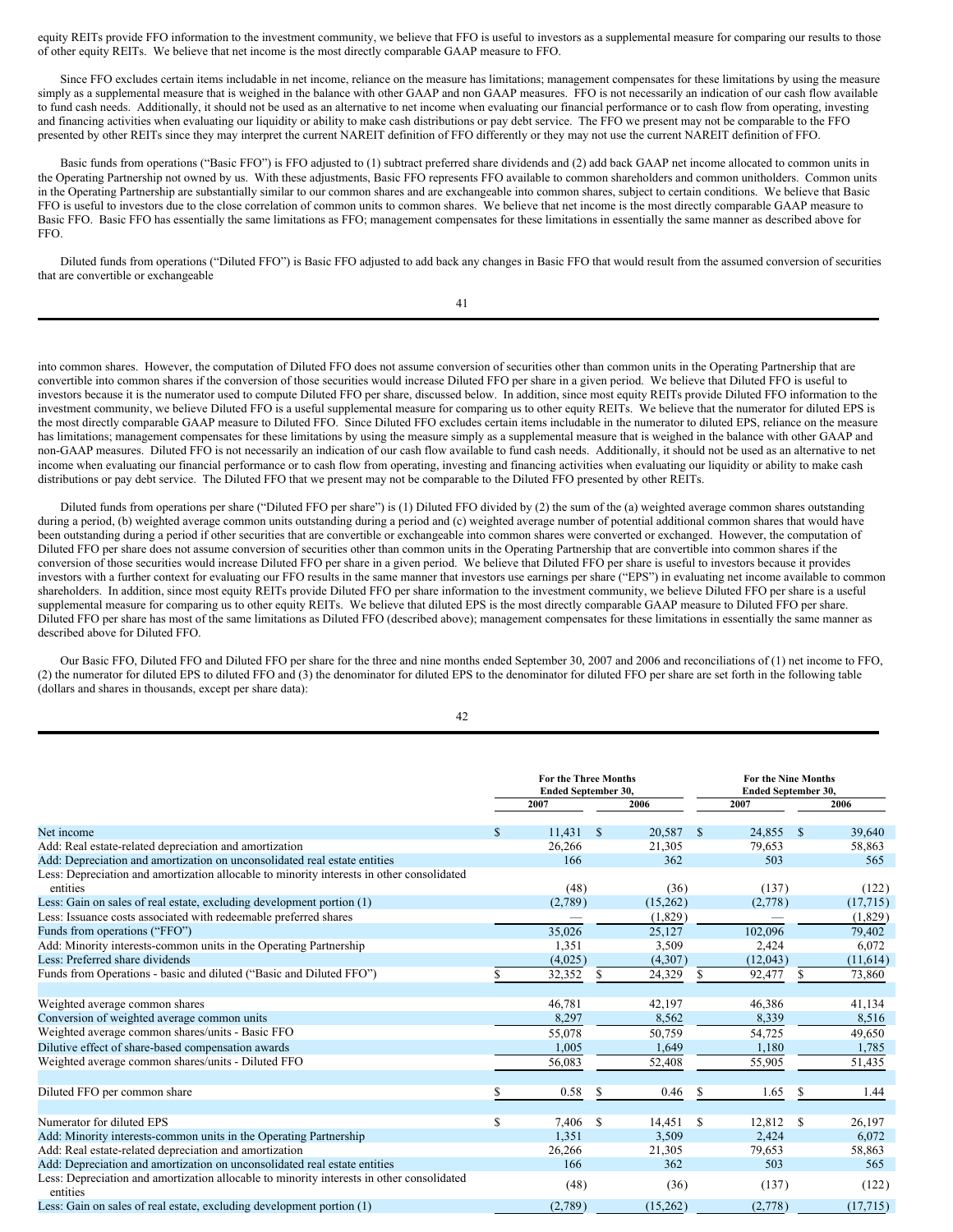| Diluted FFO                           | 32.352 | 24.329 | 92.47  | 73,860 |
|---------------------------------------|--------|--------|--------|--------|
| Denominator for diluted EPS           | 47.786 | 43.846 | 47.566 | 42,919 |
| Weighted average common units         | 8.297  | 8.562  | 8.339  | 8,516  |
| Denominator for Diluted FFO per share | 56.083 | 52,408 | 55.905 | 51.435 |

(1) Gains from the sale of real estate that are attributable to sales of non-operating properties are included in FFO. Gains from newly-developed or re-developed properties less accumulated depreciation, if any, required under GAAP are also included in FFO on the basis that development services are the primary revenue generating activity; we believe that inclusion of these development gains is in compliance with the NAREIT definition of FFO, although others may interpret the definition differently.

#### **Inflation**

Most of our tenants are obligated to pay their share of a building's operating expenses to the extent such expenses exceed amounts established in their leases, based on historical expense levels. Some of our tenants are obligated to pay their full share of a building's operating expenses. These arrangements somewhat reduce our exposure to increases in such costs resulting from inflation. In addition, since our average lease life is approximately five years, we generally expect to be able to compensate for increased operating expenses through increased rental rates upon lease renewal or expiration.

Our costs associated with constructing buildings and completing renovation and tenant improvement work increased due to higher cost of materials. We expect to recover a portion of these costs through

<span id="page-26-0"></span>

| ٦ |                  |
|---|------------------|
|   | I<br>I<br>×<br>v |

higher tenant rents and reimbursements for tenant improvements. The additional costs that we do not recover increase depreciation expense as projects are completed and placed into service.

## **Item 3. Quantitative and Qualitative Disclosures about Market Risk**

We are exposed to certain market risks, the most predominant of which is change in interest rates. Increases in interest rates can result in increased interest expense under our Revolving Credit Facility and our other debt carrying variable interest rate terms. Increases in interest rates can also result in increased interest expense when our debt carrying fixed interest rate terms mature and need to be refinanced. Our debt strategy favors long-term, fixed-rate, secured debt over variable-rate debt to minimize the risk of short-term increases in interest rates. As of September 30, 2007, 87.5% of our fixed-rate debt was scheduled to mature after 2008. As of September 30, 2007, 20.3% of our total debt had variable interest rates, including the effect of interest rate swaps. As of September 30, 2007, the percentage of variable-rate debt, including the effect of interest rate swaps, relative to total assets was 12.5%.

The following table sets forth our long-term debt obligations by scheduled maturity and weighted average interest rates at September 30, 2007 (dollars in thousands):

|                       |                          |         | For the Periods Ended December 31. |        |                          |                          |          |
|-----------------------|--------------------------|---------|------------------------------------|--------|--------------------------|--------------------------|----------|
|                       | 2007(2)                  | 2008(3) | 2009                               | 2010   | 2011                     | Thereafter               | Total    |
| Long term debt:       |                          |         |                                    |        |                          |                          |          |
| Fixed rate (1)        | 9.203                    | 157.626 | 62.643                             | 74,033 | 109.814                  | 920,626                  | .333,945 |
| Average interest rate | 5.17%                    | 5.46%   | 5.31%                              | 5.24%  | 5.18%                    | 4.50%                    | 4.87%    |
| Variable rate         | $\overline{\phantom{m}}$ | 465,318 | $\overline{\phantom{m}}$           |        | $\overline{\phantom{m}}$ | $\overline{\phantom{a}}$ | 465.318  |
| Average interest rate | 6.83%                    | 6.85%   |                                    |        |                          |                          | 6.84%    |

(1) Represents scheduled principal maturities only and therefore excludes a net premium of \$649,000.

(2) Our loan maturities in 2007 include a \$3.8 million loan that we expect to either refinance or repay using borrowings under our Revolving Credit Facility; the balance of the 2007 maturities represent primarily scheduled principal amortization payments that we expect to pay using cash flow from operations.

(3) Our loan maturities in 2008 include \$84.3 million that may be extended until 2009, subject to certain conditions. Our loan maturities in 2008 also include \$327.0 million for our Revolving Credit Facility; as described above, on October 1, 2007, we amended and restated the credit agreement on our Revolving Credit Facility the terms of which, among other things, changed the maturity date to September 30, 2011, with an option for us to extend by one additional year, subject to certain conditions.

The fair market value of our debt was \$1.77 billion at September 30, 2007. If interest rates on our fixed-rate debt had been 1% lower, the fair value of this debt would have increased by \$53.6 million at September 30, 2007.

The following table sets forth information pertaining to our derivative contracts in place as of September 30, 2007, and their respective fair values (dollars in thousands):

| <b>Nature of Derivative</b> | Notional<br>Amount | One-Month<br><b>LIBOR</b> base | <b>Effective</b><br>Date | <b>Expiration</b><br>Date | <b>Fair Value at</b><br>September 30,<br>2007 |
|-----------------------------|--------------------|--------------------------------|--------------------------|---------------------------|-----------------------------------------------|
| Interest rate swap          | 50,000             | 5.0360%                        | 3/28/2006                | 3/30/2009                 | (388)                                         |
| Interest rate swap          | 25,000             | 5.2320%                        | 5/1/2006                 | 5/1/2009                  | (282)                                         |
| Interest rate swap          | 25,000             | 5.2320%                        | 5/1/2006                 | 5/1/2009                  | $(282)$ <sup>-</sup>                          |

Based on our variable-rate debt balances, our interest expense would have increased by \$2.2 million in the nine months ended September 30, 2007 if short-term interest rates were 1% higher.

#### <span id="page-26-1"></span>**Item 4. Controls and Procedures**

#### (a) Evaluation of Disclosure Controls and Procedures

Our management, with the participation of our Chief Executive Officer and Chief Financial Officer, evaluated the effectiveness of our disclosure controls and procedures (as defined in Rule 13a-15(e) under the Exchange Act) as of September 30, 2007. Based on this evaluation, our Chief Executive Officer and Chief Financial Officer concluded that our disclosure controls and procedures as of September 30, 2007 were functioning effectively to provide reasonable assurance that the information required to be disclosed by us in reports filed or submitted under the Securities Exchange Act of 1934 is (i) recorded, processed, summarized and reported within the time periods specified in the SEC's rules and forms, and (ii) accumulated and communicated to our management, including our principal executive and principal financial officers, or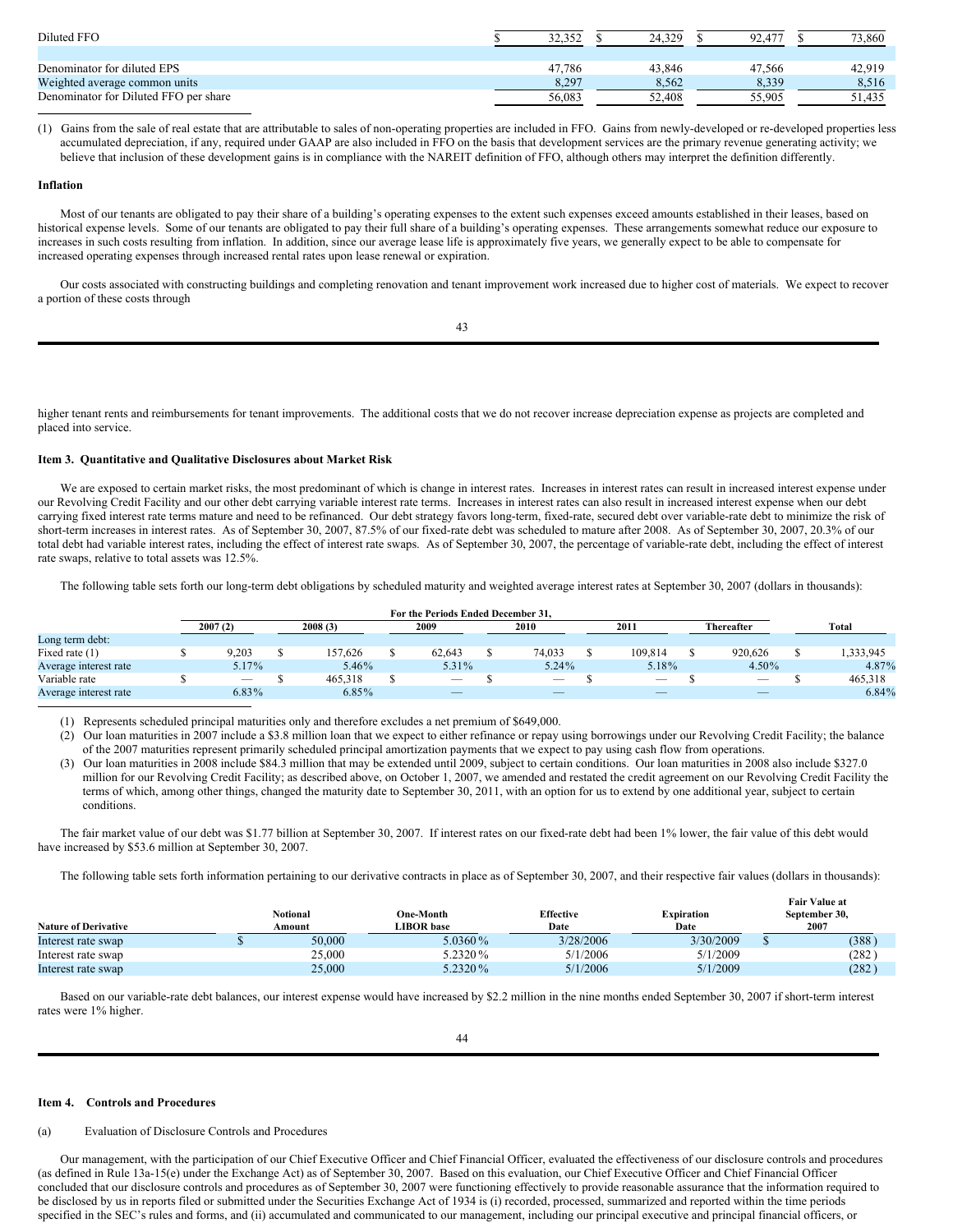persons performing similar functions, as appropriate to allow timely decisions regarding required disclosure.

## (b) Change in Internal Control over Financial Reporting

No change in our internal control over financial reporting occurred during the most recent fiscal quarter that has materially affected, or is reasonably likely to materially affect, our internal control over financial reporting.

#### <span id="page-27-0"></span>**PART II**

#### <span id="page-27-1"></span>**Item 1. Legal Proceedings**

Jim Lemon and Robin Biser, as plaintiffs, initiated a suit on May 12, 2005, in The United States District Court for the District of Columbia (Case No. 1:05CV00949), against The Secretary of the United States Army, PenMar Development Corporation ("PMDC") and the Company, as defendants, in connection with the then pending acquisition by the Company of the former army base known as Fort Ritchie located in Cascade, Maryland. The case was dismissed by the United States District Court on September 28, 2006, due to the plaintiffs' lack of standing. The plaintiffs have filed an appeal in the case in the United States Court of Appeals for the District of Columbia Circuit and that appeal is pending. The plaintiffs were unsuccessful in their request for an emergency injunction pending appeal. The Company acquired from PMDC fee simple title to 500 acres of the 591 acres comprising Fort Ritchie on October 5, 2006.

We are not currently involved in any other material litigation nor, to our knowledge, is any material litigation currently threatened against the Company (other than routine litigation arising in the ordinary course of business, substantially all of which is expected to be covered by liability insurance).

#### **Item 1A. Risk Factors**

<span id="page-27-2"></span>Not applicable

<span id="page-27-3"></span>45

## **Item 2. Unregistered Sales of Equity Securities and Use of Proceeds**

- (a) During the three months ended September 30, 2007, 151,400 of the Operating Partnership's common units were exchanged for 151,400 common shares in accordance with the Operating Partnership's Second Amended and Restated Limited Partnership Agreement, as amended. The issuance of these common shares was effected in reliance upon the exemption from registration under Section 4(2) of the Securities Act of 1933, as amended.
- (b) Not applicable
- (c) Not applicable

#### <span id="page-27-4"></span>**Item 3. Defaults Upon Senior Securities**

(a) Not applicable

(b) Not applicable

#### **Item 4. Submission of Matters to a Vote of Security Holders**

<span id="page-27-6"></span><span id="page-27-5"></span>Not applicable

#### **Item 5. Other Information**

<span id="page-27-7"></span>Not applicable

#### **Item 6. Exhibits**

(a) Exhibits:

<span id="page-27-8"></span>

| NO.  | <b>DESCRIPTION</b>                                                                                                                                      |
|------|---------------------------------------------------------------------------------------------------------------------------------------------------------|
| 31.1 | Certification of the Chief Executive Officer of Corporate Office Properties Trust required by Rule 13a-14(a) under the Securities Exchange Act of       |
|      | 1934, as amended (filed herewith).                                                                                                                      |
| 31.2 | Certification of the Chief Financial Officer of Corporate Office Properties Trust required by Rule 13a-14(a) under the Securities Exchange Act of       |
|      | 1934, as amended (filed herewith).                                                                                                                      |
| 32.1 | Certification of the Chief Executive Officer of Corporate Office Properties Trust required by Rule 13a-14(b) under the Securities Exchange Act of       |
|      | 1934, as amended. (This exhibit shall not be deemed "filed" for purposes of Section 18 of the Securities Exchange Act of 1934, as amended, or           |
|      | otherwise subject to the liability of that section. Further, this exhibit shall not be deemed to be incorporated by reference into any filing under the |
|      | Securities Exchange Act of 1933, as amended, or the Securities Exchange Act of 1934, as amended.) (Furnished herewith.)                                 |
| 32.2 | Certification of the Chief Financial Officer of Corporate Office Properties Trust required by Rule 13a-14(b) under the Securities Exchange Act of       |
|      | 1934, as amended. (This exhibit shall not be deemed "filed" for purposes of Section 18 of the Securities Exchange Act of 1934, as amended, or           |
|      | otherwise subject to the liability of that section. Further, this exhibit shall not be deemed to be incorporated by reference into any filing under the |
|      | Securities Exchange Act of 1933, as amended, or the Securities Exchange Act of 1934, as amended.) (Furnished herewith.)                                 |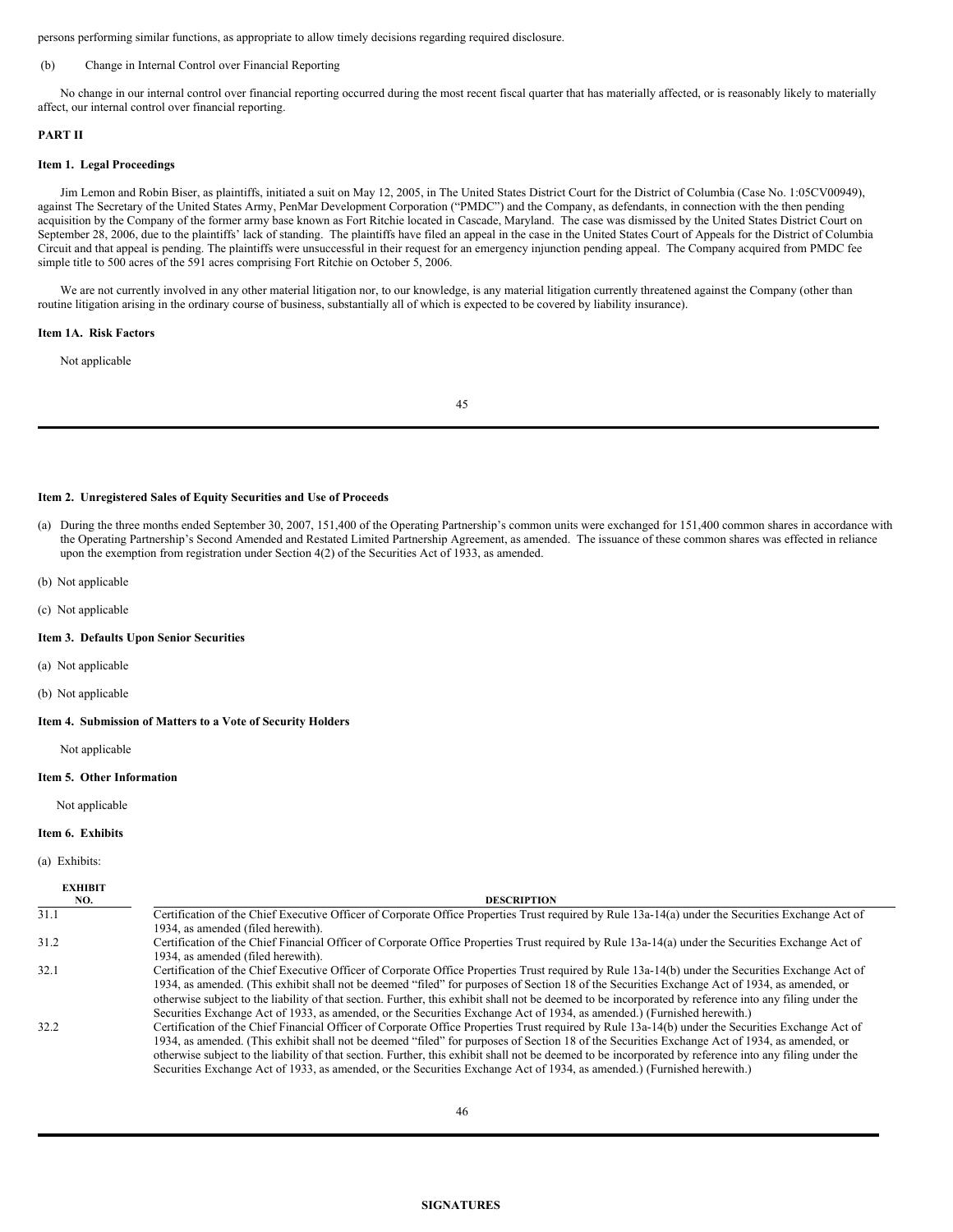Pursuant to the requirements of the Securities Act of 1934, the Registrant has duly caused this report to be signed on its behalf by the undersigned, thereunto duly authorized.

|       |                  | <b>CORPORATE OFFICE PROPERTIES TRUST</b> |                                                                                                    |  |  |
|-------|------------------|------------------------------------------|----------------------------------------------------------------------------------------------------|--|--|
| Date: | November 9, 2007 | By:                                      | /s/ Randall M. Griffin<br>Randall M. Griffin<br>President and Chief Executive Officer              |  |  |
| Date: | November 9, 2007 | By:                                      | /s/ Stephen E. Riffee<br>Stephen E. Riffee<br>Executive Vice President and Chief Financial Officer |  |  |
|       |                  | 47                                       |                                                                                                    |  |  |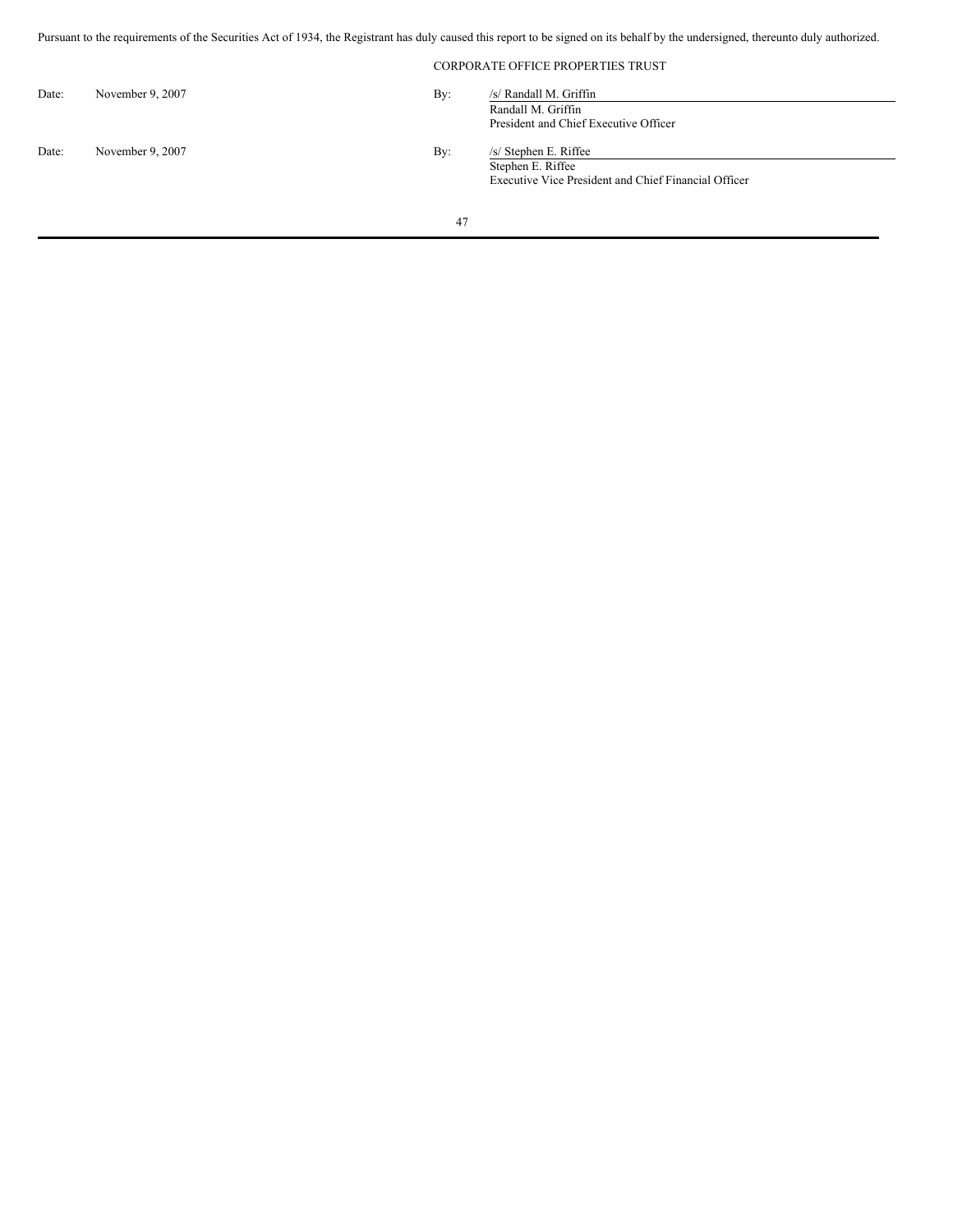## CERTIFICATIONS REQUIRED BY RULE 13a-14(a) UNDER THE SECURITIES EXCHANGE ACT OF 1934

#### **CERTIFICATIONS**

I, Randall M. Griffin, certify that:

1. I have reviewed this quarterly report on Form 10-Q of Corporate Office Properties Trust;

2. Based on my knowledge, this report does not contain any untrue statement of a material fact or omit to state a material fact necessary to make the statements made, in light of the circumstances under which such statements were made, not misleading with respect to the period covered by this report;

3. Based on my knowledge, the financial statements, and other financial information included in this report, fairly present in all material respects the financial condition, results of operations and cash flows of the registrant as of, and for, the periods presented in this report;

4. The registrant's other certifying officer(s) and I are responsible for establishing and maintaining disclosure controls and procedures (as defined in Exchange Act Rules 13a-15(e) and 15d-15(e)) and internal control over financial reporting (as defined in Exchange Act Rules 13a-15(f) and 15d-15(f)) for the registrant and have:

- a) Designed such disclosure controls and procedures, or caused such disclosure controls and procedures to be designed under our supervision, to ensure that material information relating to the registrant, including its consolidated subsidiaries, is made known to us by others within those entities, particularly during the period in which this report is being prepared;
- b) Designed such internal control over financial reporting, or caused such internal control over financial reporting to be designed under our supervision, to provide reasonable assurance regarding the reliability of financial reporting and the preparation of financial statements for external purposes in accordance with generally accepted accounting principles;
- c) Evaluated the effectiveness of the registrant's disclosure controls and procedures and presented in this report our conclusions about the effectiveness of the disclosure controls and procedures, as of the end of the period covered by this report based on such evaluation; and
- d) Disclosed in this report any change in the registrant's internal control over financial reporting that occurred during the registrant's most recent fiscal quarter (the registrant's fourth fiscal quarter in the case of an annual report) that has materially affected, or is reasonably likely to materially affect, the registrant's internal control over financial reporting; and

5. The registrant's other certifying officer(s) and I have disclosed, based on our most recent evaluation of internal control over financial reporting, to the registrant's auditors and the audit committee of the registrant's board of directors (or persons performing the equivalent functions):

- a) All significant deficiencies and material weaknesses in the design or operation of internal control over financial reporting which are reasonably likely to adversely affect the registrant's ability to record, process, summarize and report financial information; and
- b) Any fraud, whether or not material, that involves management or other employees who have a significant role in the registrant's internal control over financial reporting.

Date: November 9, 2007 /s/ Randall M. Griffin

Randall M. Griffin Chief Executive Officer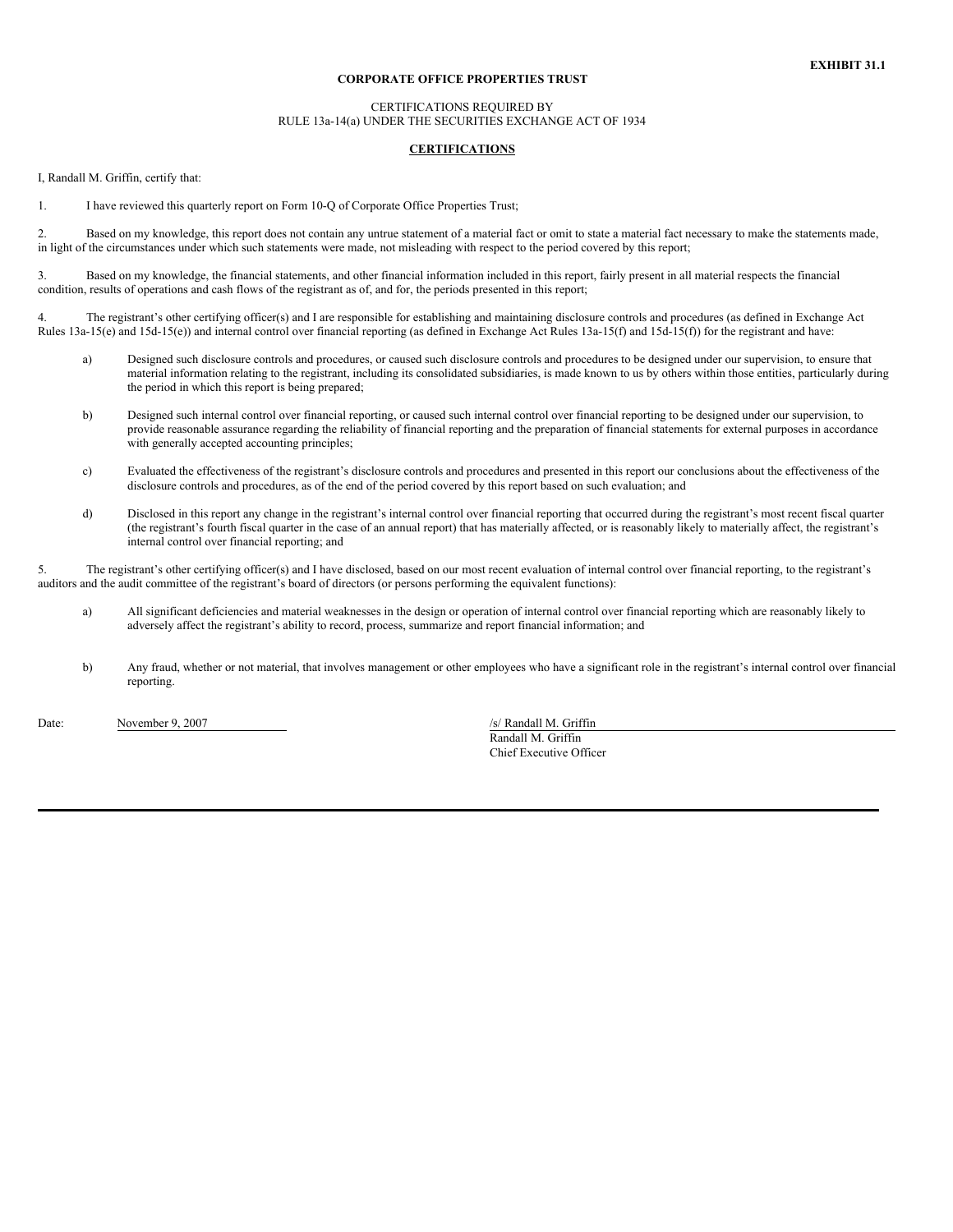## CERTIFICATIONS REQUIRED BY RULE 13a-14(a) UNDER THE SECURITIES EXCHANGE ACT OF 1934

#### **CERTIFICATIONS**

I, Stephen E. Riffee, certify that:

1. I have reviewed this quarterly report on Form 10-Q of Corporate Office Properties Trust;

2. Based on my knowledge, this report does not contain any untrue statement of a material fact or omit to state a material fact necessary to make the statements made, in light of the circumstances under which such statements were made, not misleading with respect to the period covered by this report;

3. Based on my knowledge, the financial statements, and other financial information included in this report, fairly present in all material respects the financial condition, results of operations and cash flows of the registrant as of, and for, the periods presented in this report;

4. The registrant's other certifying officer(s) and I are responsible for establishing and maintaining disclosure controls and procedures (as defined in Exchange Act Rules 13a-15(e) and 15d-15(e)) and internal control over financial reporting (as defined in Exchange Act Rules 13a-15(f) and 15d-15(f)) for the registrant and have:

- a) Designed such disclosure controls and procedures, or caused such disclosure controls and procedures to be designed under our supervision, to ensure that material information relating to the registrant, including its consolidated subsidiaries, is made known to us by others within those entities, particularly during the period in which this report is being prepared;
- b) Designed such internal control over financial reporting, or caused such internal control over financial reporting to be designed under our supervision, to provide reasonable assurance regarding the reliability of financial reporting and the preparation of financial statements for external purposes in accordance with generally accepted accounting principles;
- c) Evaluated the effectiveness of the registrant's disclosure controls and procedures and presented in this report our conclusions about the effectiveness of the disclosure controls and procedures, as of the end of the period covered by this report based on such evaluation; and
- d) Disclosed in this report any change in the registrant's internal control over financial reporting that occurred during the registrant's most recent fiscal quarter (the registrant's fourth fiscal quarter in the case of an annual report) that has materially affected, or is reasonably likely to materially affect, the registrant's internal control over financial reporting; and

5. The registrant's other certifying officer(s) and I have disclosed, based on our most recent evaluation of internal control over financial reporting, to the registrant's auditors and the audit committee of the registrant's board of directors (or persons performing the equivalent functions):

- a) All significant deficiencies and material weaknesses in the design or operation of internal control over financial reporting which are reasonably likely to adversely affect the registrant's ability to record, process, summarize and report financial information; and
- b) Any fraud, whether or not material, that involves management or other employees who have a significant role in the registrant's internal control over financial reporting.

Date: November 9, 2007 /s/ Stephen E. Riffee

Stephen E. Riffee Chief Financial Officer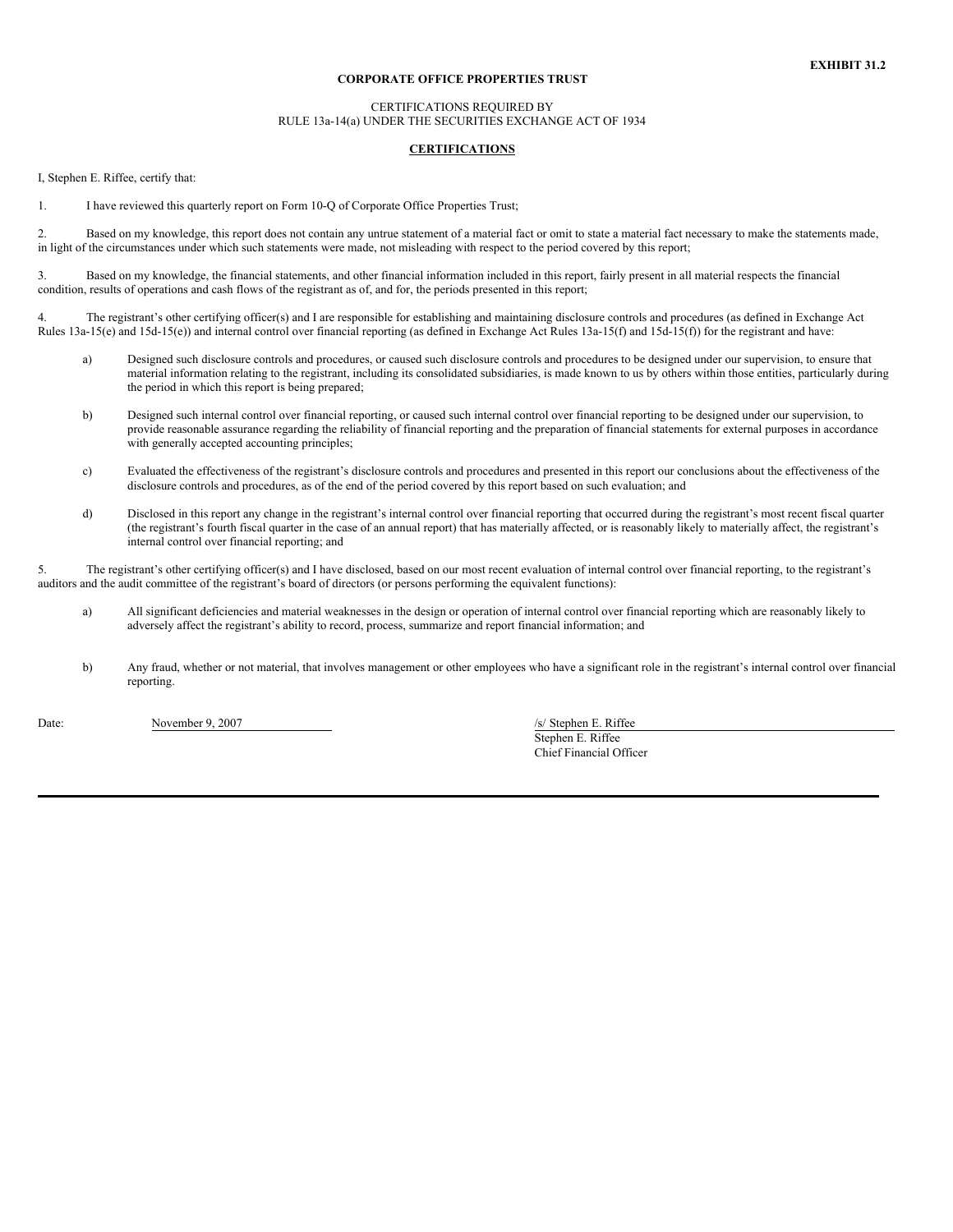## CERTIFICATIONS REQUIRED BY RULE 13a-14(b) UNDER THE SECURITIES EXCHANGE ACT OF 1934

In connection with the Quarterly Report of Corporate Office Properties Trust (the "Company") on Form 10-Q for the quarterly period ended September 30, 2007, as filed with the Securities and Exchange Commission on the date hereof (the "Report"), I, Randall M. Griffin, Chief Executive Officer of the Company, certify that to my knowledge:

(1) The Report fully complies with the requirements of section 13(a) or 15(d) of the Securities Exchange Act of 1934; and

(2) The information contained in the Report fairly presents, in all material respects, the financial condition and result of operations of the Company.

/s/ Randall M. Griffin Randall M. Griffin Chief Executive Officer

Date: November 9, 2007